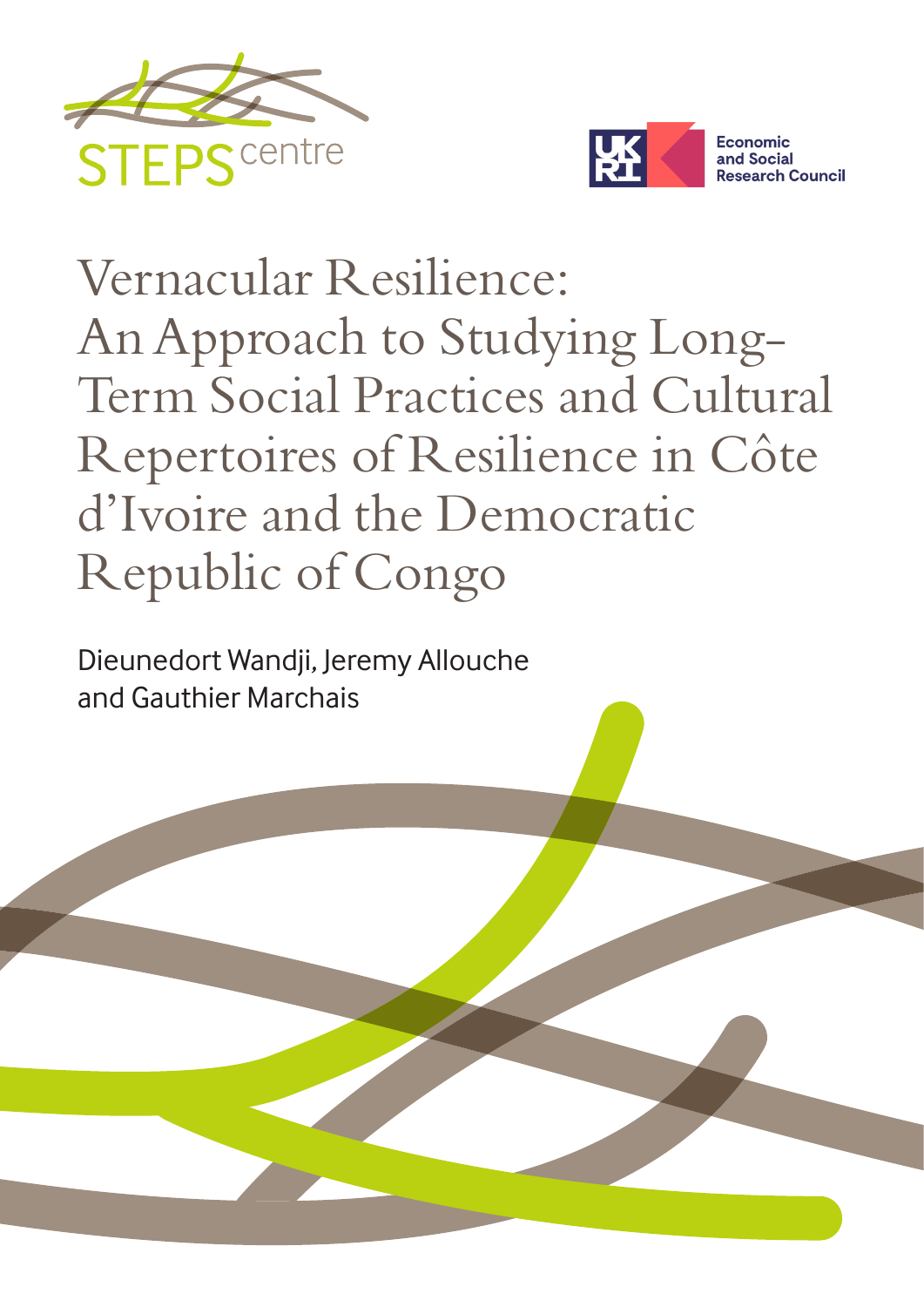

#### **About the STEPS Centre**

The ESRC STEPS (Social, Technological and Environmental Pathways to Sustainability) Centre carries out interdisciplinary global research uniting development studies with science and technology studies.

Our pathways approach links theory, research methods and practice to highlight and open up the politics of sustainability. We focus on complex challenges like climate change, food systems, urbanisation and technology in which society and ecologies are entangled. Our work explores how to better understand these challenges and appreciate the range of potential responses to them.

The STEPS Centre is hosted in the UK by the Institute of Development Studies and the Science Policy Research Unit (SPRU) at the University of Sussex. Our main funding is from the UK's Economic and Social Research Council.

We work as part of a Global Consortium with hubs in Africa, China, Europe, Latin America, North America and South Asia. Our research projects, in many countries, engage with local problems and link them to wider concerns.

Website: **[steps-centre.org](http://www.steps-centre.org)**

Twitter: **[@stepscentre](https://twitter.com/stepscentre)**

For more STEPS publications visit: **[steps-centre.org/publications](http://www.steps-centre.org/publications)**

**This is one of a series of Working Papers from the STEPS Centre**

ISBN: 978-1-78118-793-7 DOI: **[10.19088/STEPS.2021.001](https://doi.org/10.19088/STEPS.2021.001)** © STEPS 2021

**BUSINESS** SCHOOL

**SCIENCE POLICY RESEARCH UNIT** 







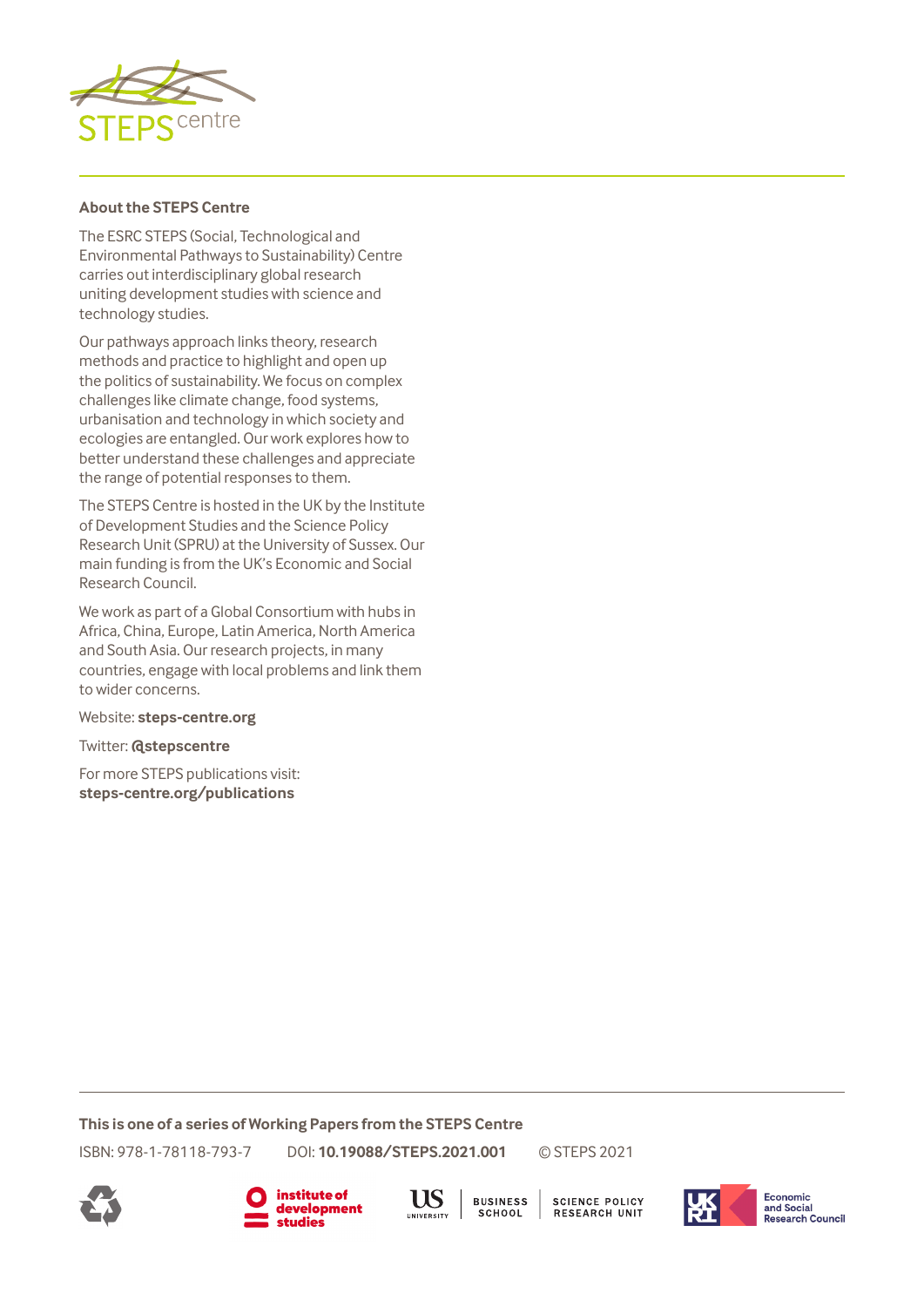## **Vernacular Resilience: An Approach to Studying Long-Term Social Practices and Cultural Repertoires of Resilience in Côte d'Ivoire and the Democratic Republic of Congo**

Dieunedort Wandji, Jeremy Allouche and Gauthier Marchais

**STEPS Working Paper 116**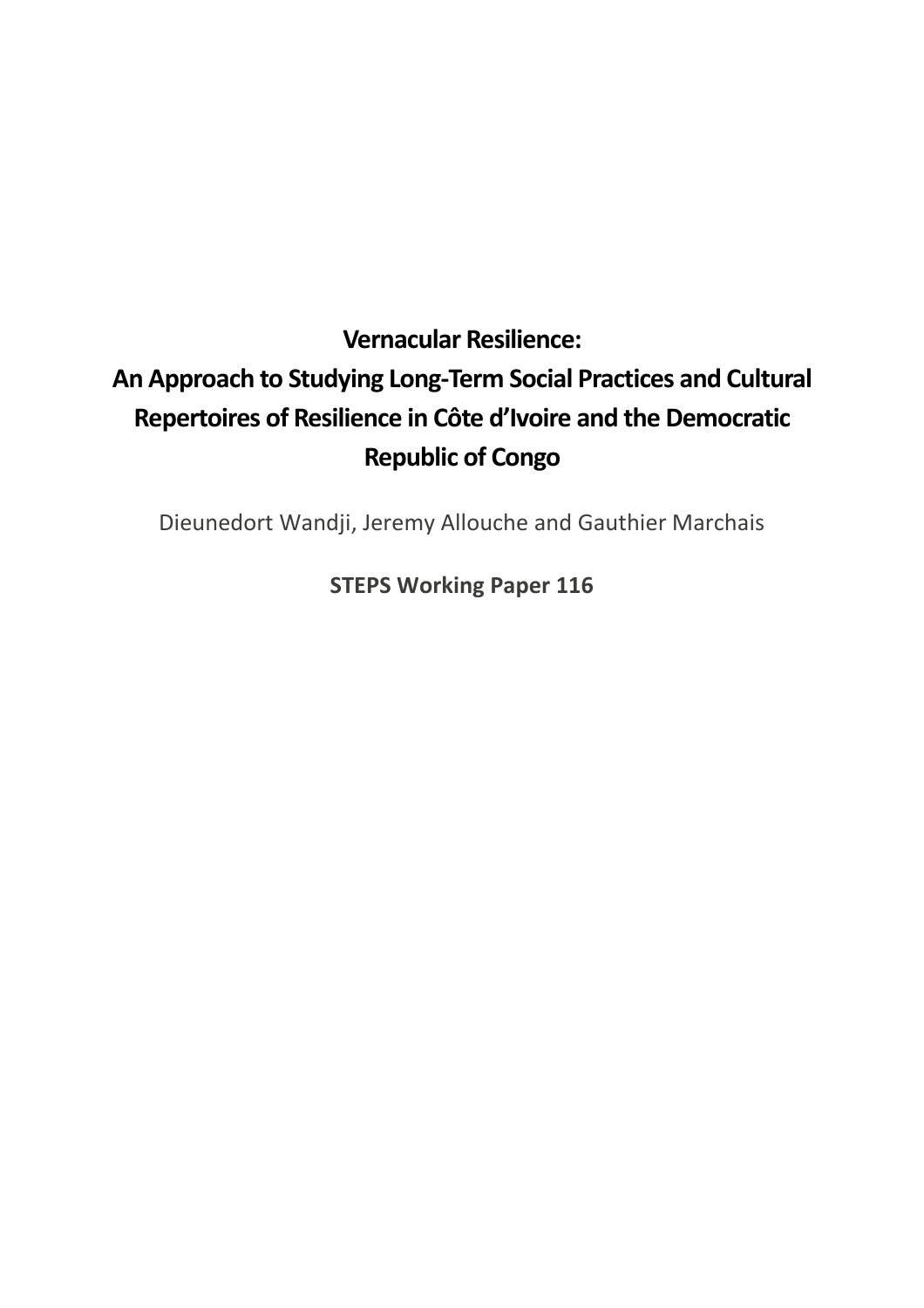Correct citation: Wandji, D., Allouche, J. and Marchais, G. (2021) *Vernacular Resilience: An Approach to Studying Long-Term Social Practices and Cultural Repertoires of Resilience in Côte d'Ivoire and the Democratic Republic of Congo*, STEPS Working Paper 116, Brighton: STEPS Centre.

© STEPS 2021

Some rights reserved – see copyright licence for details

ISBN: 978-1-78118-793-7

DOI: [10.19088/STEPS.2021.001](https://doi.org/10.19088/STEPS.2021.001)

This paper has been written as part of the Global Challenge Research Fund-funded project: Islands of Innovation in Protracted Crises: A New Approach to Building Equitable Resilience from Below [ES/T003367/1].

For further information, please contact: STEPS Centre, Institute of Development Studies, Library Road, Brighton BN1 9RE.

Tel: +44 (0) 1273915744; E-mail: steps-centre@ids.ac.uk; web: steps-centre.org

This work is licensed under a [Creative Commons Attribution 4.0 International Licence.](http://creativecommons.org/licenses/by/4.0/)

Attribution: You must attribute the work in the manner specified by the author or licensor.

Users are welcome to copy, distribute, display, translate or perform this work without written permission subject to the conditions set out in the Creative Commons licence. For any reuse or distribution, you must make clear to others the licence terms of this work. If you use the work, we ask that you reference the STEPS Centre website (www.steps-centre.org) and send a copy of the work or a link to its use online to the following address for our archive: STEPS Centre, University of Sussex, Brighton BN1 9RE, UK [\(steps-centre@ids.ac.uk\)](mailto:steps-centre@ids.ac.uk).

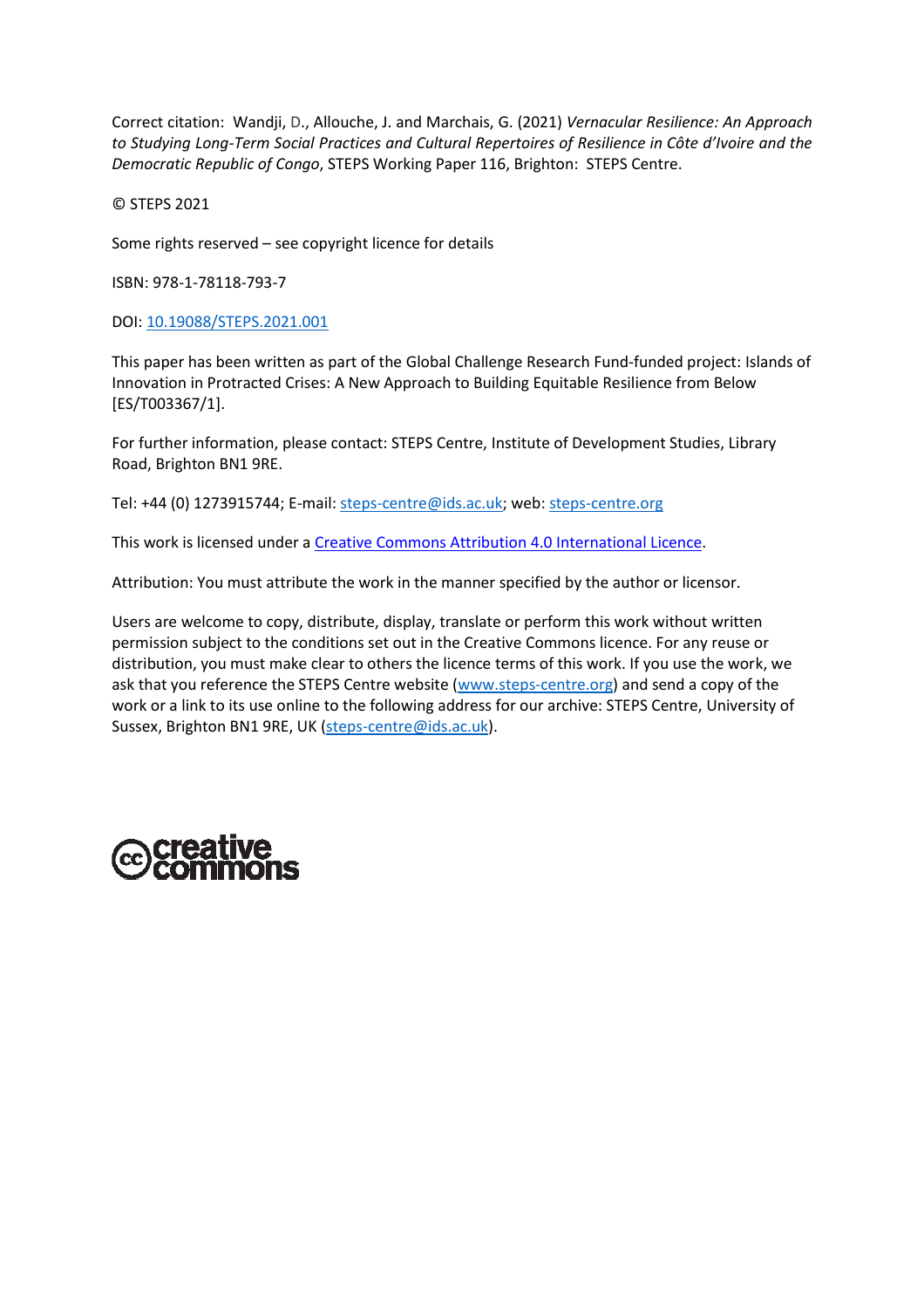## **Table of contents**

| $\mathbf{1}$                                                                                     |  |  |
|--------------------------------------------------------------------------------------------------|--|--|
| 2                                                                                                |  |  |
| 2.1                                                                                              |  |  |
| 2.2                                                                                              |  |  |
| 3                                                                                                |  |  |
| 3.1                                                                                              |  |  |
| 3.2                                                                                              |  |  |
| 3.3                                                                                              |  |  |
| 3.4                                                                                              |  |  |
| 4                                                                                                |  |  |
| 4.1                                                                                              |  |  |
| 4.2                                                                                              |  |  |
| 4.3                                                                                              |  |  |
| Vernacular resilience as a methodological approach to studying the long-term repertoires of<br>5 |  |  |
| 6                                                                                                |  |  |
|                                                                                                  |  |  |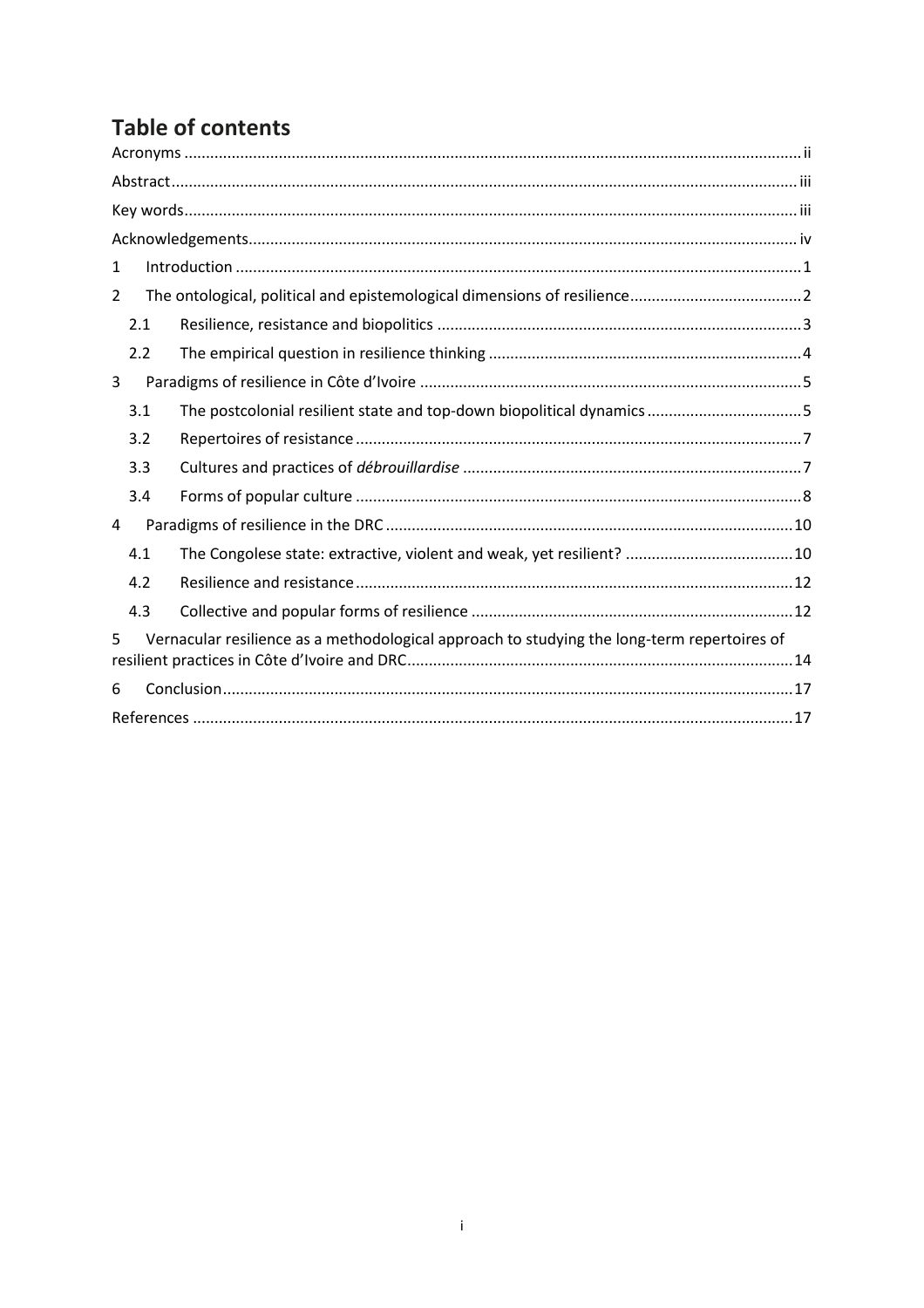## **Acronyms**

<span id="page-5-0"></span>

| <b>CENCO</b>  | Conference Episcopale Nationale du Congo (National Episcopal Conference of Congo)                       |
|---------------|---------------------------------------------------------------------------------------------------------|
| <b>DRC</b>    | Democratic Republic of Congo                                                                            |
| <b>FESCI</b>  | Student and School Federation of Côte d'Ivoire                                                          |
| <b>FPI</b>    | Front Populaire Ivoirien (Ivorian Popular Front)                                                        |
| <b>LUCHA</b>  | Lutte pour le Changement (Fight for Change)                                                             |
| <b>PDCI</b>   | Parti Démocratique de la Côte d'Ivoire (Democratic Party of Ivory Coast)                                |
| <b>RDR</b>    | Rassemblement des Républicains (Rally of the Republicans)                                               |
| <b>SAPE</b>   | Société des Ambianceurs et Personnes Élégantes (he Society of Atmosphere Setters<br>and Elegant People) |
| <b>STEPS</b>  | Social, Technological and Environmental Pathways to Sustainability                                      |
| <b>UNICEF</b> | United Nations Children's Fund                                                                          |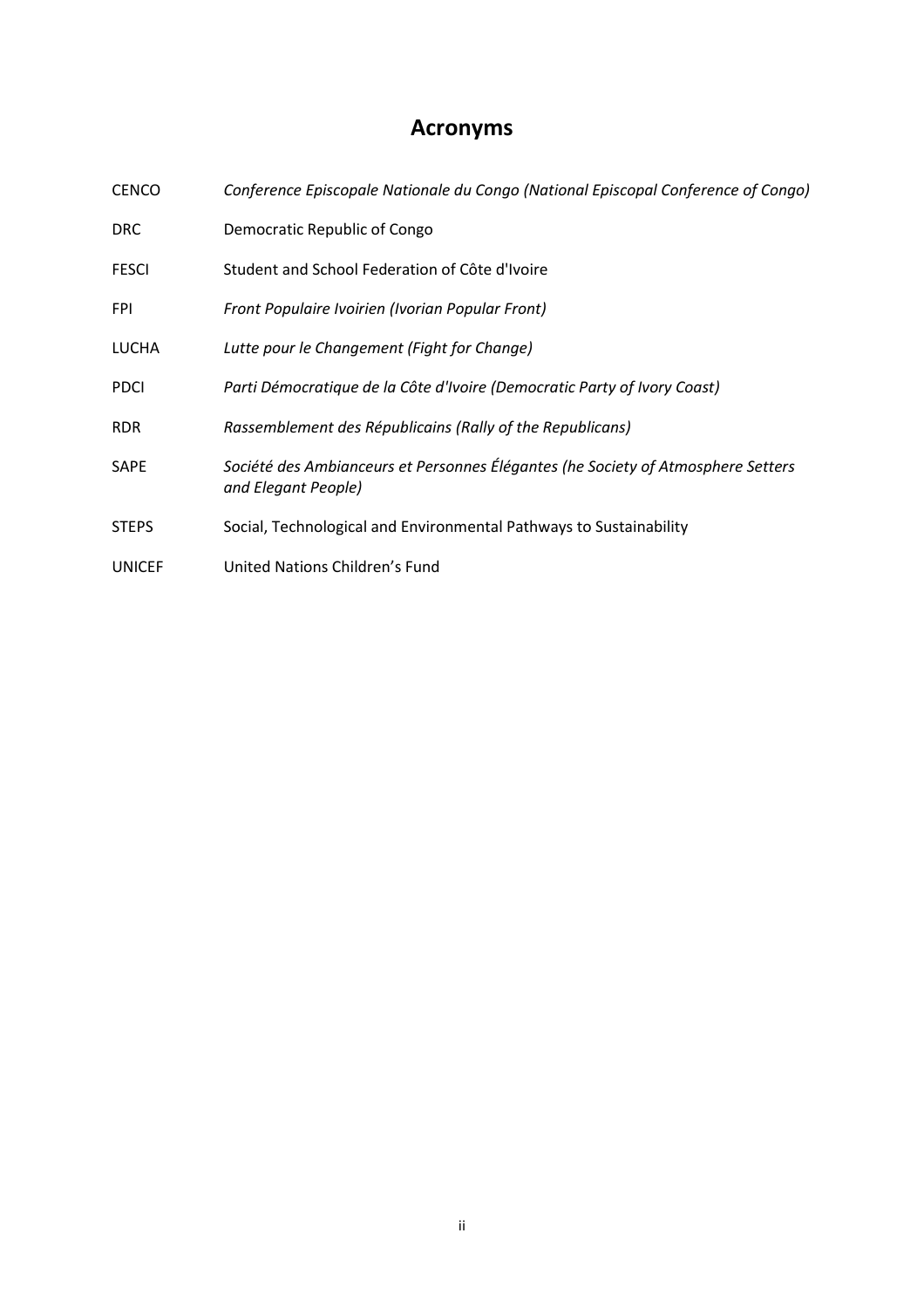## **Abstract**

<span id="page-6-0"></span>This working paper aims to situate our research project within the various debates around resilience. It advocates a historical, cultural and plural approach to understanding how communities develop and share resilient practices in contexts of multiple and protracted crises. A focus on 'vernacular' resilience, as embedded in social practices and cultural repertoires, is important since conventional approaches to resilience seem to have overlooked how locally embedded forms of resilience are socially constructed historically. Our approach results from a combination of two observations. Firstly, conventional approaches to resilience in development, humanitarian and peace studies carry the limitations of their own epistemic assumptions – notably the fact that they have generic conceptions of what constitutes resilience. Secondly, these approaches are often ahistorical and neglect the temporal and intergenerational dimensions of repertoires of resilience. In addition to observable social practices, culture and history are crucial in understanding the ways in which vernacular and networked knowledge operates.

Our Global Challenge Research Fund project<sup>1</sup> adopts an interdisciplinary perspective, combining social scientific approaches and cultural and artistic approaches to analyse cultural repertoires, idioms, collective imaginaries, and practices of resilience. The research contexts (Côte d'Ivoire and the Democratic Republic of Congo (DRC)) are shaped by long histories of violent conflict, instability and state oppression that have given rise to particular styles of resilience. Vernacular resilience embedded in social practices and cultural repertoires occurs against the backdrop of an equally 'resilient' postcolonial state system that is often manifested socially as ineffective or even oppressive. This working paper reflects on the methodological framework and contextual conditions for examining popular repertoires of resistance through conflicts and extraction, as well as cultures and practices of *débrouillardise*<sup>2</sup> that are rooted in precarious livelihoods.

We lay down the foundations for developing more in-depth and less superficial frameworks for understanding resilient practices in different local contexts, and particularly turbulent contexts. As these vernacular resilient practices are affected by top-down biopolitical dynamics that shape the resilience of the state system as well, the paper provides an overview of the postcolonial historical contexts within which forms of popular culture – songs, poems, dance, art – and embedded social practices are recovered and analysed. This has implications for thinking about resilience and suggests that a novel conceptual and methodological approach is needed to move beyond the instrumental, ecological/engineering focus and its neoliberal developmentalist interpretations. This paper therefore defines the perimeter within which we can investigate the constitutive underpinnings of social disruptions and the plural ramifications of specific shocks or crises within communities that deploy strategies to maintain life, livelihoods and social ties, in line with the STEPS pathways approach to sustainability.

### **Key words**

<span id="page-6-1"></span>Vernacular; Resilience; Resistance; Postcolonial; DRC; Côte d'Ivoire

<sup>1</sup> [www.ids.ac.uk/projects/islands-of-innovation-in-protracted-crises-a-new-approach-to-building-equitable-resilience-from-below/](http://www.ids.ac.uk/projects/islands-of-innovation-in-protracted-crises-a-new-approach-to-building-equitable-resilience-from-below/)

<sup>&</sup>lt;sup>2</sup> Getting by, by improvising on the move.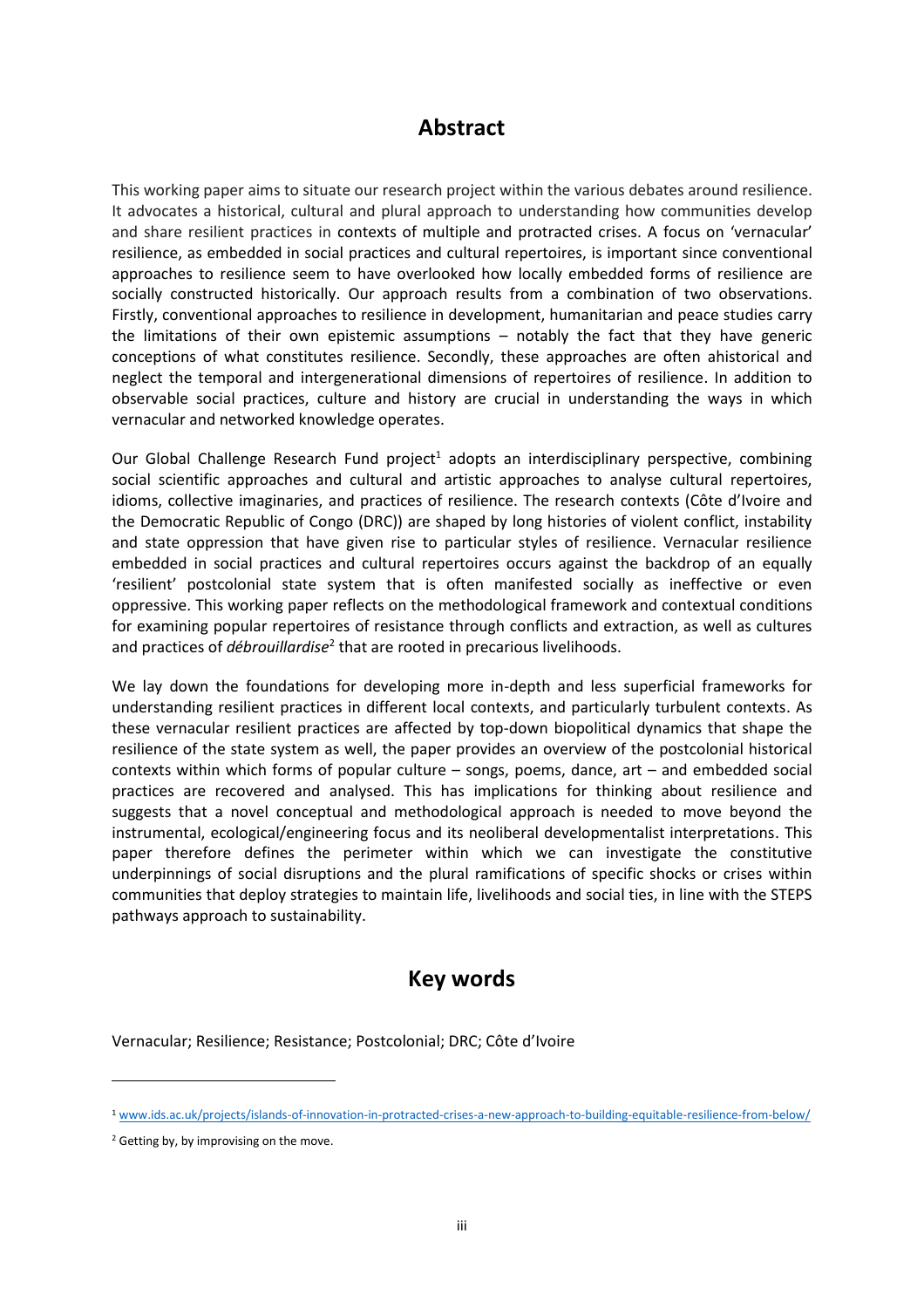## **Acknowledgements**

<span id="page-7-0"></span>The authors would like to thank the Global Challenge Research Fund for making this research possible, and Professor Ian Scoones and Dr Albert Norström for their valuable comments.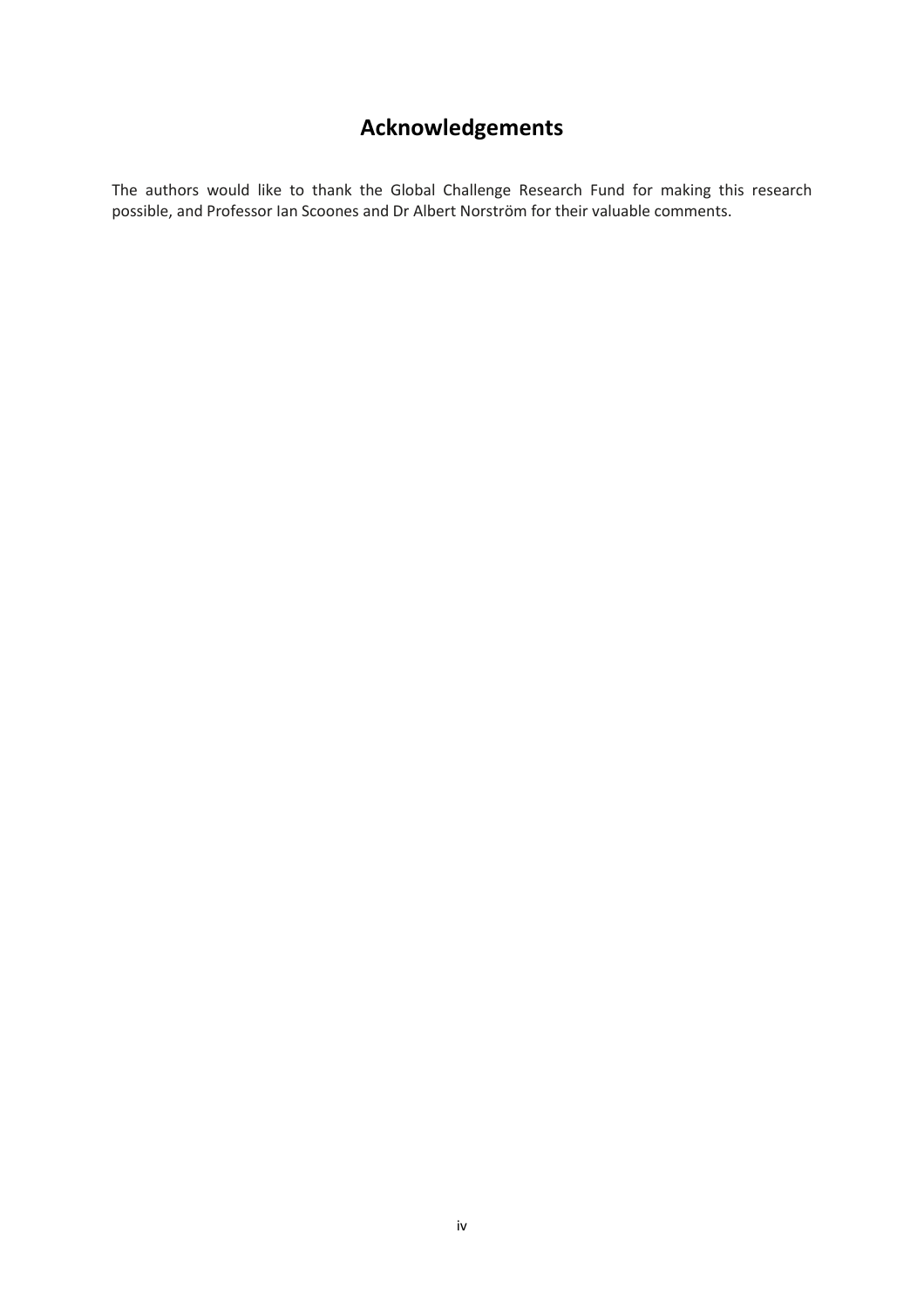## **1 Introduction**

<span id="page-8-0"></span>The concept of resilience is considered to have originated in the 'hard' sciences – in particular, physics and mechanical engineering (Holling 1996) – although this has recently been contested by some authors (Bourbeau 2018a; Bourbeau 2018b; Manyena 2006). The concept was originally introduced in the social sciences to help understand ecosystems (Folke *et al*. 2010). Nowadays, resilience is commonly used in disciplines across the social sciences and the arts to describe an extensive range of individual and system attributes (Leach 2008; Olsson *et al*. 2015; Fourie and Follér 2012). There is an important critical stance too, which considers that resilience constitutes a byproduct of neoliberal modes of governance masquerading as bottom-up sensitivity (Chandler 2014; Brassett *et al*. 2013; Chandler and Reid 2018). As a concept that is now considered to be 'at large' (Barrios 2016: 35) the expansion of resilience into so many fields of knowledge has underscored the confusion and the limitations of the conventional resilience framework, while at the same time providing an interdisciplinary lens as a boundary object (see Baggio *et al*. 2015). Despite the importance of the various critiques around the epistemic assumptions of the concept of resilience, the focus is now on providing methodological alternatives in order to obtain a more grounded understanding of resilience. Indeed, the resilience literature has reached a consensus that there might exist different forms of resilience in complex human systems; and that attention must be given to the diverse paths through which resilience has 'travelled' into social sciences, and to the different relationships and/or tensions between these various forms of resilience. These epistemological (re) orientations have been highlighted in resilience scholarship by debates around the ontological basis of the concept of resilience (*what is resilience?*) and the question of equitable resilience (*whose resilience?*).

This working paper seeks to engage with the range of attempts at defining and empirically situating the concept of resilience, in relation to the complexity and multiplicity of practices designated by the term. Our project, the **Islands of Innovation project**, takes as its framework the key hypothesis that communities that have weathered the storm of multiple crises draw on an extensive repertoire of resilient practices. These individual and collective forms of resilience deserve a focused analysis, which can in turn improve the understanding of community-level modes of disaster risk reduction, peacebuilding and response to epidemics. Our project adopts an interdisciplinary perspective, combining social scientific approaches and cultural and artistic approaches to analyse the repertoires, idioms, collective imaginaries, and practices of resilience.

In terms of structure, the remainder of this paper is divided into four further sections. Section 2 introduces the key debates mentioned above regarding the ontological, political and epistemological dimensions of resilience, as well as conceptual alternatives that can produce a more grounded understanding of resilience. In Sections 3 and 4, the working paper explores resilience from a sociohistorical standpoint in Côte d'Ivoire, then in the DRC. It therefore develops entry points to repertoires of resistance, practices of resilience and forms of popular culture. Section 5 elaborates on the epistemological implications of integrating the limits of the existing assumptions in resilience thinking and the interdisciplinary methodological approach, which can provide new insights regarding the way that resilience is studied and understood in such contexts (DRC and Côte d'Ivoire).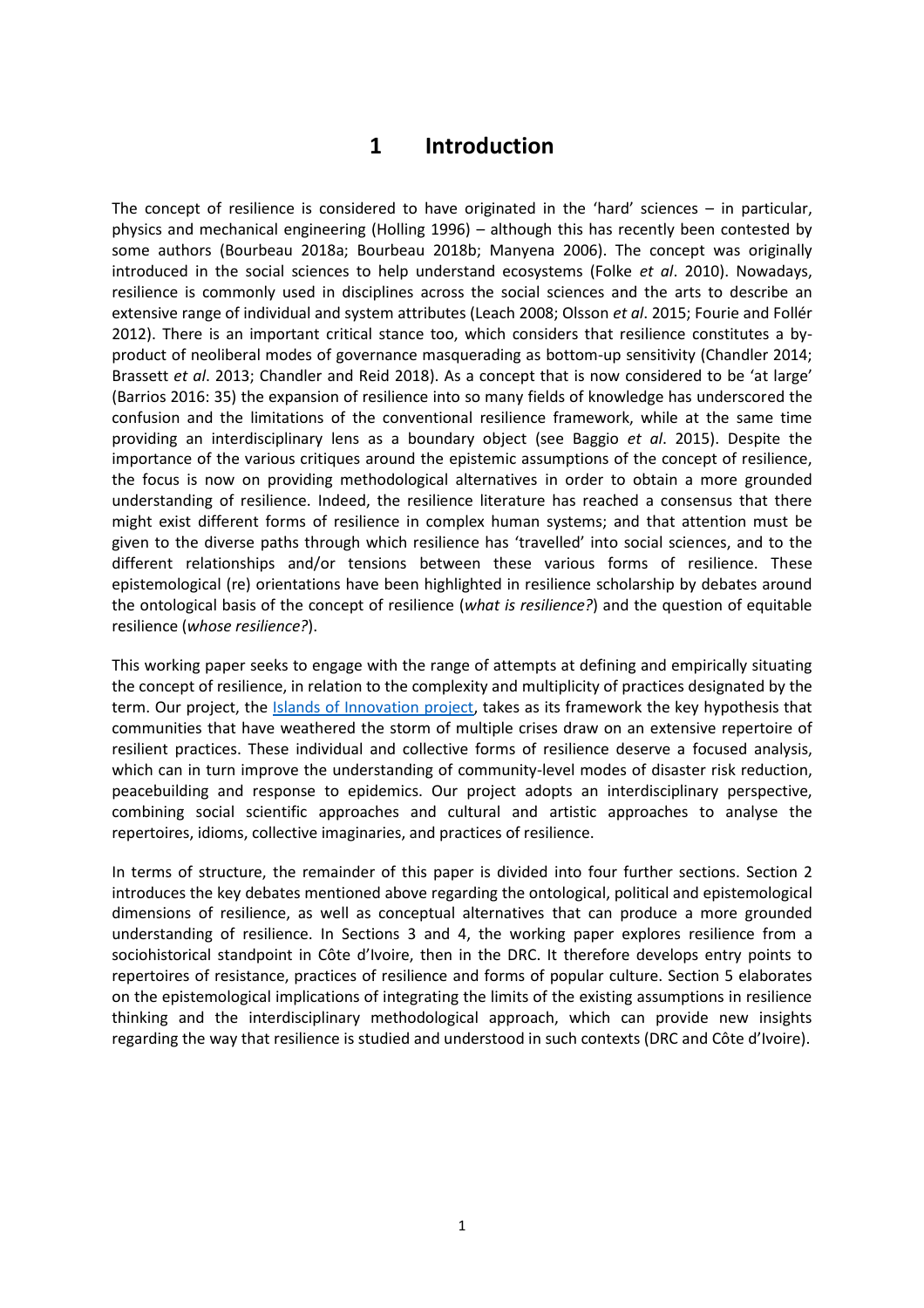## <span id="page-9-0"></span>**2 The ontological, political and epistemological dimensions of resilience**

Early scientific conceptualisations of resilience refer to resilience as 'a measure of the persistence of systems and of their ability to absorb change and disturbance and still maintain the same relationships between populations' (Holling 1973: 14). While the initial scholarship around resilience revolved around the notion of 'bouncing back', current thinking on resilience includes its link with adaptive capacity, but also the ability to achieve long-term transformation (Carpenter and Folke 2006; Pelling 2011). Walker *et al*. (2004: 4) defined resilience as 'the capacity of a system to absorb disturbance and reorganize while undergoing change so as to still retain essentially the same function, structure, identity, and feedbacks'. This conceptual extension of the notion of resilience thus integrates a transformative dimension which has become a key element in various efforts to (re)define resilience, but it has also become a point of contention in critical resilience studies.

Resilience thinkers usually discuss three crucial and interrelated dimensions implied in the notion of resilience: (1) coping capacities, (2) adaptive capacities, and (3) transformative capacities (Folke *et al*. 2010; Maclean *et al*. 2014; Barnes *et al*. 2020). Coping capacities refers to the ways in which people manage and overcome immediate threats by mobilising resources that are readily available. Adaptive capacities address reactive measures to adapt to or take advantage of changes that are occurring along different dimensions (e.g. assets, flexibility, learning, agency, social organisation etc). Finally, transformative capacities relate to the community's ability to actively change when the current ecological, social or economic conditions are considered untenable or undesirable (Olsson *et al*. 2004). Transformation describes a form of change that is more significant than adaptation, one that recombines existing elements of a system in fundamentally novel ways (on these three dimensions, see Moore *et al*. 2014). While there is a wide consensus in the literature regarding these three dimensions of resilience, questions still persist as to how these conceptualisations of resilience account for the fact that the nature of systems may change over time (Scheffer 2009), the validity of various forms of resilience in practices, or indeed the plural meaning of resilience, especially in human systems.

The social-ecological system (SES) has emerged as an approach that goes beyond the 'artificial and arbitrary' demarcation between social and ecological systems (Folke 2006). Within this approach, concepts such as the 'five capitals' adopt a holistic approach that considers both natural capital (air, soil, etc.) and social capital (trust, norms and networks) as important in determining the resilience of a system (Mayunga 2007); similarly, the 'disturbance as opportunity' approach sees the human/social and natural/ecological factors as highly integrated in a systemic 'whole' (Folke 2006). Both are examples of how the notion of interconnectedness has been applied in the context of resilience to natural hazards (Manyena 2006; Mayunga 2007; Cutter *et al*. 2008) and climate change (Adger *et al*. 2002; Rockefeller Foundation 2009; Osbahr 2007; Nelson *et al*. 2007). This leads to a view of societal resilience based on complexity, self-organisation, functional diversity and nonlinearity (Gunderson *et al*. 2002: 530), raising questions such as '*resilience to what?'*

Another point that is central to debates around the concept of resilience is that, according to some scholars, there is a distinction between general and specified resilience. The term specified resilience is applied to 'problems relating to particular aspects of a system that might arise from a particular set of sources or shocks' (Folke *et al*. 2010), while the term general resilience describes resilience to all kinds of shocks, including infrequent or new shocks. In helping to provide a concrete and focused answer to the question '*resilience of what, to what?*' (Carpenter *et al*. 2001), specified resilience becomes a valuable conceptual device for navigating the confusion that surrounds the plural meanings of resilience in its diverse contexts. The downside to this however is that specified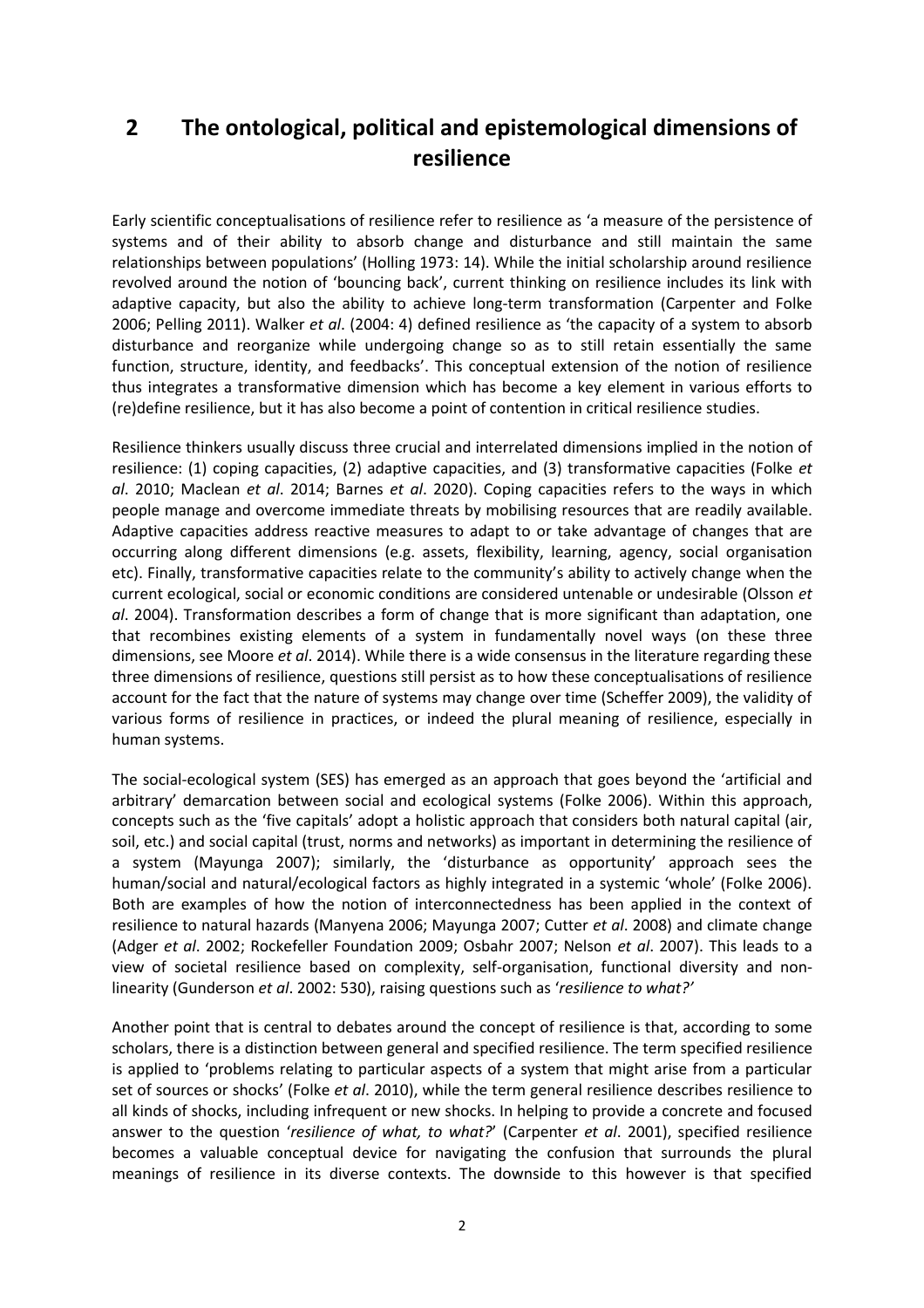resilience cannot be used to ultimately establish or study the overall resilience of a system, since a system's resilience to a specific type of disturbance might actually mean or cause its vulnerability to other forms of disturbance (Carson and Doyle 2000; Cifdaloz *et al*. 2010).

#### <span id="page-10-0"></span>**2.1 Resilience, resistance and biopolitics**

Resilience differs from everyday resistance. Resilience-building is normally envisaged as threatdependent (Alexander 2013), whereas resistance, especially as theorised from the bottom up by Scott (1985), supposes a political dimension to the threat. In this sense, resilience seems to be conceived as a depoliticised form of resistance: a concept that conceals (or ignores) the political dimension of the threat. In her study of *Sumud* as a resilient practice of Palestinian political resistance (2015), Ryan in many ways echoes the ideas of Scott's study of peasants in Malaysia (1985) by exploring the possibility of resilience as resistance or *resilient resistance*. Ryan (2015) posits resilience as a means to an end, based on the agency and objectives of the communities engaging in their own resilience-building as part of a larger political resistance movement. While clear-cut answers are difficult to provide in the resilience–resistance debate, what stands out clearly is the non-linearity between resilience and the object of resilience. Put simply, resilience might not always be what it looks like.

Furthermore, there exists a contentious divide among those who apply the resilience normative framework: between those who apply it within a policymaking milieu, and those who recognise the agency of, and take the perspective of, the resilient subject/system, otherwise known as vernacular forms of resilience (Lindbom and Rothstein 2006). In other words, the operationalisation of the concept of resilience through public policies or participative initiatives raises many issues that cannot be addressed through stable definitions only, no matter how exhaustive such definitions strive to be. The issues raised by the operationalisation again revolve mainly around the question of '*whose resilience?*, and these showcase an increasing fracture in the resilience debate, opposing what many scholars view as top-down biopolitical dynamics and bottom-up critical conceptualisations of resilience (Lindroth and Sinevaara-Niskanen 2016). In fact, the highlighted danger of resilience becoming a catch-all term actually conceals the deeper question of '*whose resilience?*', '*resilience for whom?'* or '*resilience to what?'*. The debate as to whether there is a difference between resilience and resistance is very illustrative of this question. In any case, the plurality of directions in examining resilience illuminates the contexts of our study, since both national societies and postcolonial states can be viewed distinctly as resilient systems from a historical point of view.

The biopolitical dynamics of resilience have been elaborated upon in critical scholarship, echoing Michel Foucault's governmentality theses, and emphasising the neoliberal orientation of current resilience thinking. This biopolitical outlook on resilience foregrounds the individual ability to make the most of 'situations', without questioning the structural inequalities thereof (Chandler 2012; Chandler 2013; Richmond 2012). This critical scholarship traces how resilience is becoming a mechanism for the preservation and perpetuation of the 'system' that is responsible for creating turbulence within communities through those very paradigms that 'naturalize' and 'reproduce the wider social and spatial relations which generate turbulence and inequality' (MacKinnon and Derickson 2013: 254). However, where resilience discourse is held as a consensual construct, indigenous subjectivity is studied in terms of resistance to biopower (Lindroth and Sinevaara-Niskanen 2016) or an addition to the various repertoires of resilience (Chandler and Reid 2018). This has consequently maintained the conceptual criticism confined within a very narrow Westerncentric scope, thereby – perhaps inadvertently – consecrating the West with exclusive intellectual jurisdiction over ways of defining or even criticising resilience. This leads to a situation whereby the complexity of resilience is widely acknowledged but rather than upholding the logical conclusion that, as a very complex phenomenon, there should be no pre-conceived restrictions regarding what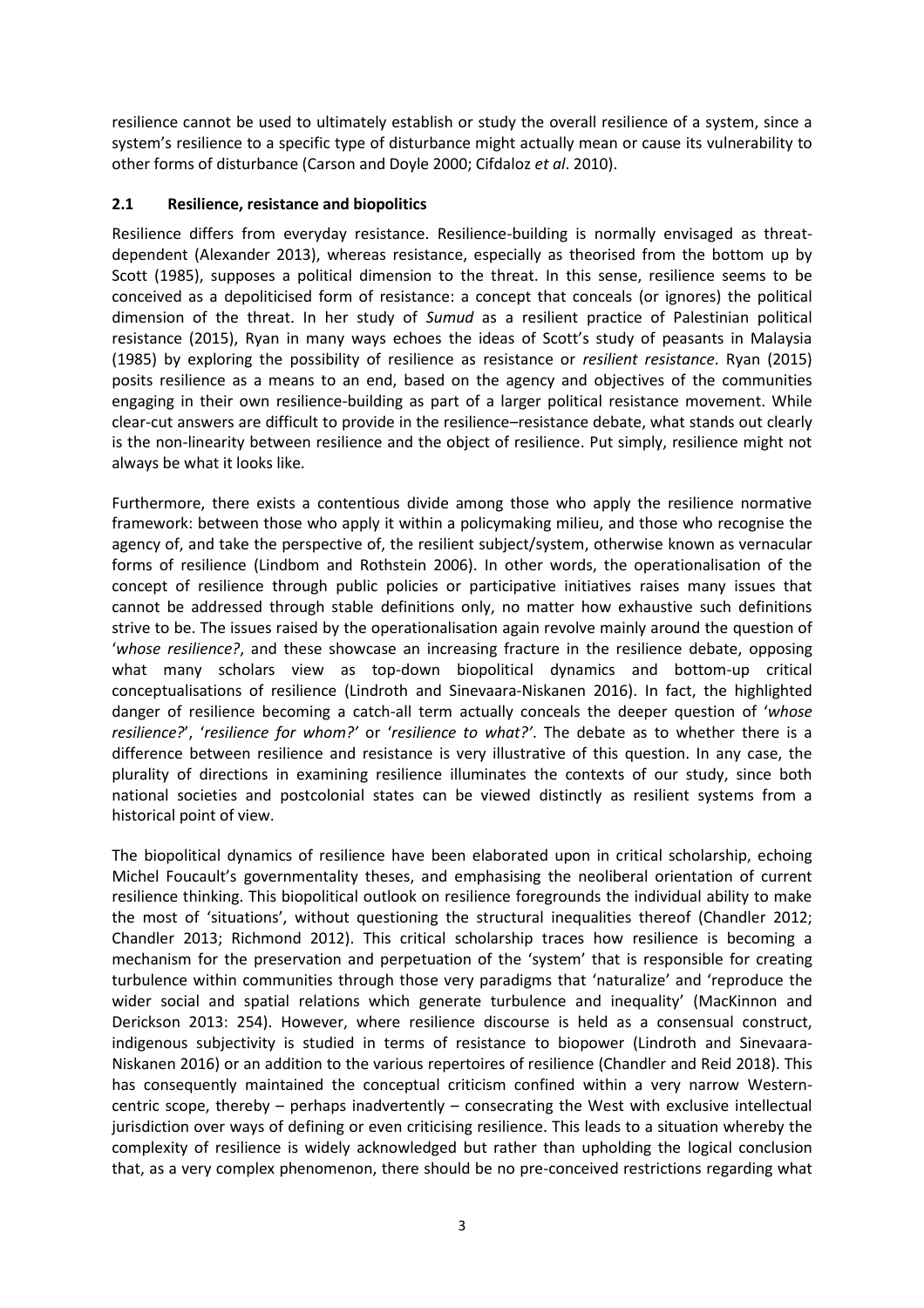resilience is or is not, the literature advocates one thing while seeming to exemplify it with contrary material, by focusing too much on defining and/or criticising resilience (Ryan 2015). Hence, the necessity to contextualise resilience, so as to incorporate a decentring ethos in empirical engagement with it.

#### <span id="page-11-0"></span>**2.2 The empirical question in resilience thinking**

Research has highlighted the importance of contextualisation and temporality in operationalising the concept of resilience (Linkov and Palma-Oliveira 2017). Assessing resilience is all about considering and situating its practices within the particular social, economic and ecological contexts in which a focal system is embedded. This means taking into account the different needs, interests and beliefs of the different social groups that are invested in or affected by the challenge at hand. In this respect, MacKinnon and Derickson's distinction between 'the system under observation and externally induced disruption, stress, disturbance or crisis' (2013: 253) helps to better articulate the dual dimensions of contextualisation, which in the case of our study consist of various communities and the types of shocks they have faced. In this configuration, bottom-up and non-Western approaches to resilience present us with a valuable opportunity to open up the conceptual framework of resilience to plurality without necessarily dwelling only on the relative differences of resilient practices (Ryan 2015: 300–302). Such an empirical engagement with resilience is likely to address the insufficiency that has been pointed out by many authors, which has continued despite the paradigmatic shift in resilience thinking away from systems and towards social actors and their agency (Berkes and Folke 1998: 12), as well as the shift towards resilience in humanitarianism (Hilhorst 2018). This approach also ensures that the valorisation of non-Western understandings of resilience might not actually be concealing an agenda of extending dominant hegemonic practices (Corry 2014: 271). Hence, applying an empirical examination of resilience in a way that escapes the risk of being manipulated in such a fashion demands that this examination be 'context-informed' (Bourbeau 2013: 11) and, most importantly, that it occur within a non-Western normative framework. In such a context, however, it is important to situate resilience in relation to the individual(s) deploying specific resilient practices.

Overall, it is clear that the ubiquity of the term resilience tends to reinforce its 'imprecise or useless' nature (Bourbeau 2013: 4). The need to clear the conceptual confusion is identified as one of the main conditions if resilience is 'to be valuable' (Gibbons *et al*. 2015: 28–29). However, clearing the confusion through attempts at further tightening the definition of resilience for the sake of consistency is indicative of an underlying normative obsession with *controlling* the concept of resilience. This effort can only result in trapping the thinking around resilience in the despairingly modernist desire to always be exhaustive and to put everything in a box or a category. Meanwhile, resilience, which is deemed to be inherent in human *nature*, would intuitively seem to promote quite the opposite. The complexity and diversity of the resilience phenomenon, as well as the articulations between individual and collective forms of the concept, therefore warrant a more open-minded approach to its definition, namely by looking into those 'islands of innovation' that might have been neglected by practitioners, policymakers and theoreticians alike. So instead of trying to study resilient practices through a definition's 'ring of virtue and unquestioned morality' (Sarason 1993: 260) it is probably better to engage with the limitations of the concept, as embroiled in many knowledge hierarchies, which can be illuminated by novel empirical examination. In the following section we present the broader contexts in which these resilient histories are cast: specifically, the salient aspects of the contexts around repertoires of resistance, practices of resilience and forms of popular culture that are relevant for our study of resilience.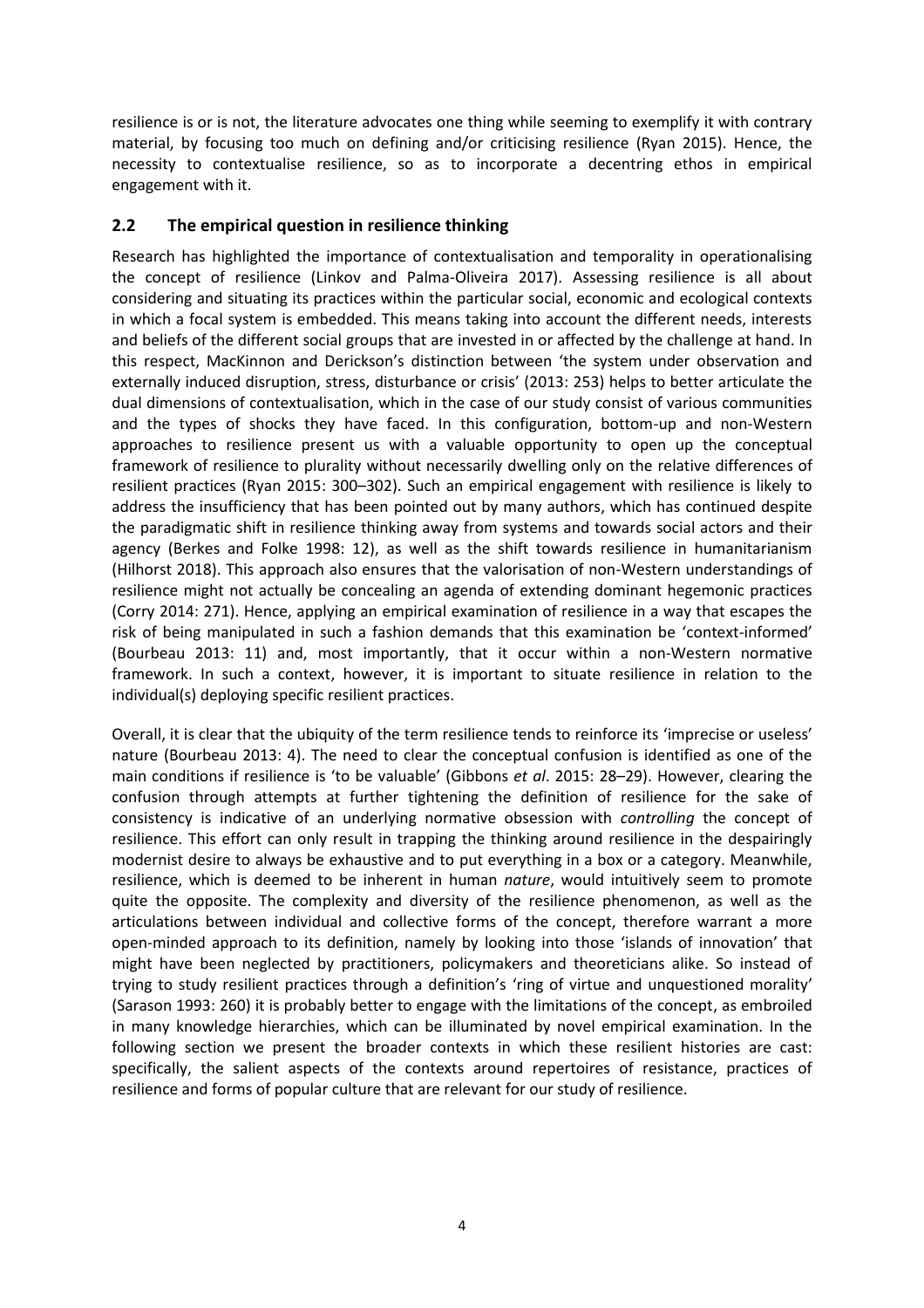## **3 Paradigms of resilience in Côte d'Ivoire**

<span id="page-12-0"></span>Despite the several repeated crises, and in particular the military conflict between 2002 and 2010, the institutional and socio-political trajectory of Côte d'Ivoire has been marked by a strong state and a booming economy. The concept of resilience has not been used as a central analytical framework in academic studies on Côte d'Ivoire, but it has been used in various academic angles, from postcolonial and gender studies to agroforestry and public health (Bovcon 2009; Ruf 2014; Bearth and Baya 2010; Bissouma *et al*. 2017). Given the rural nature of the economy, several studies have focused on the resilience of farmers. Some have even followed a cultural understanding. In his analysis of the Malinke Griots in the Dan society in the western part of Côte d'Ivoire, Zemp (1964) shows the power of music in relation to farmers' motivation. Zemp (1964) asks: 'How else to understand the indefatigability of the harvesters cutting the rice ear by ear with small knives on steep slopes from morning to night if the drummers did not strengthen their rhythms with the workers' rhythms? They sing while cutting the rice, but it is indeed the drums that transmit force'.<sup>3</sup> (See also Lemaire (1999) in regard to the relationship between singing, working, and intercommunity relations in the Senoufou society.) Overall, however, studies of resilience in Côte d'Ivoire are divided between those that focus on the resilience of the Ivorian state and its political economy, and those that look at popular responses to the crises that can be associated with the trajectory of the postcolonial Ivorian state.

#### <span id="page-12-1"></span>**3.1 The postcolonial resilient state and top-down biopolitical dynamics**

The theme that is encountered most frequently when studying Ivorian political history is continuity, which in the context of studying resilience presents a certain parallel. A body of literature has emerged to show the historical continuities between the colonial and postcolonial eras, and the 'colonial durabilities' in the contemporary modes of political organisation, in particular the political economic relationship with French businesses and the lasting ideology of Françafrique (see Bovcon 2009). After independence, Houphouët-Boigny led a markedly pro-Western, pro-capitalist, mildly dictatorial state for over three decades. Houphouët-Boigny's vision of Côte d'Ivoire demanded that economic development came first, before political reform (Foster and Zolberg 1971). Côte d'Ivoire's development strategy relied on co-opting regional and social identity groups through the application of related patronage benefits that encouraged loyalty to the president, including through political participation in state institutions, which was formally balanced across ethnic groups (Boone 2007; Bakary 1984). Furthermore, the continued reliance on French military support suppressed the possibility of a coup during this period (Charbonneau 2012). The top-down biopolitical dynamics of the state system also shaped the landscape of the arts. Houphouët-Boigny's efforts to build a narrative of modernisation did not only mean discarding nationalism for the sake of promoting national unity, it also meant looking towards the West in creating some form of cultural hierarchy (Land 1995). Western culture was promoted over local cultural customs, which were seen as backward and thwarting national unity (Dedy 1984). Performers became dependent upon state information apparatuses, and political and socially sensitive content was controlled by the government (Land 1992; Kamate 2006). Press freedom was also very limited (see Gbagbo's 1983 account of the political consolidation of the Ivorian press). Perhaps because its main medium of expression was the French language, one notable exception to this preference for Western culture

<sup>3</sup> Authors' own translation. '*Comment comprendre autrement infatigabilité́des moissonneurs coupant le riz épi par épi avec des petits couteaux sur des pentes raides du matin au soir si les tambourinaires ne fortifiaient par leurs rythmes entrain des travailleurs ? Ceux-ci chantent en coupant le riz mais ce sont bien les tambours qui transmettent la force*'*.*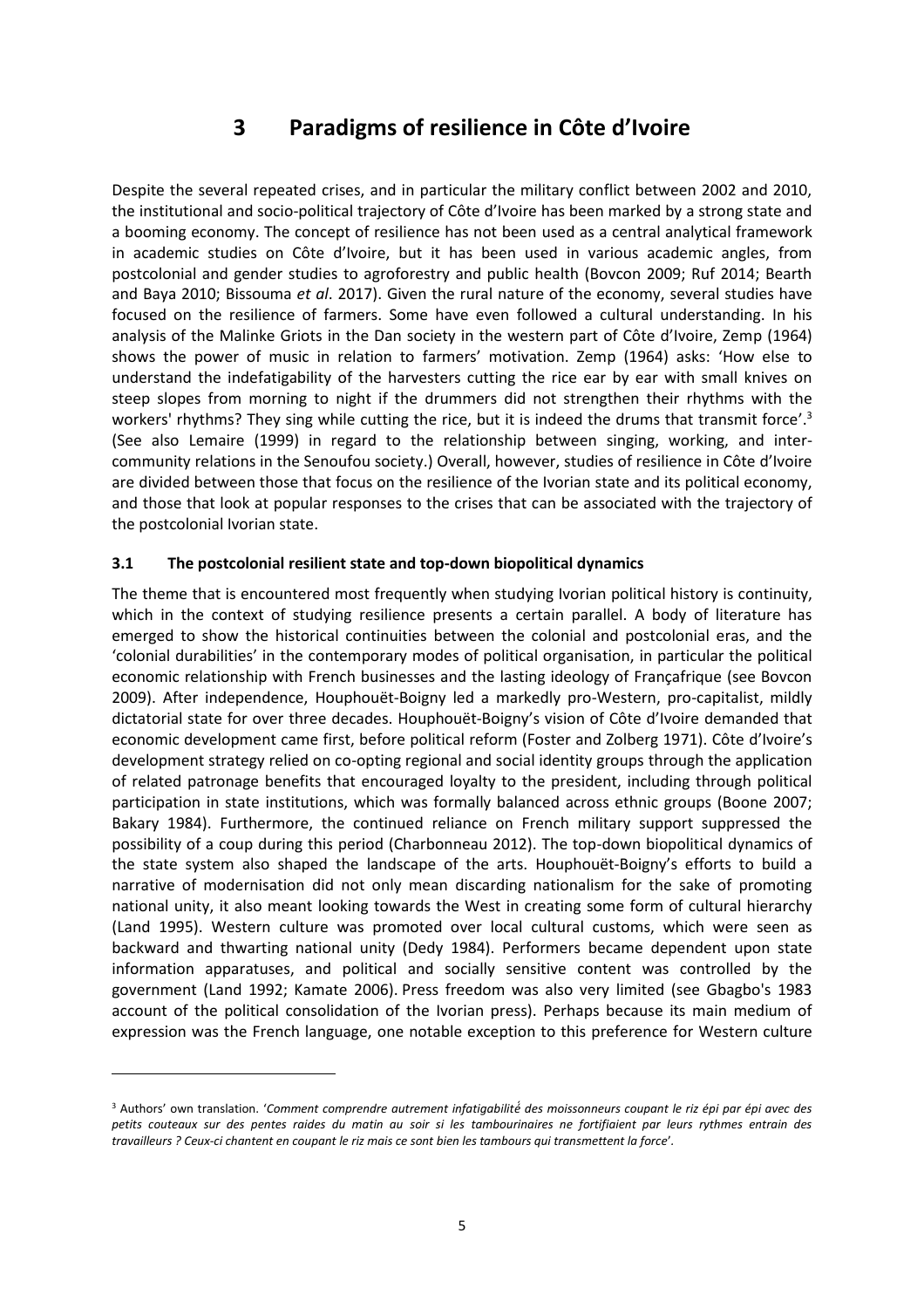was literature, especially drama, which promoted the socio-cultural values of traditional Africa (Logba 2015).<sup>4</sup> The effects of this cultural hierarchy have been evidenced in various studies focusing on the influence of Western culture on Ivorian urban youth (Ouattara 1985).

During the 1980s, the Ivorian state experienced a deep and protracted crisis notably as a result of the collapse of the price of cocoa (one of the main exports of the country), which lasted through the 'lost decade' of the 1980s and 1990s. Structural adjustment and heavy aid conditionality by the World Bank and International Monetary Fund drastically reduced the government's policy space, and consequently its ability to proactively address rising poverty levels, disaffection, as well as landrelated social crises. The consequences of this included high economic instability, increased agricultural poverty, a decline in the quality of education and the health system, and decreasing standards of living and purchasing power for the poor due to currency devaluation (Kingston 2011). The changing economic context intersected with elite power struggles and dramatically heightened the stakes in the country's 1995 elections. Although the regime in Côte d'Ivoire had initially sought to moderate underlying identity group interests through a wide-reaching political settlement and process of patronage-linked buy-in, tensions ultimately erupted in the absence of extensive patronage resources. As huge debt levels and large-scale privatisation vastly reduced the resources available to the state, competition for shrinking resources intensified and their potential to assuage competitive and violent contestation declined. This changing context dramatically heightened the stakes of elections, which in turn destabilised the country's nascent democratic system, leading to large-scale violence. Despite the continuity of the state in the post-independence years, the inability of the powers that be to fully control the socio-political space was obvious. This inability also resulted in areas of vulnerability, which at the same time provided a stage on which one could observe non-state forms of adapting to the various crises.

Côte d'Ivoire thus entered a long period of socio-political turbulence, which reached its climax with the post-election crisis from November 2010 to April 2011. This long period was punctuated by numerous episodes of crises. Socio-political issues compounded the negative effects of the economic crisis that had raged since the 1980s (the succession of the head of state on the death of President Félix Houphouët-Boigny in December 1993, active boycott in the 1995 presidential elections, the military coup of December 1999, the armed rebellion of September 2002, general elections not being held from 2005 to 2010) (Huff *et al*. 2016). The top-down biopolitical dynamics of the state system took on a different shape after Houphouët-Boigny's death, moving towards ultranationalism in the 1990s, with the concept of 'ivoirité'. In fact, this had started already before Houphouët-Boigny's death, with the end of the vote for foreigners and the introduction of residence permits, which led to regular raids by the police, whose identity checks were sometimes associated with ill-treatment and racketeering (Dembele 2003). Ultra-nationalism was further fuelled by the electoral reform in 1994 that restricted voting rights and candidacy claims for the position of president – on grounds related to Alassane Dramane Ouattara's identity (Ouattara was the prime minister at the time of Houphouët-Boigny's death) as a northerner and a Muslim, which was perceived as a threat to the state's hegemony – and that in turn threatened to disenfranchise an important part of the northern population (Langer *et al.* 2007). This was followed by the 1998 Land Law, which declared that only Ivorian citizens could own land.

Contentious land claims mounted between those who made the land productive through agriculture (e.g. Malians, Burkinabes, northern Ivorians) and indigenous southern Ivorian citizens (Klaus and

<sup>4</sup> However, although theatre occupies a special place in the Ivorian literary universe, as it was through theatre that Ivorian literature was born, the specific history of this literary form has remained in the shadow of others (Kouassi Akissi 2019).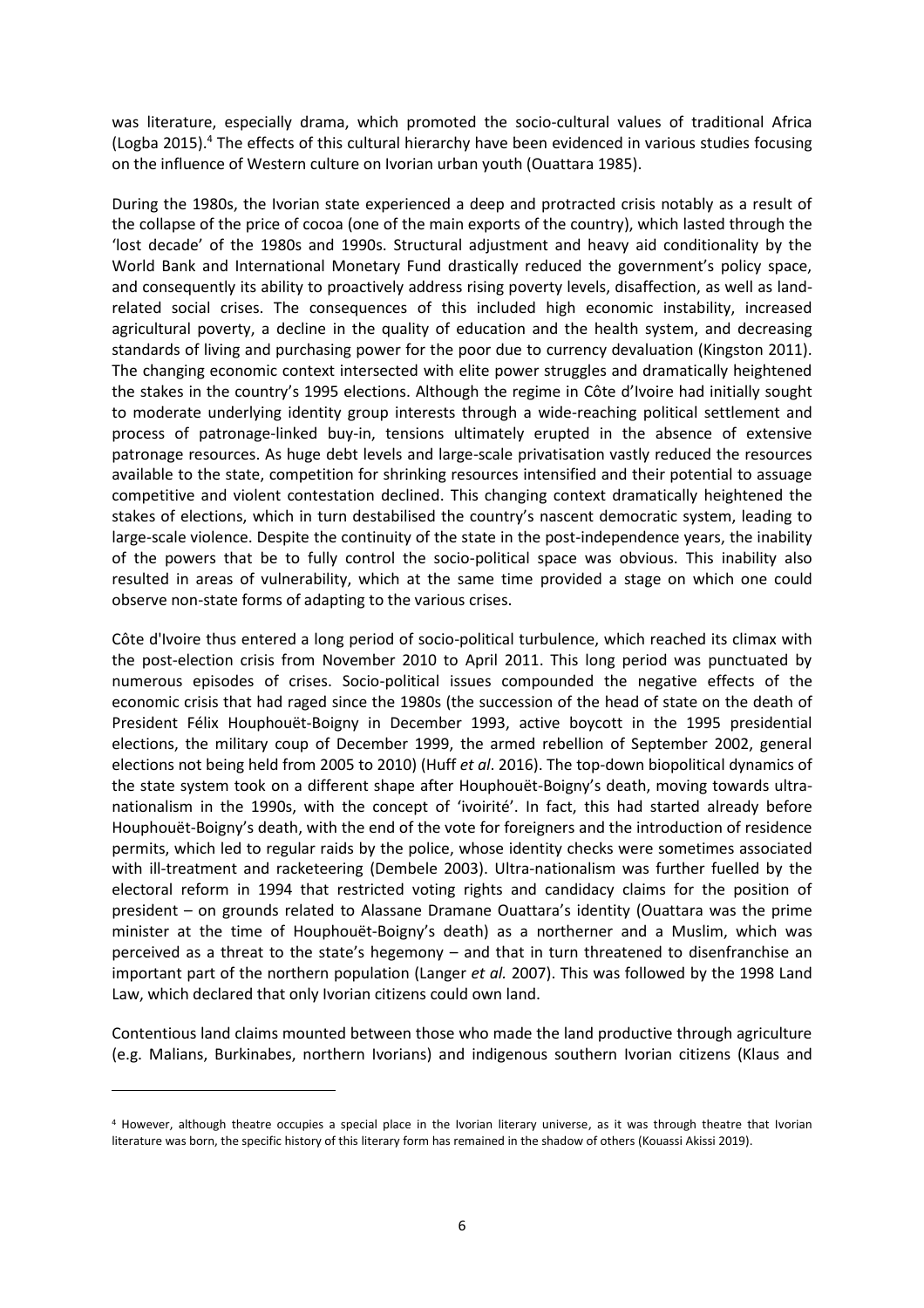Mitchell 2015). This amplification of intercommunal tensions interplayed with the elite power struggle, which led to the further scapegoating of migrant communities from the north and neighbouring countries in an effort to divert tensions around the economic crisis away from the government. As the accumulated and unaddressed tensions ultimately played out in disasters, crises and even violent political upheavals, underlying popular forms of resilience started to emerge. This watershed moment in Ivorian history also marks an interesting point for shifting the focus from the state to populations, and for observing how popular forms of living morphed into prevalent individual and collective strategies for addressing crises.

#### <span id="page-14-0"></span>**3.2 Repertoires of resistance**

This post-1990 turbulent period that shaped state oppressive practices was also met with different repertoires of resistance. In response to the deterioration of their living and studying conditions, students collectively organised, with the advent of the Student and School Federation of Côte d'Ivoire (FESCI), a left-leaning student movement that was radically opposed to the former single party system (*Parti Démocratique de la Côte d'Ivoire* – PDCI) (Democratic Party of Ivory Coast). With the birth of FESCI, the university became a highly politicised site. This resulted in numerous interventions by the police on Ivorian university campuses (Théodore 2012). Student unions also had direct relations with trade unions and political parties, namely the *Front Populaire Ivoirien* (FPI) (Ivorian Popular Front) and the *Rassemblement des Républicains* (RDR) (Rally of the Republicans). This strong political intrusion into the student community generated new forms of violent confrontations on campuses. Pitched battles between various rival groups broke out and university campuses then became the site of machete combat, leading to mutilations and even death. The repertoires of resistance to state oppression shifted from strikes and negotiations to embarking on violence as the ultimate weapon of struggle. Many student leaders, such as Guillaume Soro and Charles Blé Goudé, went on to play key roles in post-2000 Ivorian national politics, including holding government positions (Banégas 2010).

#### <span id="page-14-1"></span>**3.3 Cultures and practices of** *débrouillardise*

Another manifestation that characterised the 1990–2011 period was *débrouillardise*. Increased poverty, high unemployment (especially among young people) and the erosion of national social cohesion led to the development of a number of mostly informal livelihood strategies. Current scholarship has mostly focused on the practices deployed by migrant or children to cope with this new precarity. Dacher (2003) for instance traces the journey of a young Burkinabe peasant immigrating to Côte d'Ivoire in the early 1990s. She shows how, after travelling through many cities, Seydou reached Ouangolodougou, where a distant paternal relative lived. There he met customs officers who entrusted him with small jobs: washing their clothes, doing their errands, maintaining their fields; gradually Seydou became embedded in the customs profession. He obtained permission to block the interstate road with a bamboo barrier, which he made himself and which he lifted when trucks passed. Whenever the customs official in charge changed, he was chased away, but he came back, and people got used to him doing the work instead of the attendants. He even managed to receive a modest salary in exchange for his services. In addition, the customs officers, who appreciated his kindness and his resourcefulness, asked him to strike multiple small deals for their benefit, and rewarded him for this work.

One can find many more examples of *débrouillardise* during this crisis period (see also Monique (1990) on Malian migrants; or more generally on the informal economy see Loukou (2003) on the informal telephone sector and new forms of livelihoods). Many studies on street children in Côte d'Ivoire are very revealing. Hérault and Adesanmi (1997: 7) relay how street children define *débrouillardise*.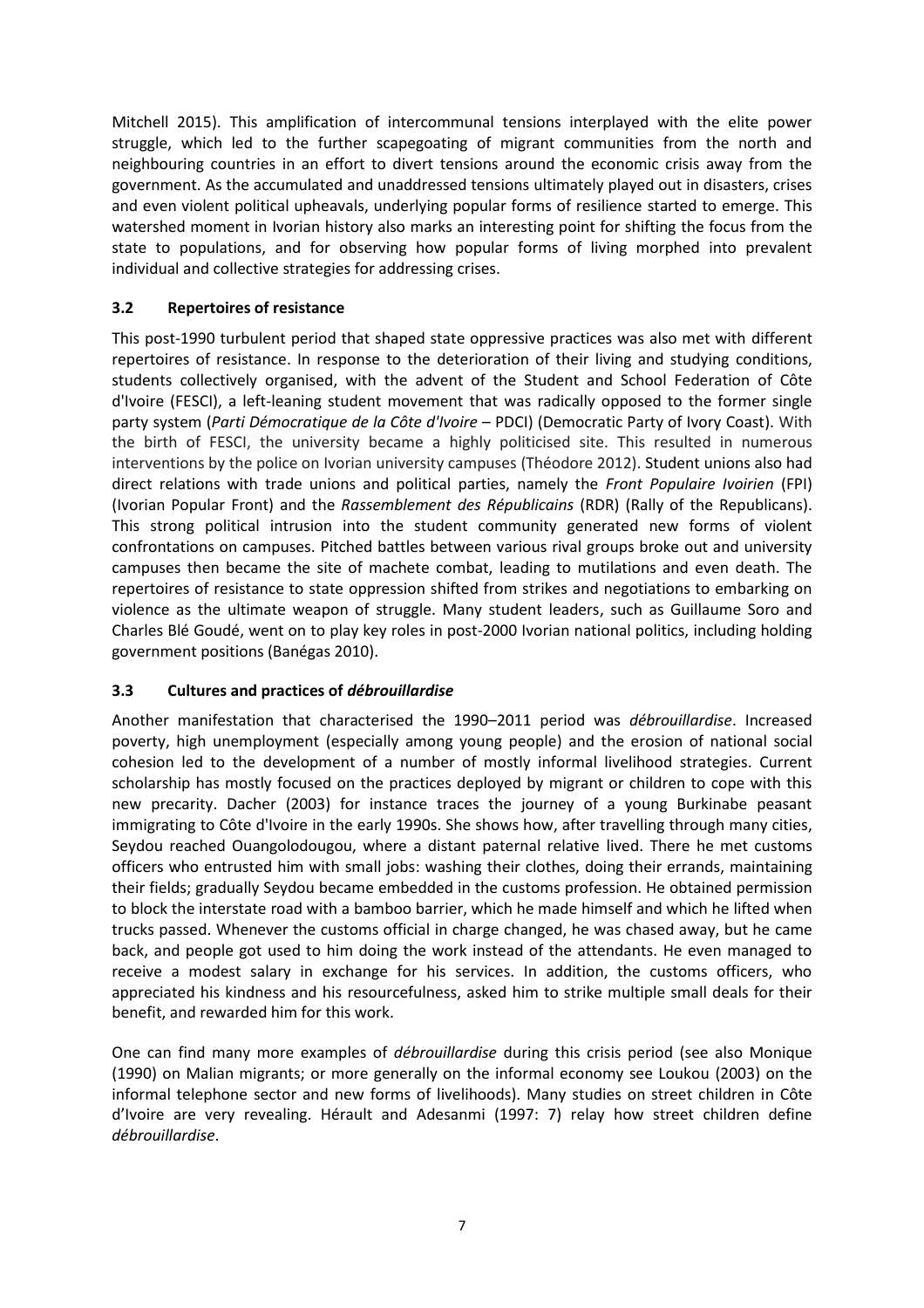(...] it is jostling to do all the trades that allow us to live in the street. It is everything that can provide us with tokens, that is to say money. Débrouiller means to free oneself from parents; it is to have independence on the streets and to define your future there by your own means. 5

To get by is to do odd jobs, it is to steal to get food, to attack people to take their chain and their wallet, it is to beg (...) the one who does not know all that, he can't get by. The odd jobs we do don't allow us to meet our needs. In the street, we have to fight for money, that's what allows us to make do without parents.<sup>6</sup>

These street children set up a whole culture of survival that the popular language of Abidjan qualifies as 'resourcefulness' (*débrouillardise*). And 'to get by' or 'to find oneself' (*se chercher*) in Abidjan means putting in place strategies that can ensure one's daily survival in the face of economic difficulties, unemployment and the erosion of the values of traditional solidarity which allowed the individual, even if poor, not to be abandoned, or to give in to despair and misery. The carrying out of odd jobs in the street therefore expresses above all the capacity of these young children to adapt to a social evolution which disrupts the general social structure (Pira 2006).

#### <span id="page-15-0"></span>**3.4 Forms of popular culture**

In Côte d'Ivoire, popular music genres such as reggae and Zouglou have played a critical role at significant turning points, and have served as a domain for articulating ideas and sharing information about politicians, corruption, citizenship, national history and identity. Ivorian popular music partially broke its link in the late 80s with and its dependence on the patronage of the government with the liberalisation of the music industry, with FM radios and tape players. Through popular music, the youth of Abidjan express their desire for political agency. Zouglou emerged in the 1990s in the context of student demonstrations for political liberalisation and, along with reggae, came to serve as a platform for criticism of prevailing social and political conditions. Ivorian popular music was consequently associated with the return to multi-party politics under Félix Houphouët-Boigny in 1990 and the overthrow of Henri Konan Bédié by General Robert Gueï in 1999 (Schumann 2009). The 'Zouglou generation' is precisely the generation that had borne the brunt of the economic crisis. Zouglou was initially linked to the student movement, in particular the campus in Youpougon, but soon came to be appropriated by marginalised youth in the peri-urban areas of Abidjan. Zouglou music involves poetic songs sung predominantly by relatively young men – such as Didier Bilé – who came of age in the context of declining employment possibilities in the formal sector (Konaté 2002; Blé 2006). Through Zouglou music, marginalised youths assert themselves as a group, and thus create a discursive space in which to voice their demands for social inclusion and intergenerational justice to the older generation and to politicians, in a context in which the postcolonial compromise has been broken (Mbembe 2000).

As expressed in the symbolism of the lyrics of Zouglou songs, this generation of Ivorian youth bore the brunt of the economic crisis and became metaphorical orphans (Schumann 2012). The songs are

<sup>5</sup> Authors' own translation: '(...] c'est grouiller pour faire tous les métiers qui pennettent de vivre dans la rue. C'est tout ce qui peut nous donner des jetons, c'est à dire l'argent. Se débrouiller, c'est se libérer des parents; c'est avoir une indépendance dans la rue et y chercher son avenir par ses propres moyens'.

<sup>6</sup> Authors' own translation : 'Se débrouiller, c'est faire de petits boulots, c'est voler pour avoir sa nourriture, agresser les gens pour leur prendre leur chaîne et leur portefeuille, c'est mendier (...] celui qui ne connaît pas tout ça, il ne peut s'en sortir. Les petits boulots que nous faisons, ça ne nous permet pas de faire face à nos besoins. Dans la rue, il faut se battre pour avoir de l'argent, c'est ça qui fait qu'on peut se passer des parents'.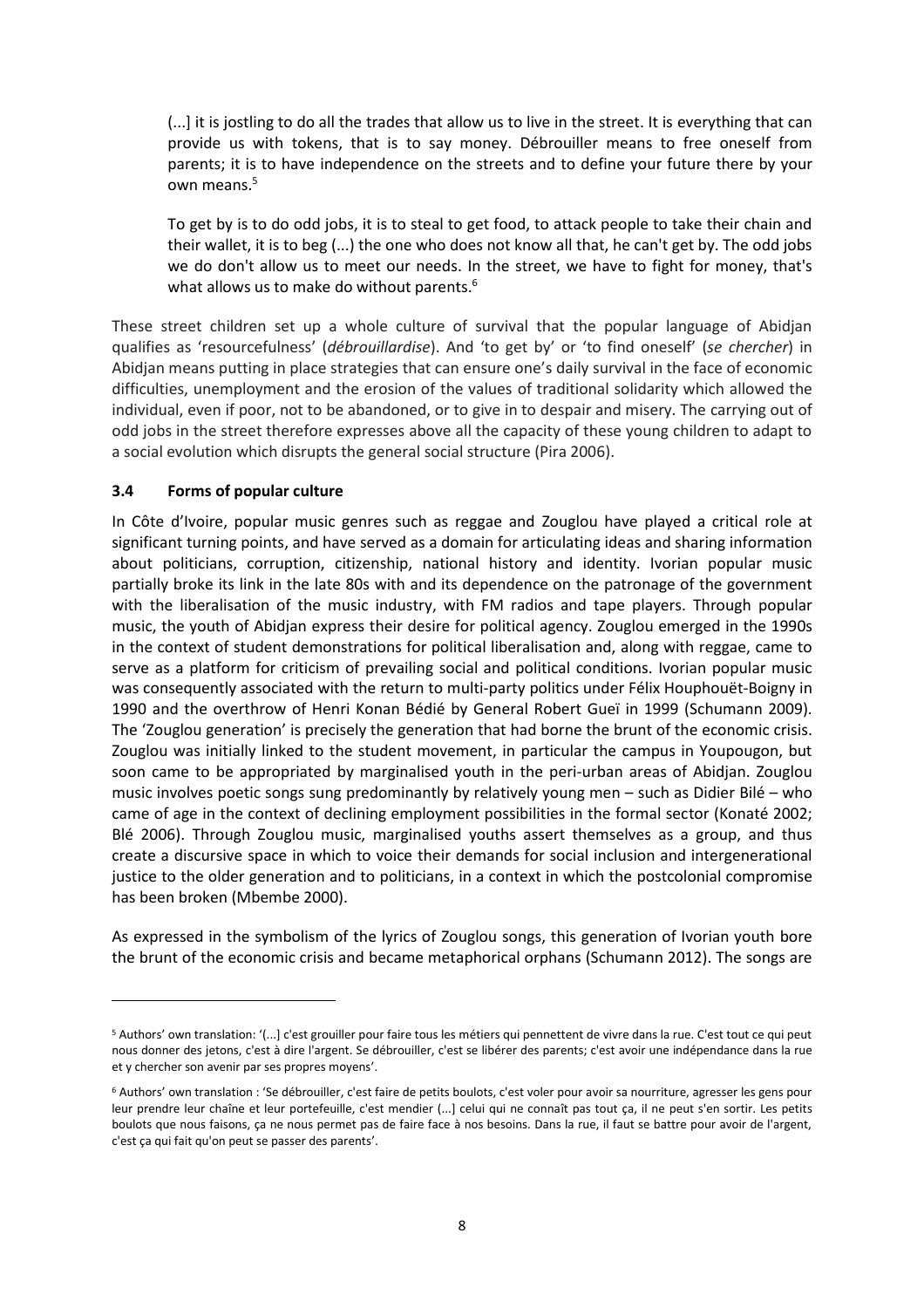in Nouchi, a popular emergent language whose lexical base is French (regional popular French), to which are added elements of various indigenous languages (mainly Agni-Baoulé, Bété, and Dioula), moving away from the forms of cultural hierarchy described above. Through Zouglou music, Ivorian youths assert themselves as a group and demand an active involvement in Ivorian socio-political life, rather than being the passive victims of its upheaval. This may seem to contrast with the student movement of the early 1990s, which presented a challenge to the prevailing political system itself (Schumann 2012). This is the difference between resilience and resistance. As put by Bahi (2011): 'popular music is a form of a release: if not a way of adjudicating the evils it condemns, then of warding off the disastrous fate of the world as it is. But, by letting steam escape from the cauldron, catharsis can have a conservative function, amounting to a moment of transgression that is aimed at maintaining order' (authors' English translation). 7 Zouglou was initially very outspoken against divisive political rhetoric, such as the increasing use of the term 'Ivoirité' (as with reggae artists such as Tiken Jah Fakoly). Les Potes de la Rue tackled the theme of tribalism and xenophobia, for example, in their song 'Zio Pin'. In a humorous tone, 'Zio Pin' sketches ethnic prejudices while also establishing their reversibility. In fact, the identification of Zouglou with a non-ethnic Ivorian identity goes beyond apparent song texts. Konaté (2002) notes that, as urban music, Zouglou is not referable to a particular portion of the national space, and is not associated with any particular region or ethnic group. It is a national music in the sense that this music was born in Côte d'Ivoire and is internationally recognised as Ivorian.

Through popular music, the youth desire for political agency reflects an intergenerational conflict, rather than just a north–south division, as has often been depicted. The word '*Ndégocratie*' is interesting in this respect: '*N'dé*' in *malinke* means 'child' or 'young'. The democracy advocated by the FPI was nothing other than the dictatorship of the '*N'dé*': of young people and children over the old. In fact, an incongruity of the Ivorian crisis is the reception of 'patriotic' music in areas that were then occupied by the armed rebels (who sought to overthrow the Gbagbo regime). Patriotic music has had the same success in the north as in the south of Côte d'Ivoire (Konaté 2002: 791–2). The rebels sang and danced to this music because the texts were also, according to them, what they were defending: their country. In truth, this ability to come together across political divides reflects one of the fundamental elements of the culture of sociability of young people. One of the possible explanations for the importance of music in the Ivorian war is that it was a war of generations. The crisis further accentuated a sense of disillusion with the official system and resulted in *débrouillardise*.

One strand of literature on Côte d'Ivoire has focused on popular practices and idioms, and the 'popular imagination', usually conceived as forms of collective resilience developed by populations in a context of institutionalised neglect by public authorities, and state-sponsored ideologies of 'fending for oneself'. This is especially represented in the *coupé décalé* music, which is seen as an expression of 'hope for new routes to success and possible access to the world of consumption' (Kohlhagen 2005: 104). *Le coupeur décaleur* has a specificity that sets him (or her in some cases) apart from the zouglouman and the reggaeman. It is part of the rejection of the political discourse of the elders. What interests *le coupeur décaleur* is to leave the country, to come back rich (a sort of revenge on fate) and to let the whole of society know this by engaging in an outrageous redistribution of the loot brought back. Thus, he abandons local responses to difficulties for an

<sup>7</sup> 'la musique populaire serait un défoulement, si ce n'est une manière d'adjurer les maux qu'elle condamne, de conjurer le sort funeste du monde tel qu'il va. Mais, en laissant de la vapeur s'échapper du chaudron, la catharsis peut avoir une fonctionnalité conservatrice, et n'être qu'un moment de transgression visant à maintenir l'ordre du monde'.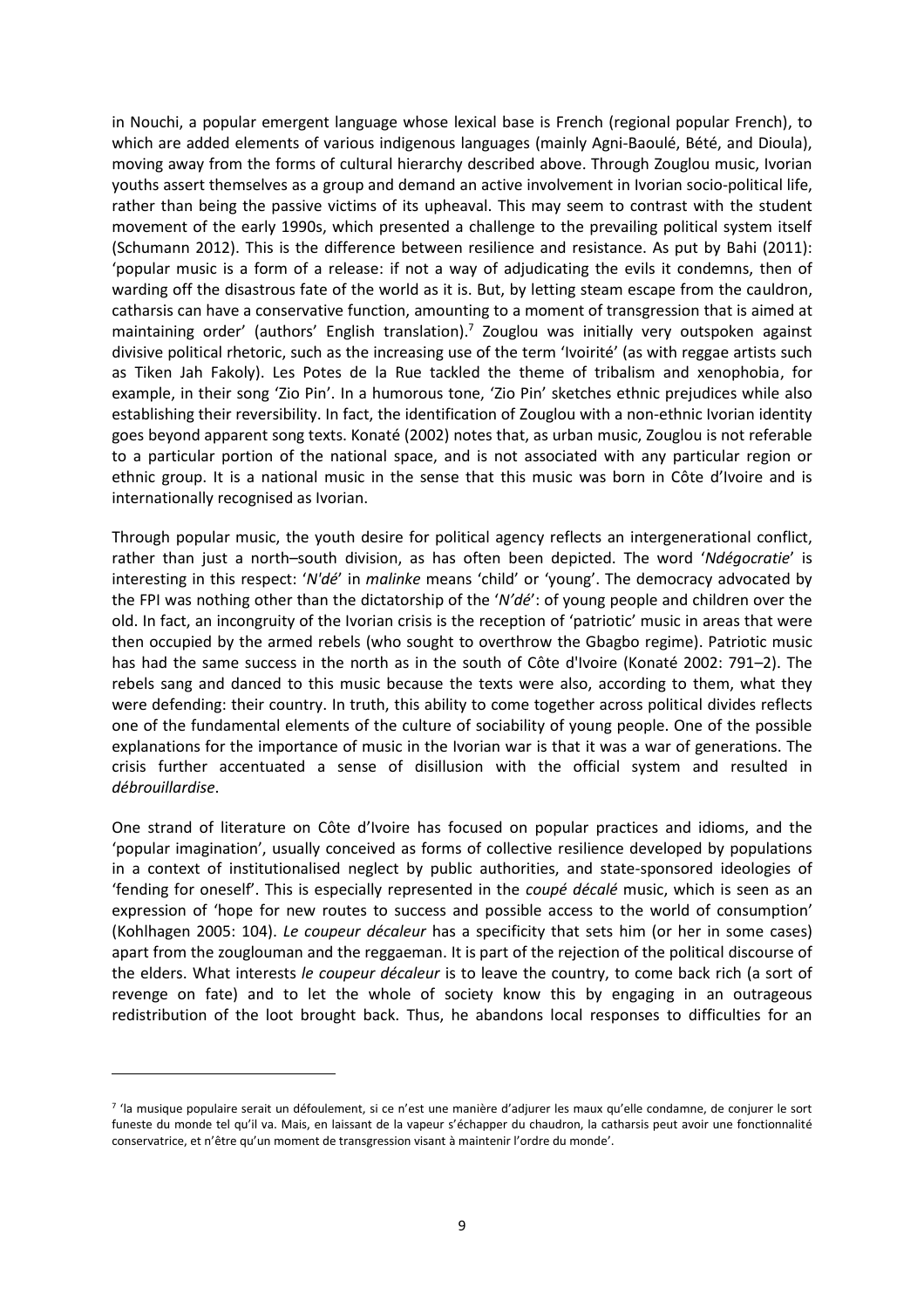elsewhere that he believes is better (Kamate 2006). The initiators of this movement are young Ivorians living in Paris.

According to Flore Biet, the *coupé décalé* does not talk about a crisis but feeds on it in order to overcome it. The song *'*Cabri Mort' by Serges Kassy is interesting in this respect. In Ivorian jargon the 'dead goat' is someone who has nothing more to lose. In other words, according to our artist, the Ivorian has endured so many difficulties that nothing can reach him. Doing your '*atalaku*' means, for example, to brag about someone, as griots do so well in the African tradition. On the occasion of shows in night clubs or other venues, the DJs or the hosts make '*atalakus*' to certain people who, moved, spill banknotes on them. Before each title, the host or '*atalaku*' attempts to name the names of prominent people in all areas of society. The background music is thus consecrated by the god of money.

For some time now, and given the failure of the democratisation processes, the growth of social inequalities, the difficult economic situation, but also the acceleration of flows linked to globalisation (circulation of goods, images and styles of life coming from elsewhere), traditional strategies for social advancement (diplomas, civil servants, etc.) have become obsolete in many African countries. This has led to a change in imaginaries and modes of political subjectivation, especially among young people. This modification is accentuated in certain countries, such as Côte d'Ivoire, by the state's descent into criminality, the civil war, and its corollary of violence. The modifications of the imagination materialise, as Banégas and Warnier (2001) advance, in what they call 'a moral economy of cunning and resourcefulness'. In fact, what the organisers of the *coupé décalé* – who moreover call themselves 'presidents', 'governors' or 'lieutenants' – claim to be is indeed a new model of social advancement.

The image of success associated with the social figure of the graduate disappears in favour of one who can make criminal use of cunning and resourcefulness, or even the exemplification of his talent through sport and music and new technologies. This metamorphosis, far from breaking with conventional political logics, is rather indicative of the corrupt practices that take place at the top of the Ivorian state apparatus (Gawa 2014). This brings with it a paradigmatic shift by bringing out the ethos of the individual, which implies the material capacity to be able to break free from community belonging. This musical style also reinforces a culture of mobility. Indeed, young Africans are motivated to migrate to Europe due to the institutional weakness of the state in Africa, which is compounded by the multiplicity of crises that punctuate the daily lives of these young people (Gawa 2014).

## **4 Paradigms of resilience in the DRC**

<span id="page-17-0"></span>A recurring trope in the literature on resilience in the DRC has been the opposition between a weak but extractive and oppressive state on one side, and a resilient population and civil society on the other. Although the history of the DRC provides extensive empirical evidence for both sides of this proposition, their binary opposition often clouds a more complex interdependence between the state, the institutions that organise social life and the population.

#### <span id="page-17-1"></span>**4.1 The Congolese state: extractive, violent and weak, yet resilient?**

The Congolese state occupies an ambiguous position in the literature on resilience in the DRC. On the one hand, it has overwhelmingly been conceived as oppressive, extractive, violent, and the very source of the vulnerability of the population. This conception has often overlapped with the idea of the Congolese state as a weak state, which has little control over its territory and population, with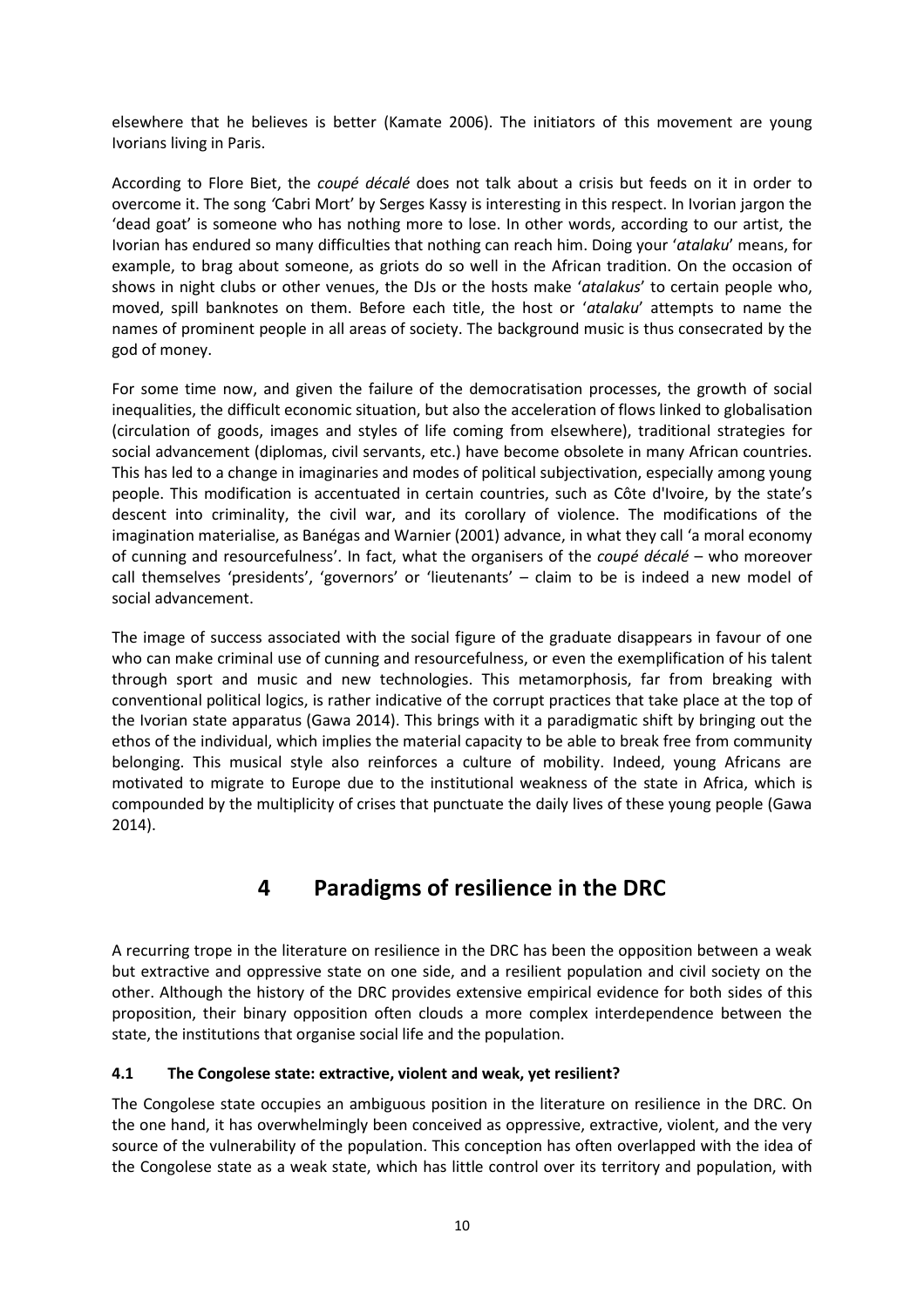inefficient public services and institutions. Conversely, studies and academics have noted a somewhat paradoxical resilience of the Congolese state (Englebert and Tull 2013).

The history of the DRC has been marked by large-scale violence, extraction and exploitation, in which the Congolese state has played a central role. Large-scale violent exploitation in the territory that is now the DRC dates back to the penetration of the Atlantic slave trade in the western parts of the DRC, which started with the Kongo Kingdom's trade within the Portuguese Empire in the late fifteenth and early sixteenth centuries, which caused profound and deep-ranging changes in the Bantu and Batwa societies of Central Africa, reinforcing social hierarchies and violent forms of rule and resource accumulation (Vansina 1990; Klieman 2003). From the nineteenth century, the expansion of the East African slave trade and the so-called 'Zanzibari colonisation' in the eastern parts of the current territory similarly introduced violent and extractive forms of resource accumulation and labour mobilisation (Newbury 2009; Northrup 1988). Both of these macrohistorical processes had severely detrimental effects on Congolese societies, depleting human resources and livelihood bases, as well as coping mechanisms.

The colonial era further reinforced large-scale, institutionalised forms of violent accumulation across the country. The brutality and exploitative nature of the Congo Free State and the Belgian colonial state have been extensively documented and commented upon (Van Reybrouck 2010; Hochschild 1998; Hunt 2014; Ndaywel è Nziem 1998). A body of literature has emerged to show the historical continuities between the colonial and postcolonial eras, and the 'colonial durabilities' in the contemporary modes of political organisation: in particular, the 'ethnoterritorialization' of the state (Hoffmann 2019), the modes of taxation (Hoffmann *et al.* 2016), and the 'politics of exclusion' which characterise contemporary Congolese politics (Kisangani 2012). To this day, large-scale exploitation of populations by elite networks imbricated into the state apparatus remains a hallmark of the DRC, notably in the conflict-affected eastern provinces of the country (Vlassenroot and Raeymaekers 2004), as well as in the mineral-rich southern provinces.

In the postcolonial era, the Congolese state has been profoundly shaped by the authoritarian rule of Mobutu Sese Seko, who held power from 1965 to 1997 and whose rule came to symbolise African post-independence dictatorships. Although in the early years of Mobutu's rule vast infrastructure, public services and redistribution policies were launched, the Congolese state experienced a deep and protracted crisis during the 1970s, notably as a result of the collapse of the price of copper – one of the main exports of the DRC – which lasted through the 'lost decades' of the 1980s and 1990s. The crisis hollowed out the public sector, and was coupled with personalised control by the authoritarian regime over the state apparatus. The famous joke about a (non-existing) 'article 15' of the constitution, '*debrouillez-vous*' (fend for yourselves) crystallises the sense of abandonment of public duty by the state, and a form of state-sponsored 'laissez-faire' individualism. The political liberalisation of the early 1990s heightened political competition between elite networks of 'power, protection and plunder', stoking political conflicts along ethno-territorial lines, which would become violent with the eastern Congolese conflicts of the 1990s, in particular the First (1997—8) and Second Congo (1998—2003) Wars.

The characteristic weakness of the Congolese state and its use by elite networks as a vehicle for extractive practices have persevered to this day, and have been documented by a body of empirical literature. Empirical studies of the security sector in the DRC have revealed continued and widespread practices of extortion and rackets, particularly in the eastern provinces, where the national army has been shown to be involved in multiple forms of coercive extortion and illicit revenue accumulation (Verweijen 2013; Baaz and Verweijen 2013). Similarly, recent studies of the Congolese National Police have analysed the systematic and organised revenue generation within the sector (de la Sierra *et al*. 2020). Despite its characteristic weakness, these studies have also noted a surprising and somewhat paradoxical resilience of the Congolese state as a mode of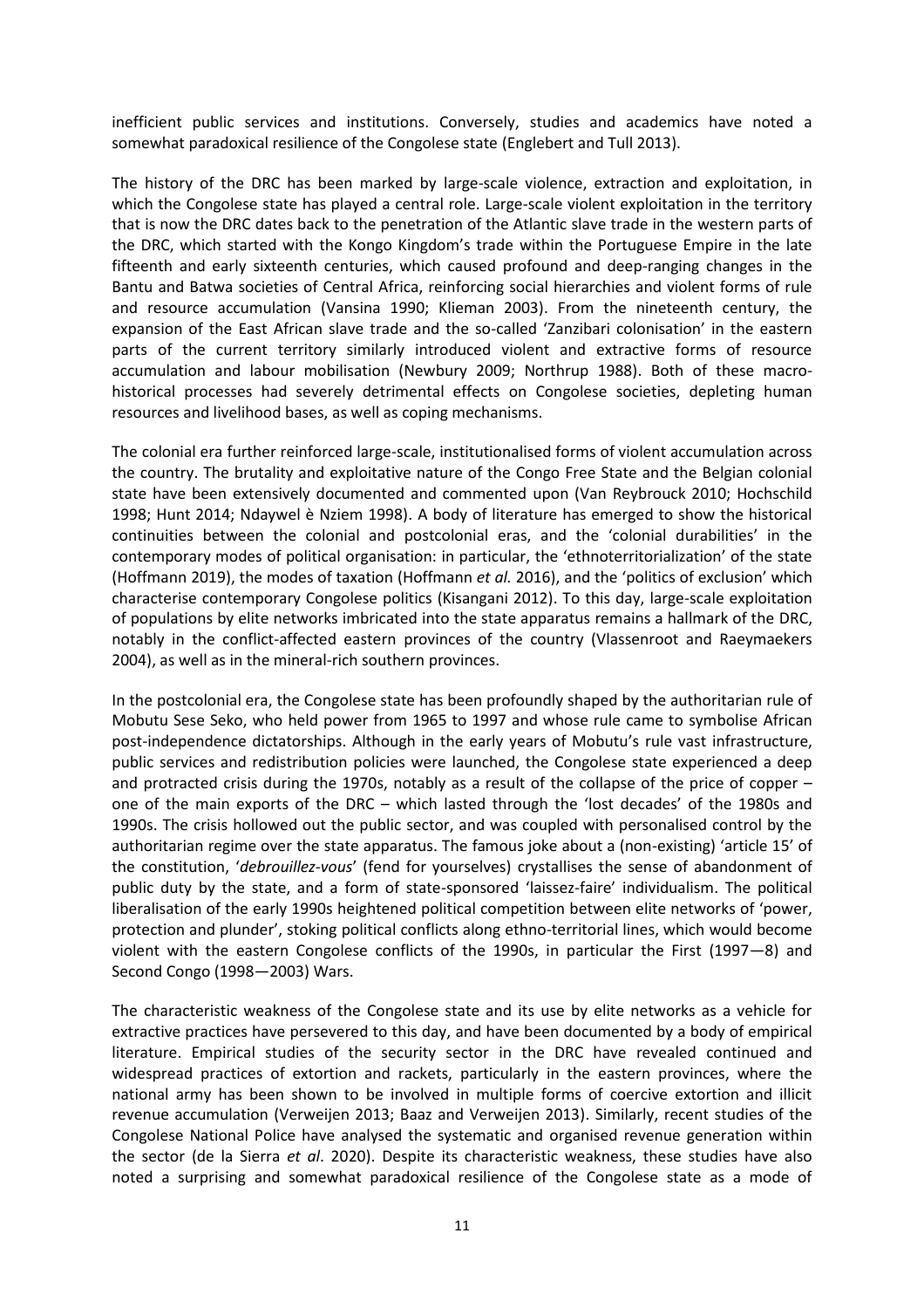organisation of political, social and economic life in the DRC. This resilience is partially a tribute to the 'real governance' that characterises public sectors such as education, which have displayed enduring resilience despite the collapse of the formal institutional framework (Titeca and De Herdt 2011; Brandt 2017). It is also tied to the way populations have enduringly upheld the state as an idea and template for political organisation, despite its widespread absence and characteristic weakness (Stearns *et al*. 2017; Englebert and Tull 2013).

#### <span id="page-19-0"></span>**4.2 Resilience and resistance**

Resistance and resilience are particularly difficult to discern through cursory observation in the context of the DRC, where the popular practices that the terms refer to empirically are often closely related, and at times diffusely embedded in cultural expressions – or even indistinguishable. In a participatory exercise organised by UNICEF on resilience, the word most chosen by participants to designate what resilience meant to them was resistance (UNICEF and OECD 2014: 5). Given the DRC's history of coercive extraction and exploitation, and the fact that this was usually orchestrated by the state – as most extensively documented in regard to the period under Mobutu's rule – the resistance framework has provided a fitting heuristic for understanding a large number of practices deployed by the Congolese population. Violent forms of contention and resistance have received considerable attention (Kisangani 2012), from the rebellions of the 1960s (Verhaegen 1969) to the wars of 1990s (see notably the Usalama Project by the Rift Valley Institute). Throughout this body of literature, the theme of resistance to exploitative practices, marginalisation from decision-making instances, and deprivation of rights – in particular land rights – appears as a common theme to explain movements of violent resistance. Resistance to dispossession and exploitation often has historical roots, dating back to the penetration of exploitative and extractive circuits in the country, and has often set durable templates of collective violent resistance that have persevered to this day.

Violent forms of resistance, however, are only one among a constellation of forms of resistance. These encompass peaceful resistance movements, a recent example being the *Lutte pour le Changement* (LUCHA) (Fight for Change) movement (active since 2016), or the peaceful mobilisation against the prorogation of elections in 2018, led by the *Conference Episcopale Nationale du Congo* (CENCO) (National Episcopal Conference of Congo). Using the work developed most notably by James C. Scott, authors have also analysed the 'everyday forms of resistance' which populations manifest against the generally oppressive political and economic order in the DRC (Iñiguez de Heredia 2013). These forms of peaceful resistance also have a long history, often having their origins in anti-colonial movements, in particular religious and millenarist movements such as Kimbanguism (MacGaffey 1982).

#### <span id="page-19-1"></span>**4.3 Collective and popular forms of resilience**

Another stream of literature has focused on the popular practices and forms of organisation that populations in the DRC have deployed in the face of repeated crises. These are not necessarily conceived as political resistance to the Congolese state and political regime, but rather as forms of collective organisation in the face of its absence or its oppressive presence. One strand of this literature has focused on economic activity, private enterprise, and markets. Building notably on the work of Janet MacGaffey, it has sought to identify and document the perseverance and resilience of private enterprise in the face of state predation and interference, uncovering forms of 'indigenous capitalism' (MacGaffey 1987) and the 'real economy' which have demonstrated exceptional resilience in the DRC (MacGaffey 1991). Looking at the popular side of resilience, popular practices, idioms and the 'popular imagination' are usually conceived as forms of collective resilience developed by communities in a context of institutionalised neglect by public authorities, and statesponsored ideologies of 'fending for oneself'. Often elaborate combinations of traditions and *ad hoc* practices emerging to respond to particularly difficult contexts, they are construed as a typically Congolese form of creative adaptation to adversity, or *débrouillardise*. This popular creative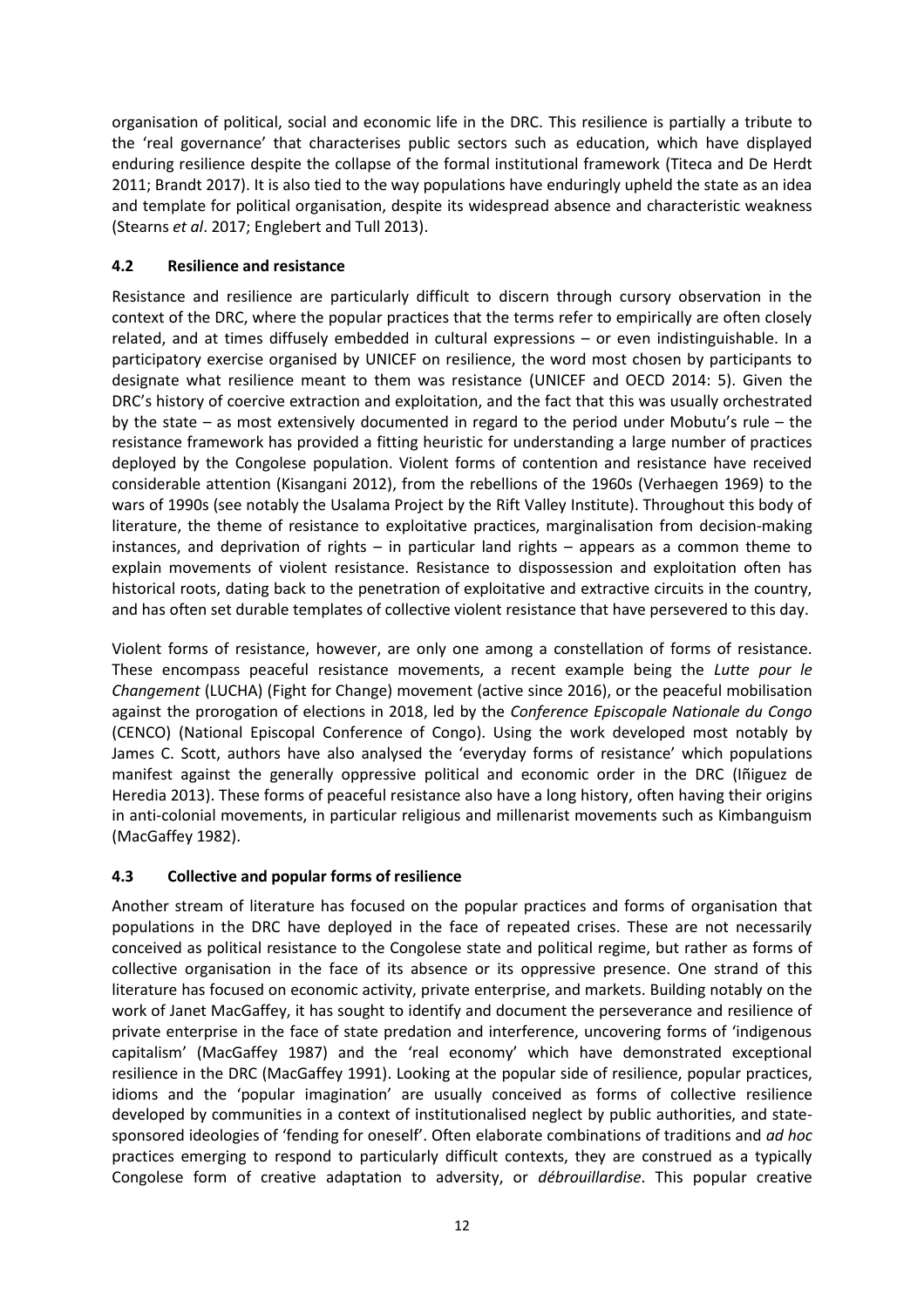imagination ranges from the art forms that have emerged in the streets of Kinshasa (White and Yoka 2010), with emblematic instruments such as the *Sanza*, which have acquired global notoriety, to *ad hoc* forms of dealing with everyday life and organising economic activity (Ayimpam 2014) from the streets of Kinshasa to those of Goma (Trefon and Kabuyaya 2018). While these forms of practical, organisational and social bricolage are not necessarily conceived as political, they often overlap with the 'everyday forms of resistance' referred to in the literature on resistance. These strands of literature, and the processes and practices they point to, allow us to understand the context in which the literature on resilience in the DRC has emerged, and the opposition between a weak or extractive state and a resilient population which has generally characterised it.

An important segment of specialist literature on the DRC has also focused on how various forms of artistic expression, especially in music, serve both as tools for addressing the psychological dimension of many social challenges, and as lenses for capturing the human condition in the Congolese context (Mukuna 2020). Emerging in the 1950s and woven into nationalist political activism for independence, the Congolese Rumba, shepherded by iconic figures such as Tabu Ley Rochereau, Franco Luambo and Le Grand Kallé, gained international recognition. Given the political context within which Congolese Rumba came to prominence, the lack of overt political content is a paradoxical and intriguing feature of this music, which Joseph Trapido still maintains should be 'viewed in its social context, [as it] does not merely reflect, but actively reproduces a set of affective and political economic relationships' (Trapido 2010: 121). Trapido's remarks seem to be contradicted by the lack of objective alignment of popular Congolese musical production with specific socio-political demands. Even the iconic song 'Indépendance Cha Cha', performed in the 1960s by Joseph Kabasele (stage name Le Grand Kallé) to celebrate Congolese independence from Belgian colonial rule, is an example of how the Congolese Rumba can engage with events of its time without openly 'taking sides' in a context of popular resistance. Far from reflecting artistic cowardice, there are at least two explanations for this apparently apolitical character of the Congolese Rumba. In the first explanation, Bob White (2008) suggests that, under the more than 30 years of Mobutu's authoritarian rule, artists in general, and musicians in particular, were forced into a situation where they had to flaunt their loyalty to the regime, yet were expected to self-censor in terms political views, or face severe consequences. The rewards for loyalty came in the form of access to the powers that be and to the regime's financial powerhouses. Conversely, punishment for disloyalty could go as far physical disappearance. One could, however, argue that, long before Mobutu came to power, there were no Congolese hits linked to the major issues of socio-political change of the 1950s and 1960s (Botombele 1976). Further, in a second explanation of the apparently apolitical character of the Congolese Rumba, a deeper analysis of the 'architecture' of most Congolese Rumba songs reveals a subtle and contrastive structure that mixes meaningful lyrical messages with entertainment and distraction in the same song (Martin 2009: 264–65). This structure is dominated by the most flamboyant part (distraction and entertainment), which is usually not performed by the main singer but rather by an *atalaku* (entertainer), who literally irrupts on stage and shouts praise to important figures (*libanga*). This part, known as *seben*, is the longer part of the song, and the one to which spectators respond the most during live performances. Such an arrangement occludes the shorter, lyrical part of the song, which bears the original stamp of artistic creation and key messages. The shorter part features as a hidden transcript, concealed under the flamboyance of the *seben*. This somehow misleading character of the Congolese Rumba contrasts with the ideological plainness of Congolese cinema in (post-)conflict DRC, for instance, which Ndaliko (2012: 2) sees as featuring many 'instances of aesthetic and ideological practices [...] that are emerging as central to larger projects of social transformation'.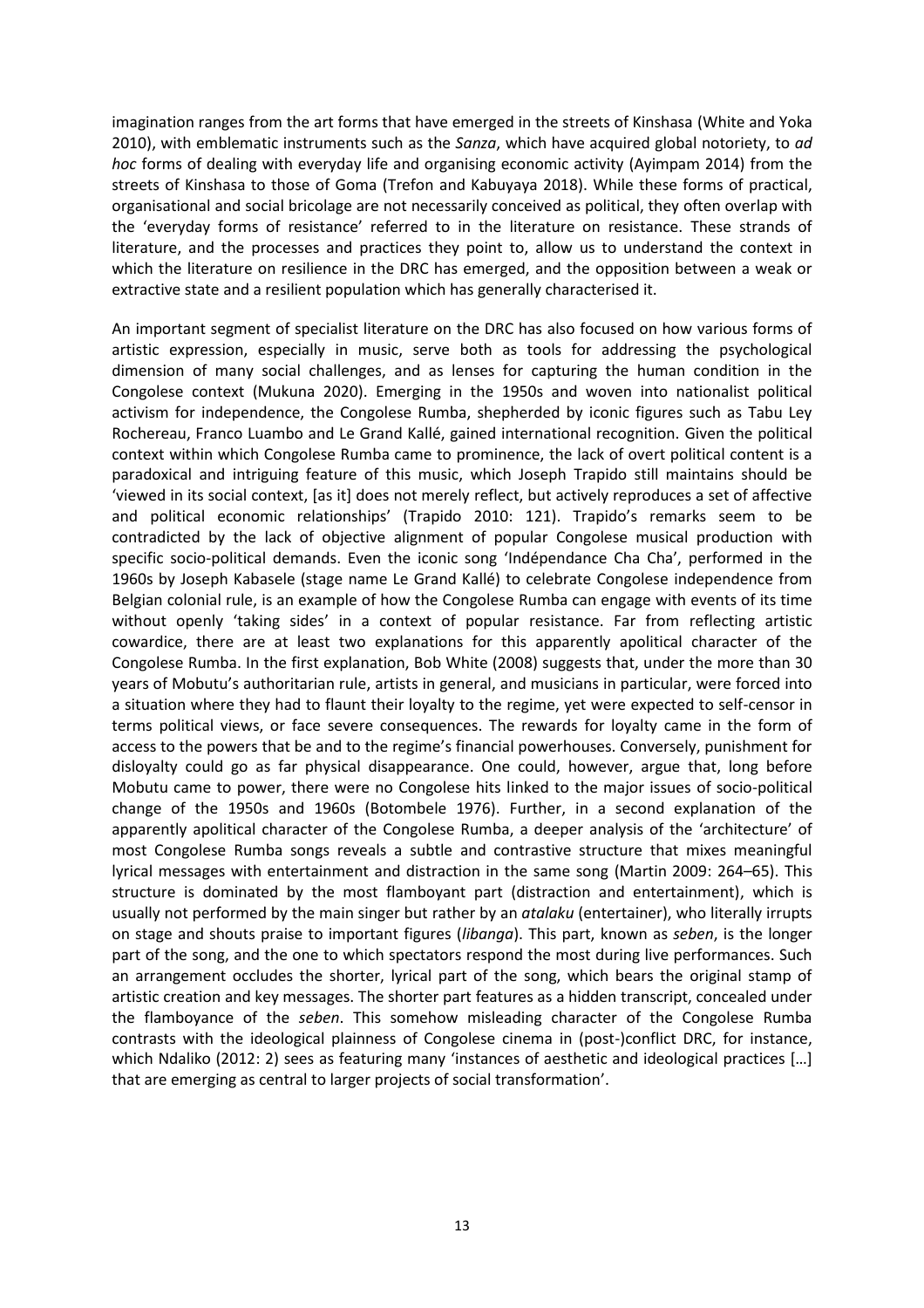However, instead of comparing the Congolese Rumba to the current Congolese cinema, a more useful parallel can instead be drawn between the Rumba and the culture of SAPE. A Sapeur is someone who subscribes to the tenets of the SAPE (*Société des Ambianceurs et Personnes Élégantes*<sup>8</sup> ). An important reference point in efforts to understand the social history of the DRC, the Sapeur movement is usually perceived by some (perhaps on the surface level) as involving the exuberant display of colourful fashion mimicry that arose out of colonial circumstances. Yet a Sapeur lifestyle revolves around more than just clothing and colonialism. It is not simply, as Brodin *et al*. (2016) suggest, 'ostensive luxury as a creative and mimetic process'. The spirit and set of values embodied in the SAPE are older than the name SAPE itself, which is representative of a longer cultural history, including traditions and beliefs that predated colonialism (Allman 2004; Balandier 1968). Marking the continuity of this cultural history through the symbolism of fashionable outward appearance is primarily an expression of the resilient spirit that has carried these traditions and beliefs in the face of such challenges as the terrors of colonialism and postcolonial state oppression (Porter 2010). Hence, dressing elegantly is not just a matter of appearance. Like the *Seben* in the Congolese Rumba, the flamboyant appearance of the Sapeur can rightly be seen as a subterfuge that conceals an expression of disguised agency, focused on the key message of symbolic defiance vis-àvis the current socio-temporal constraints. Both the lyrism of the Congolese Rumba and the exhibiting of agency in the Sapeur movement are examples of how resilience can simultaneously be concealed, expressed and deployed through cultural practices and artistic creation.

There is, however, a noticeable shift in the 'ideological and aesthetical practices' (Ndaliko 2012: 2) of artistic forms and genres that emerged in, or that have mainly been shaped by, the post-Mobutu era. Unlike the Rumba, with its methodology of concealment, the lyrics of hip-hop songs from the east of the DRC, and the costumes and choreographies that appear in performances of them, overtly depict war and displacement, and convey political views about these (Ndaliko 2014). Hip-hop artists of the Yole group use their songs to openly criticise the government's corruption and inability to deliver on its promises (Lamb 2015). Through these artistic expressions the youth develop a political voice which can be seen as a coping strategy for navigating the difficulties of living in deprived and war-torn regions like the Kivus in the DRC. There is also space for analysing their political activism through artistic creativity as conscious actions focused on achieving a change in their socio-political environment. Whether implicitly shaping the resilience of communities or explicitly investing in social change, these vernacular forms of expressing and practising resilience are located at the heart of the human condition and can only be recovered through a close analysis of how culture, history and social practices come together in the face of multiple disruptions to social trajectories.

## <span id="page-21-0"></span>**5 Vernacular resilience as a methodological approach to studying the long-term repertoires of resilient practices in Côte d'Ivoire and DRC**

The section above highlights how an empirical engagement with 'vernacular' resilience, emergent through embedded socio-cultural practices, is articulated within these national contexts. Based on an examination of the limitations of the epistemic assumptions in conventional approaches to resilience, as discussed in the first section, this empirical engagement is grounded in the historicised relationship between resilience, resistance and biopolitics. This relationship seems central to the

<sup>8</sup> Society of Happy and Elegant People (rough translation from French).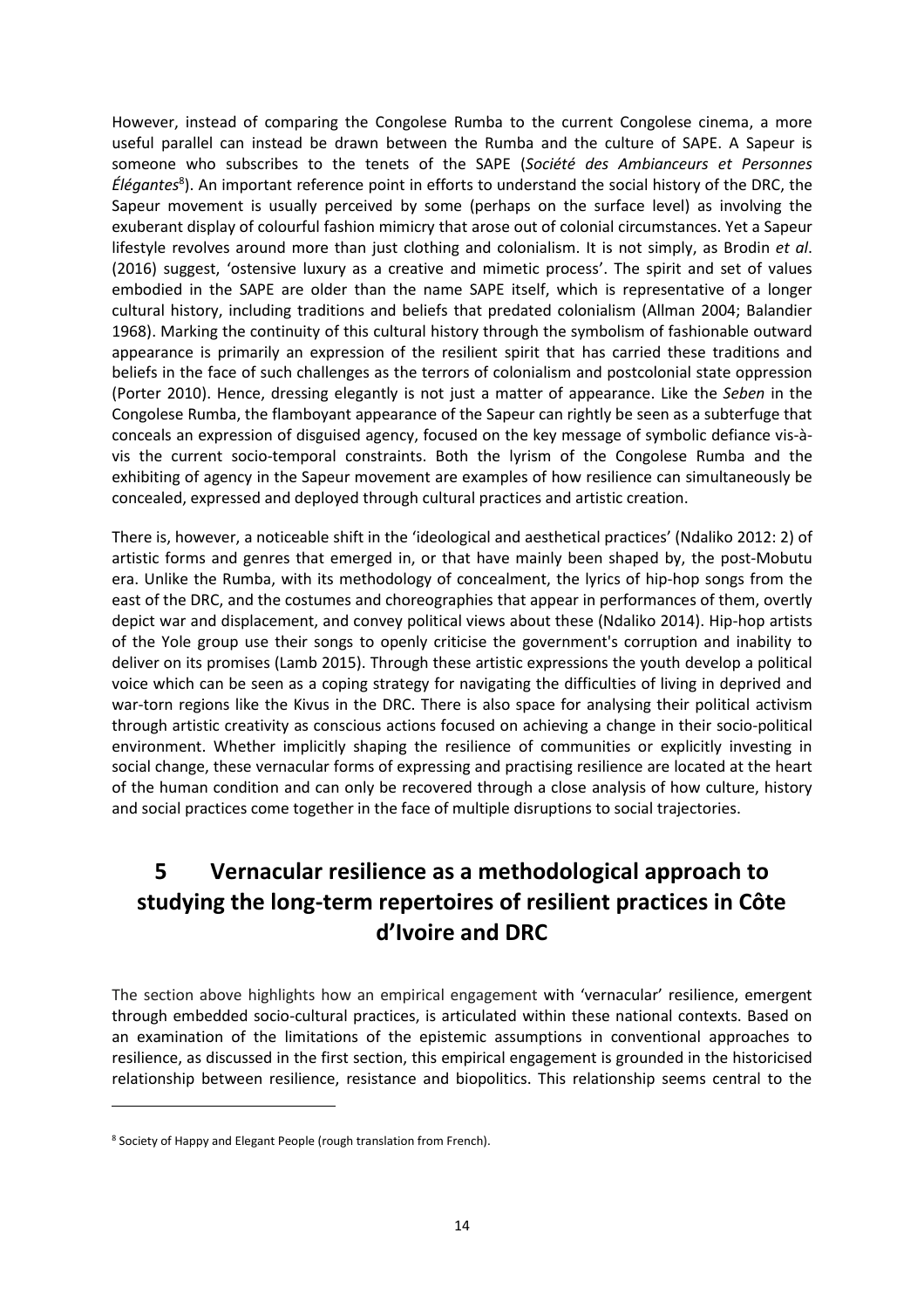understanding of how communities deal with multiple crises over the long term, and is useful for tracing the tensions within which vernacular resilience forms and practices are developed. In this section, we therefore propose a methodological way forward for considering these aspects.

Our methodological approach to studying the long-term repertoires of resilient practices in Côte d'Ivoire and DRC involves looking beyond the immediate object or subject of resilience. It seeks to trace the resilience of communities as constructed across the overlap between: 1) the historicity of adverse environmental, economic and socio-political conditions; 2) the cultural repertoires and social practices passed down from generation to generation; and 3) the variety of contextual responses to multiple crises. This approach draws on the broad-based mix of ethnographic, emancipatory, cosmopolitan and constructivist perspectives on human experiences. As such, it is also grounded in an understanding of the conditions of epistemic oppression that disempower both 'the oppressor and the oppressed' (Byrd and Rothberg 2011; Guha and Spivak 1988), and that obscure the hermeneutical realms of vernacular knowledge (Santos 2014). Hence, a vernacular approach to resilience can help us to glean an *a priori* understanding of, and indeed responses to, adversities that are otherwise not accessible through applying the conventional framework of resilience. This approach is also firmly grounded in a view of resilience as not just a description of a system or a person, but rather as a metaphorical quality that emerges through cultural memory and social practices deployed to tackle intersecting difficulties (Atallah 2016; Kirmayer *et al*. 2009; Shapiro 2013). We therefore refer to this resilience as vernacular resilience because the term vernacular resilience sketches the diversity of ways in which different communities respond to multiple crises, while at the same time centralising the embedded cultural and social practices across historical time. This notion of vernacular resilience also fits well within the heuristic of the resistance framework as developed by James C. Scott through his idea of 'everyday forms of resistance' (1985).

Such an outlook on resilience investigates both the constitutive underpinnings of social disruptions over time and the plural ramifications of specific shocks or crises, which can be traced through individual and collective resilient practices. It follows from this that in the postcolonial context of the DRC and Côte d'Ivoire, resilience and resistance cannot be divorced from an understanding of individual and collective social practices as closely inter-related. A holistic approach to resilience cannot be linear or sectoral in its thinking about the community, the sociohistorical context, the socio-cultural practices or even resilience itself. This approach integrates the fact that a given factor may enhance resilience in one situation and yet manufacture vulnerability in another. Like in the case of the Congolese Rumba and hip-hop songs, resilience itself may be expressed in almost paradoxical terms within the same human geographical context, depending on inequities in different time periods (Kirmayer *et al*. 2009; Ungar 2010; Wilkinson and Kleinman 2016). This is indicative of the fact that tracing the conditions of human suffering, and vernacular responses thereto, escapes the practice of 'snapshooting' human societies; the interconnected relations between current social practices are entrenched in both long-lasting cultural norms and complex responses to problems that intersect across diverse domains of society. Considering these intersecting material and social realities, including the prevalence of complex power relations in contexts of equally resilient postcolonial states (Atallah 2016; Fernando 2012; MacKinnon and Derickson 2013), interdisciplinary critical analysis is necessary to account for the variety of embedded resilient social practices in the face of multiple crises.

Our interdisciplinary perspective, combining social scientific approaches and cultural and artistic approaches to analysing idioms, collective imaginaries, and practices of resilience, can be categorised along three axes:

• repertoires of resistance, that allow people to respond to instability, conflict, extraction and violence in the context of ineffective, and sometimes oppressive, states;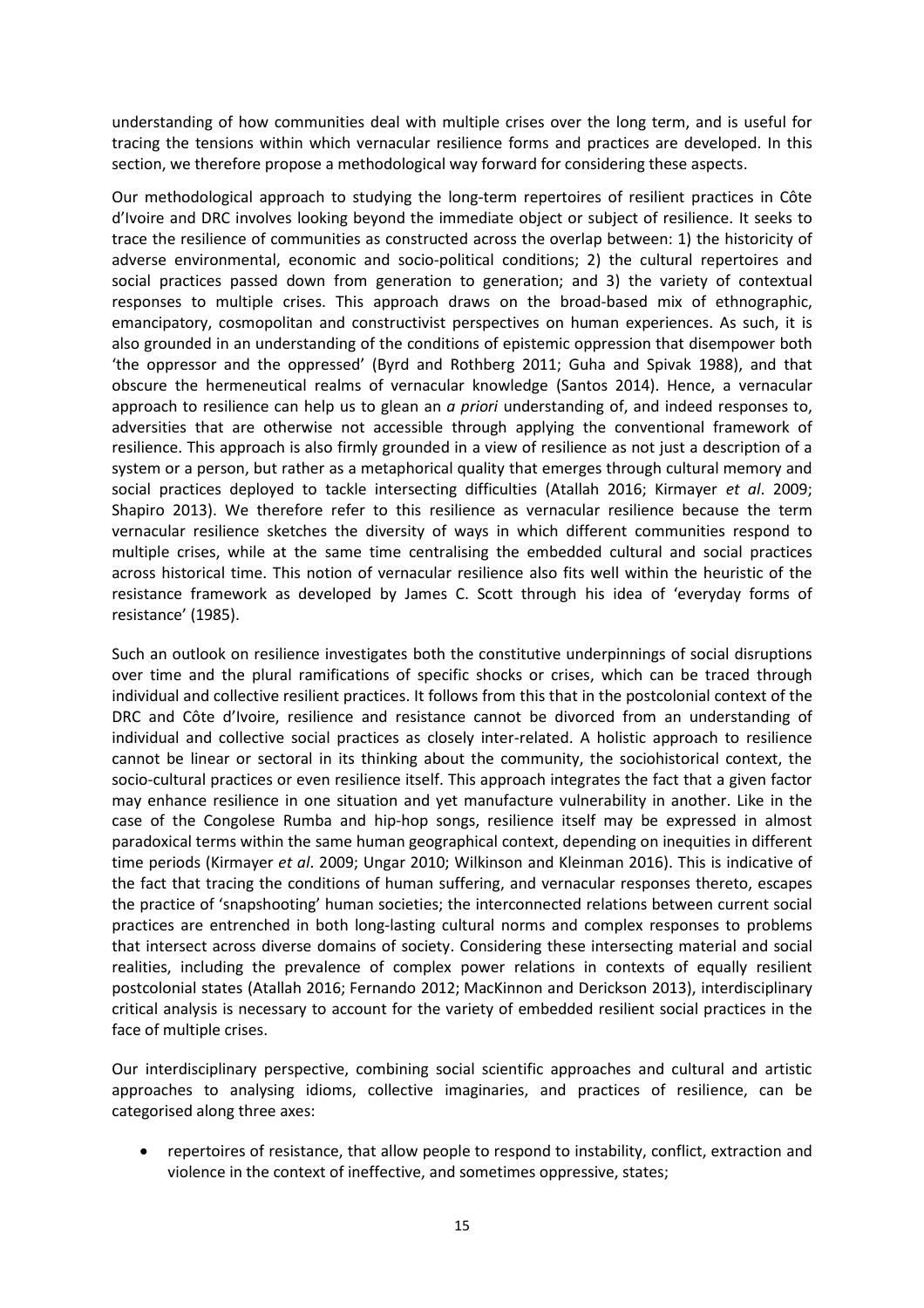- practices of getting by, improvising on the move;
- cultures and practices of *débrouillardise*, embedded in precarious urban and rural livelihoods; and
- forms of popular culture songs, poems, dance, art that reflect the above, and that give hope, provide relief and offer solidarity to those responding to turbulent settings.

When considered outside the conventional resilience paradigm, an interdisciplinary approach to analysing these three axes shifts the analytical cursor to the fact that threats, crises or disruptions can also be embedded within the discursive transformation of environments. As such, the pertinence of vernacular practices of resilience signifies more than mere illustrative representations of the varieties of resilience. This framing shows how everyday actions can be regarded not just as exotic resilient practices, demanding legitimate entry into resilience axiology, but rather as fundamental questions regarding the definition of resilience itself, and as a challenge to the ahistorical character of conventional frameworks.

The bottom-up 'turn' in resilience thinking, and its policy implications, has often sought to emphasise the participation, recognition and integration of targeted communities. However, by failing to deepen the local frameworks for participation, these bottom-up approaches tend to be ahistorical, overlooking the temporality and intergenerational character of resilience. The interdisciplinary study of resilience needs to focus more on oral history and remembered resilience, to use Osterhoudt's 2018 title. Osterhoudt (2018) recalls how the process of sharing oral history accounts can contribute to community resilience, with resilience here encompassing not only technical or ecological factors but also the more affective realms of shared legacies, hope and belonging. Garde-Hansen *et al*. (2017) have developed the idea of sustainable flood memory as a critical and agentic form of social and cultural remembering of learning to live with floods (Garde-Hansen *et al*. 2017). They propose to approach (disruptions from) 'flooding', for instance, in a way that is critical to understanding how communities engage in memory practices (remembering and strategically forgetting) in order to cope with environmental changes (Garde-Hansen *et al*. 2017). Both approaches emphasise the importance of vernacular knowledge, from local modes of storytelling to national news and social media networking, but also the historicity of vernacular knowledge. The multiple shocks Garde-Hansent *et al*. propose to study across six different communities will be iterative and relational. This proposed approach will also provide insights into change as well as continuities through communities' experience.

We therefore contend that this vernacular knowledge and these forms of long-term repertoires need to be situated through a contextual engagement with cultural and social practices at individual and collective levels as they relate to relevant crises. Although the concept of culture is being increasingly recognised in the fields of Disaster Risk Reduction, peacebuilding and pandemic studies, with a focus on indigenous knowledge and the so-called cultural turn (see Kulatunga 2010; Mercer *et al*. 2012; Benadusi 2014; Richmond 2009; Finuras 2020), the focus on culture is nevertheless related to coping mechanisms and is mostly instrumental. Finally, these bottom-up forms of coping, adaptation and resistance that emerge through popular strategies and culture need to be understood as in tension with the top-down biopolitical dynamics that manufacture the resilience of the state system as well.

The postcolonial state in Africa can be seen from a resilience perspective as both a resilient system in and of itself (Lonsdale 1981), and as creating a structural context within which popular resilience is organised as a response to the state's oppressive absence or repressive presence – 'engines of oppression' (Soyinka 1967). On the one hand, one must acknowledge that the African states that took shape through independence in the 1960s were emerging political systems facing various sociopolitical and economic disruptions both internally and externally. This questioned their very existence and resulted in various top-down dynamics to maintain control over national populations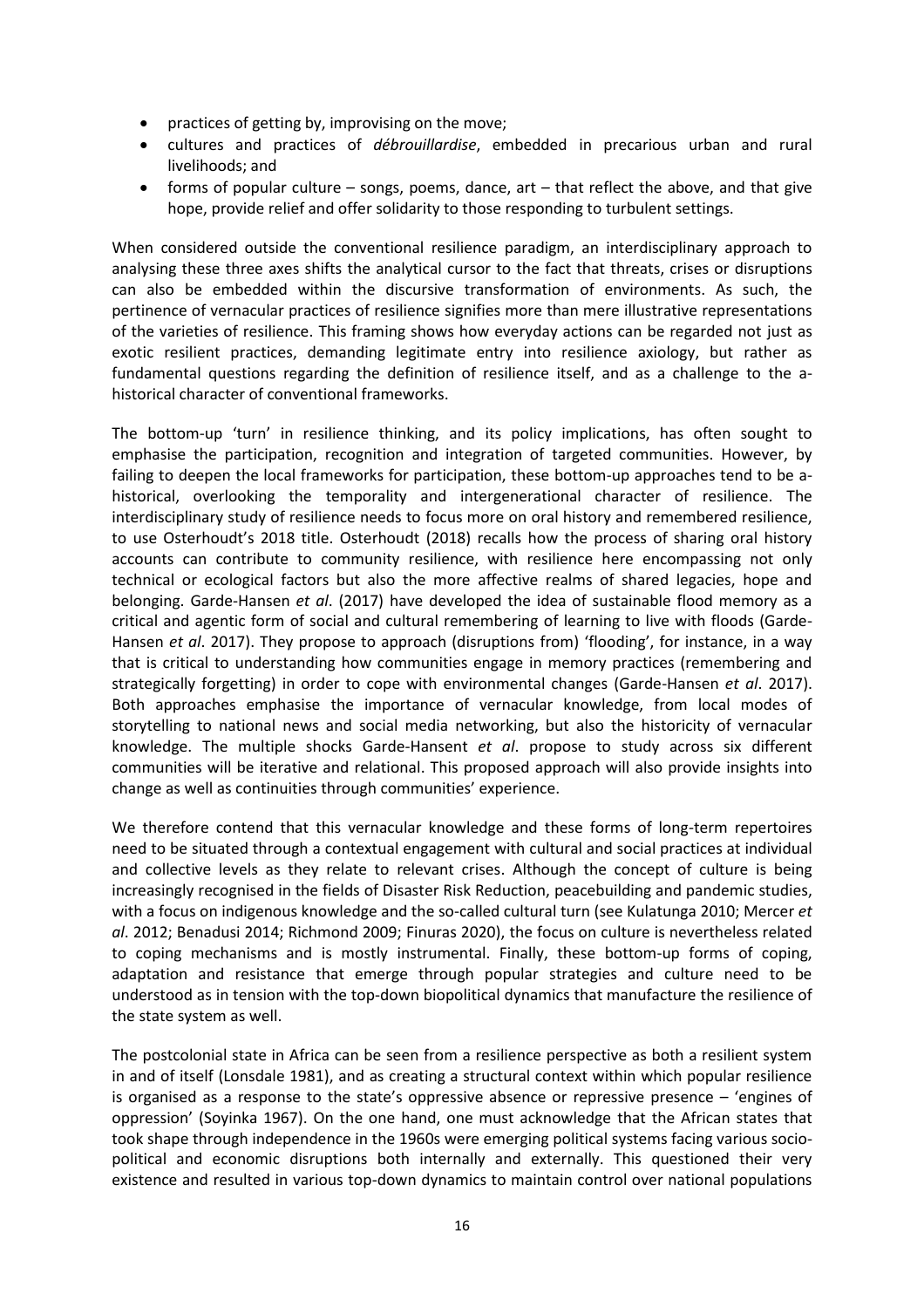using very limited or poorly distributed resources, and a policy discourse of self-reliance that was destined to frame the state's inability to discharge its duties as a matter of individual responsibility at the citizen level. On the other hand, the social processes that derived from fragile authoritarian state formalities and functions (dis)organising local socio-economic spaces also prompted bottomup practices. These social processes will be studied as resilient engagement to the continuity of the postcolonial state.

#### **6 Conclusion**

<span id="page-24-0"></span>This working paper pertaining to our research on building resilience in protracted crises has made a point of exploring the main current debates and controversies regarding the concept of resilience. We have highlighted the difficulty of pinning down the concept through a universal definition, the dangers of both neoliberal and subversive exploitations of resilience, and the as yet unfulfilled promise of empirical contextualisation, which tends to essentialise non-Western forms of resilience. These gaps have allowed our research to situate its bottom-up and multidisciplinary approach within a framework that takes into account the tendency to naturalise resilience instead of questioning its constitution through crises and vernacular agency. Our hypothesis about the emergence of islands of innovation is thus located within the wider sociohistorical context of postcolonial states in Africa, of which we provide an overview in order to open the way for more focused empirical analyses of specific communities.

Our historical overview, which has traced resilience from both directions (bottom-up and top-down) in the two countries (Côte d'Ivoire and the DRC), illustrates the resilience of both the states and their respective populations in the general acceptance of the concept as the ability to plough through crises and maintain a relative stability. However, a closer look at the context of each country through fieldwork that will be carried out as part of this project will zoom in on distinct communities, to yield a richer tapestry of how resilience interacts with historical change and socio-political dynamics in unexpectedly varying forms. As such, either of the two countries can provide an apposite contextual background for delving into an analysis of resilience, which will range from studying the validity of forms of resilience to looking at the tension between collective and individual forms of resilience. Cutting across the individual themes, however, is the tension between top-down biopolitical dynamics as shaping the resilience of the state system, and bottom-up forms of coping and adaptation that emerge through popular strategies and culture. This is definitely a meaningful pattern across both countries, albeit with specific nuances that can enrich the analysis. Nevertheless, far from being a binary conceptualisation of resilience that puts the state and national communities on an equal level, contrasting both directions of resilience from a historical perspective offers an entry point for a more detailed empirical engagement. The longitudinal studies on specific locations will enable us to understand more specifically how long-term repertoires of resilient practices are used throughout successive crises. That is the next phase of this project.

## **References**

<span id="page-24-1"></span>Adger, W. N., Kelly, P. M., Winkels, A., Huy L. Q. and Locke, C. (2002) 'Migration, Remittances, Livelihood Trajectories, and Social Resilience', *Ambio* 31.4

Alexander, E. (2013) 'Resilience and Disaster Risk Reduction: An Etymological Journey', *Nat. Hazards Earth Syst. Sci.* 13*:* 2708–2718.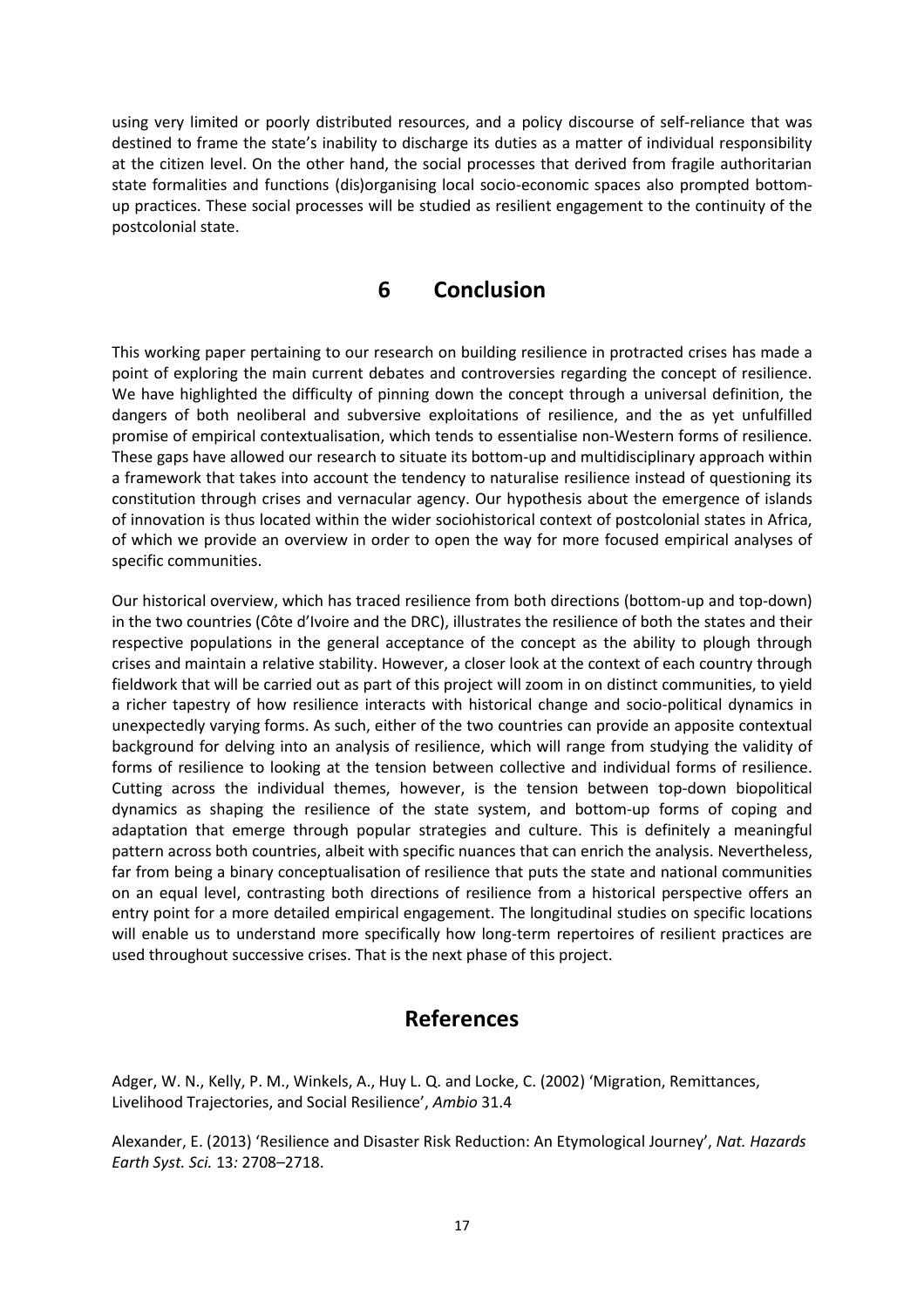Allman, J. (2004) *Fashioning Africa: Power and the Politics of Dress*, Bloomington: Indiana University Press.

Atallah, D. G. (2016) 'Toward a Decolonial Turn in Resilience Thinking in Multifaceted Disasters: Example of the Mapuche from Southern Chile on the Frontlines and Faultlines', *International Journal of Disaster Risk Reduction* 19: 92–100. doi[:10.1016/j.ijdrr.2016.08.027.](https://doi.org/10.1016/j.ijdrr.2016.08.027)

Ayimpam, S. (2014) *2014. Économie de La Débrouille à Kinshasa: Informalité, Commerce et Réseaux Sociaux*, Paris: Karthala.

Baaz, M. E. and Verweijen, J. (2013) 'The Volatility of a Half-Cooked Bouillabaisse: Rebel-Military Integration and Conflict Dynamics in the Eastern DRC', *African Affairs* 112.449: 563–582.

Baggio, J. A., Brown, K. and Hellebrandt, D. (2015) 'Boundary Object or Bridging Concept? A Citation Network Analysis of Resilience', *Ecology and Society* 20.2: 2.

Bahi, A. A. (2011) 'Musique Populaire Moderne et Coproduction de l'Imaginaire National en Côte d'Ivoire' chapter 5 in F. Akindès (ed) *Côte d'Ivoire : La réinvention de soi dans la violence,* Dakar: Codesria: 133–166.

Bakary T. (1984) 'Élite Transformation and Political Succession', Chapter 2 in C. L. Delgado and I. W. Zartman *The Political Economy of Ivory Coast*, New York: Praeger: 21–55.

Balandier, G. (1968) *Daily Life in the Kingdom of the Kongo from the Sixteenth to the Eighteenth Century,* New York: Pantheon Books.

Banégas, R. (2010) 'La Politique du «Gbonhi». Mobilisations Patriotiques, Violence Milicienne et Carrières Militantes en Côte-d'Ivoire', *Genèses* 4: 25–44.

Banégas, R. and Warnier, J. P. (2001) 'Nouvelles Figures de la Réussite et du Pouvoir', *Politique Africaine* 2: 5–23.

Barnes, M. L., Wang, P., Cinner, J. E. *et al.* (2020) 'Social Determinants of Adaptive and Transformative Responses to Climate Change', *Nature Climate Change* 10: 823–828.

Barrios, R. E. (2016) 'Resilience: A Commentary from the Vantage Point of Anthropology', *Annals of Anthropological Practice*: 40.1: 28–38.

Bearth, T. and Baya, J. (2010) 'Guerre Civile et Résilience Écologique: Le Cas du Parc National du Mont Sangbé à l'Ouest de la Côte d'Ivoire', *Cahiers Agricultures* 19.3: 220–6.

Benadusi, M. (2014) 'Pedagogies of the Unknown: Unpacking "Culture" in Disaster Risk Reduction Education', *Journal of Contingencies and Crisis Management* 22.3: 174–183.

Berkes, F. and Folke, C. (1998) 'Linking Social and Ecological Systems' Introduction in F. Berkes and C. Folke (eds) *Linking Social and Ecological Systems. Management Practices and Social Mechanisms for Building Resilience*, Cambridge: Cambridge University Press: 1–26.

Bissouma, A. C., Ettie, K. S., Apn, A. M., Soro, J. and Yeo-Tenena, Y. J. M. (2017) 'Violence, Survival and Female Resilience in West Cote d'Ivoire', *J Psychol Clin Psychiatry* 8.2: 00478.

Blé, R. G. (2006) 'Zouglou et Réalités Sociales des Jeunes en Côte d'Ivoire', *Africa Development* 31.1: 168–184.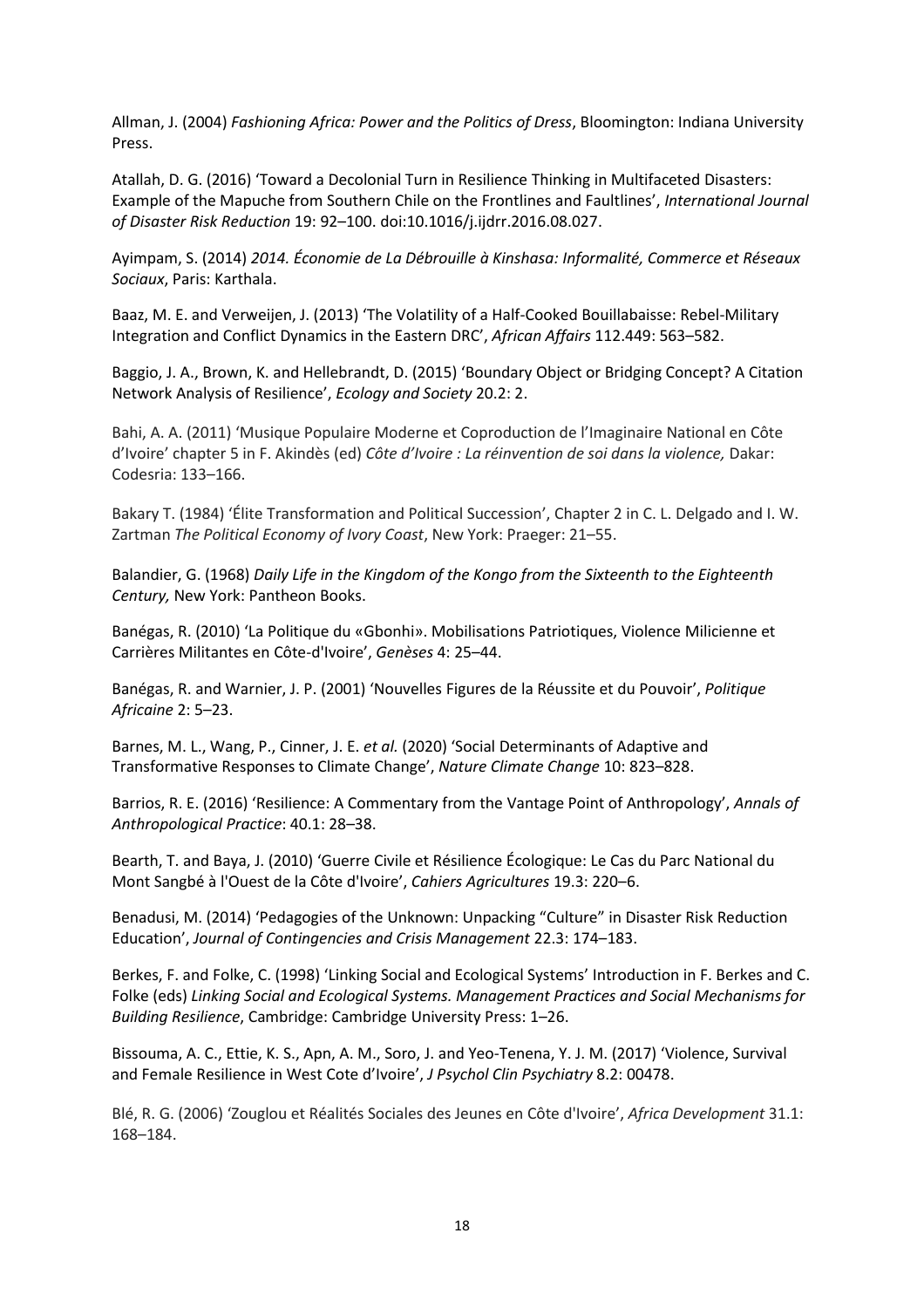Boone, C. (2007) 'Africa's New Territorial Politics: Regionalism and the Open Economy in Côte d'Ivoire', *African Studies Review* 50.1: 59–81.

Botombele, B. (1976) *Cultural Policy in the Republic of Zaire*, Paris: UNESCO.

Bourbeau, P. (2013) 'Resiliencism: Premises and Promises in Securitisation Research', *Resilience* 1.1: 3–17.

–––––– (2018a) 'A Genealogy of Resilience', *International Political Sociology* 12.1: 19–35.

–––––– (2018b) *On Resilience: Genealogy, Logics, and World Politics* [Online] Available at[: https://cambridge.org/core/books/on-resilience/ee8ef58f88f3d2970ff1268c8109a56f](https://cambridge.org/core/books/on-resilience/ee8ef58f88f3d2970ff1268c8109a56f) (26 May 2020).

Bovcon, M. (2009) 'French Repatriates from Côte d'Ivoire and the Resilience of Françafrique', *Modern & Contemporary France* 17.3: 283–299.

Brandt, C. O. (2017) 'Ambivalent Outcomes of Statebuilding: Multiplication of Brokers and Educational Expansion in the DR Congo (2004–2013)', *Review of African Political Economy* 44.154: 624–642.

Brassett, J., Croft, S. and Nick, V.-W. N. (2013) 'Introduction: An Agenda for Resilience Research in Politics and International Relations', *Politics* 33(4): 221–228.

Brodin, O., Coulibaly, D. and Ladwein, R. (2016) 'Subcultural Ostensive Luxury as a Creative and Mimetic Process: The case of the Sapeurs Parisiens', *Recherche et Applications en Marketing (English edition)* 31.1: 43–63.

Byrd, J. A. and Rothberg, M. (2011) 'Between Subalternity and indigeneity', *Interventions* 13(1): 1– 12[. https://doi.org/10.1080/1369801X.2011.545574.](https://doi.org/10.1080/1369801X.2011.545574)

Carpenter, S. R. and Folke, C. (2006) 'Ecology for Transformation', *Trends in Ecology & Evolution*  21.6: 309–315.

Carpenter, S., Walker, B., Anderies, J. and Abel, N. (2001) 'From Metaphor to Measurement: Resilience of What to What?', *Ecosystems* 4: 765–781.

Carson, J. and Doyle, J. (2000) 'Highly Optimized Tolerance: Robustness and Design in Complex Systems', *Physical Review Letters* 84.11: 2529–2532.

Chandler, D. (2014) *Resilience: The Governance of Complexity*, New York: Routledge.

–––––– (2013) 'International Statebuilding and the Ideology of Resilience', *Politics* 33.4: 276–286.

–––––– (2012) 'Resilience and Human Security: The Post-interventionist Paradigm', *Security Dialogue*  43.3: 213–229.

Chandler, D. and Reid, J. (2018) '"Being in Being": Contesting the Ontopolitics of Indigeneity', *The European Legacy* 23(3): 251–268.

Charbonneau, B. (2012) 'War and Peace in Côte d'Ivoire: Violence, Agency, and the Local/International Line', *International Peacekeeping* 19.4: 508–524.

Cifdaloz, O., A. Regmi, A., Anderies, J. and Rodriguez, A. (2010) 'Robustness, Vulnerability, and Adaptive Capacity in Small-Scale Social–Ecological Systems: The Pumpa Irrigation System in Nepal', *Ecology and Society* 15.3: 39.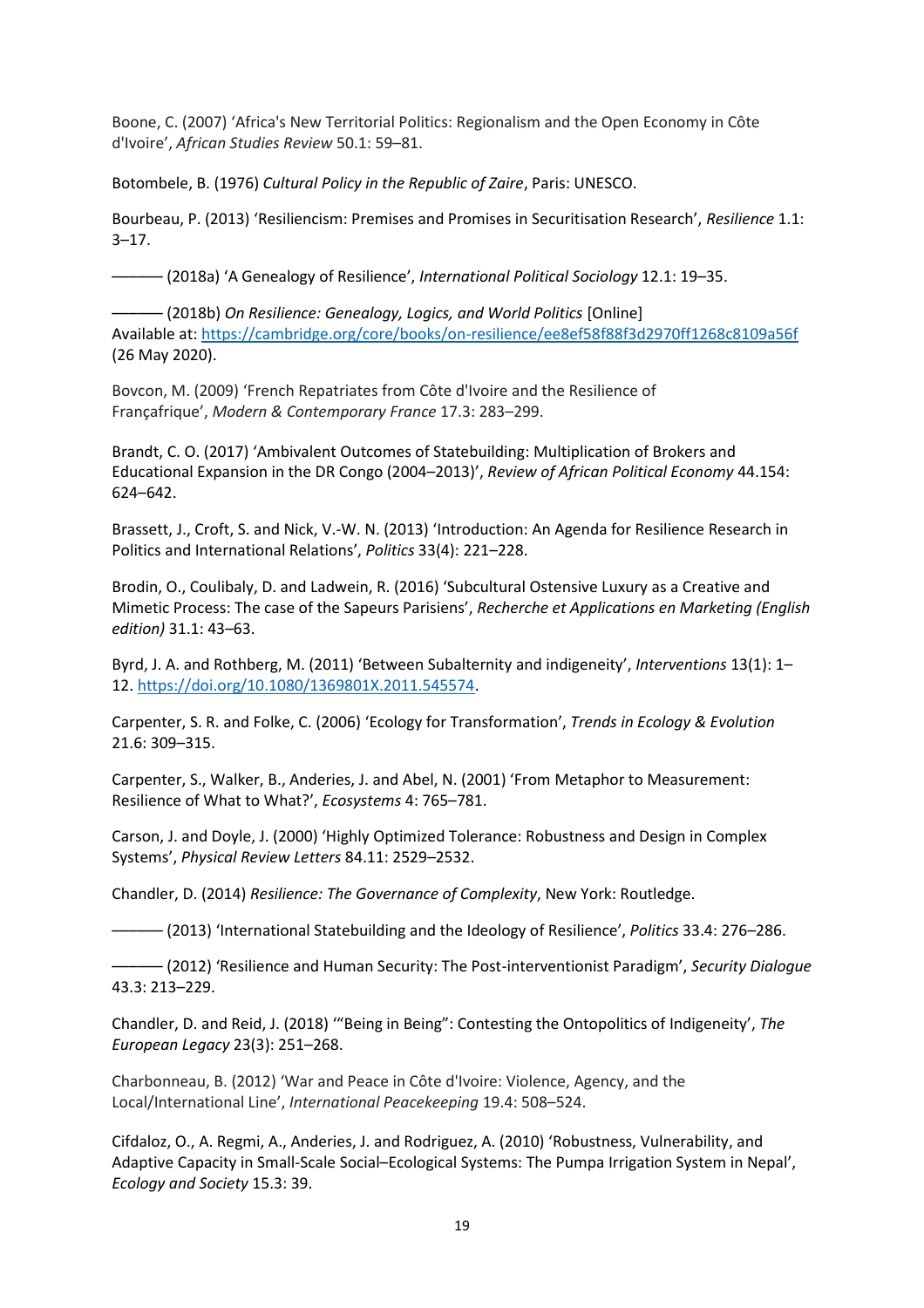Corry, O. (2014) 'From Dense to Resilience: Environmental Security beyond Neoliberalism', *International Political Sociology* 8.3: 256–274.

Cutter, S. L., Barnes, L., Berry, M., Burton, C., Evans, E., Tate, E., & Webb, J. (2008) 'A place-based model for understanding community resilience to natural disasters', *Global environmental change*, 18(4), 598-606.

Dacher, M. (2003) 'Chroniques des Violences Ordinaires, Parcours d'un Jeune Paysan Burkinabé Immigré en Côte d'Ivoire', *Journal des Africanistes* 73.2 : 137–161.

Dedy, S. (1984) 'Musique Traditionnelle et Développement National en Côte d'Ivoire', *Tiers-Monde* 25.97: 109–124.

de la Sierra, S., Titeca, K., Malukisa, J. A. and Amani Lameke, A. (2020) *Corruption (Within a Hierarchy)*, working paper[, https://raulsanchezdelasierra.files.wordpress.com/2020/12/abstract.pdf.](https://raulsanchezdelasierra.files.wordpress.com/2020/12/abstract.pdf) (10 January 2020)

Dembele, O. (2003) 'Côte d'Ivoire: La Fracture Communautaire', *Politique Africaine* 1: 34–48.

Englebert, P. and Tull, D. (2013) 'Contestation, Négociation et Résistance: L'État Congolais Au Quotidien', *Politique Africaine* 129.1: 5–22.

Fernando, G. A. (2012) 'Bloodied but Unbowed: Resilience Examined in a South Asian Community', *American Journal of Orthopsychiatry* 82: 367–375*.*

Finuras, P. (2020) 'Pandemics & Culture: Could Historical Pathogenic Prevalence Reinforce Collectivism?', *Journal of Intercultural Management and Ethics* 3.2: 41–49.

Folke, C. (2006) 'Resilience: The Emergence of a Perspective for Social-Ecological Systems Analyses', *Global Environmental Change* 16: 253–267.

Folke, C., Carpenter, S. R., Walker, B., Scheffer, M., Chapin, T. and Rockström, J. (2010) 'Resilience Thinking: Integrating Resilience, Adaptability and Transformability', *Ecology and Society* 15.4: 20.

Foster, P. and Zolberg, A. R. (eds) (1971) *Ghana and the Ivory Coast: Perspectives on Modernization: (Workshop Conference Held at the Center for Continuing Education of the University of Chicago, 1969),* Chicago: University of Chicago Press.

Fourie, P. and Follér, M.-L. (2012) 'AIDS Hyper-Epidemics and Social Resilience: Theorising the Political', *Contemporary Politics* 18.2: 254–268.

Garde-Hansen, J., McEwen, L., Holmes, A. and Jones, O. (2017) 'Sustainable Flood Memory: Remembering as Resilience', *Memory Studies* 10.4: 384–405.

Gawa, F. (2014) 'Le Coupé Décalé en Côte d'Ivoire: Sens et Enjeux d'un Succès Musical', *African Sociological Review/Revue Africaine de Sociologie*, 18.1: 112–126.

Gbagbo, L. (1983) *Côte d'Ivoire: Pour une Alternative Démocratique*, Paris: L'Harmattan.

Gibbons, P., Milliano, C., Faling, M., Clark-Ginsberg, A. and Crowley, D. (2015) 'Resilience: The Holy Grail or Yet Another Hype', Chapter 2 in P. Gibbons and H.-J. Heintze (eds) *The Humanitarian Challenge: 20 Years European Network on Humanitarian Action*, New York: Springer International Publishing: 17–30.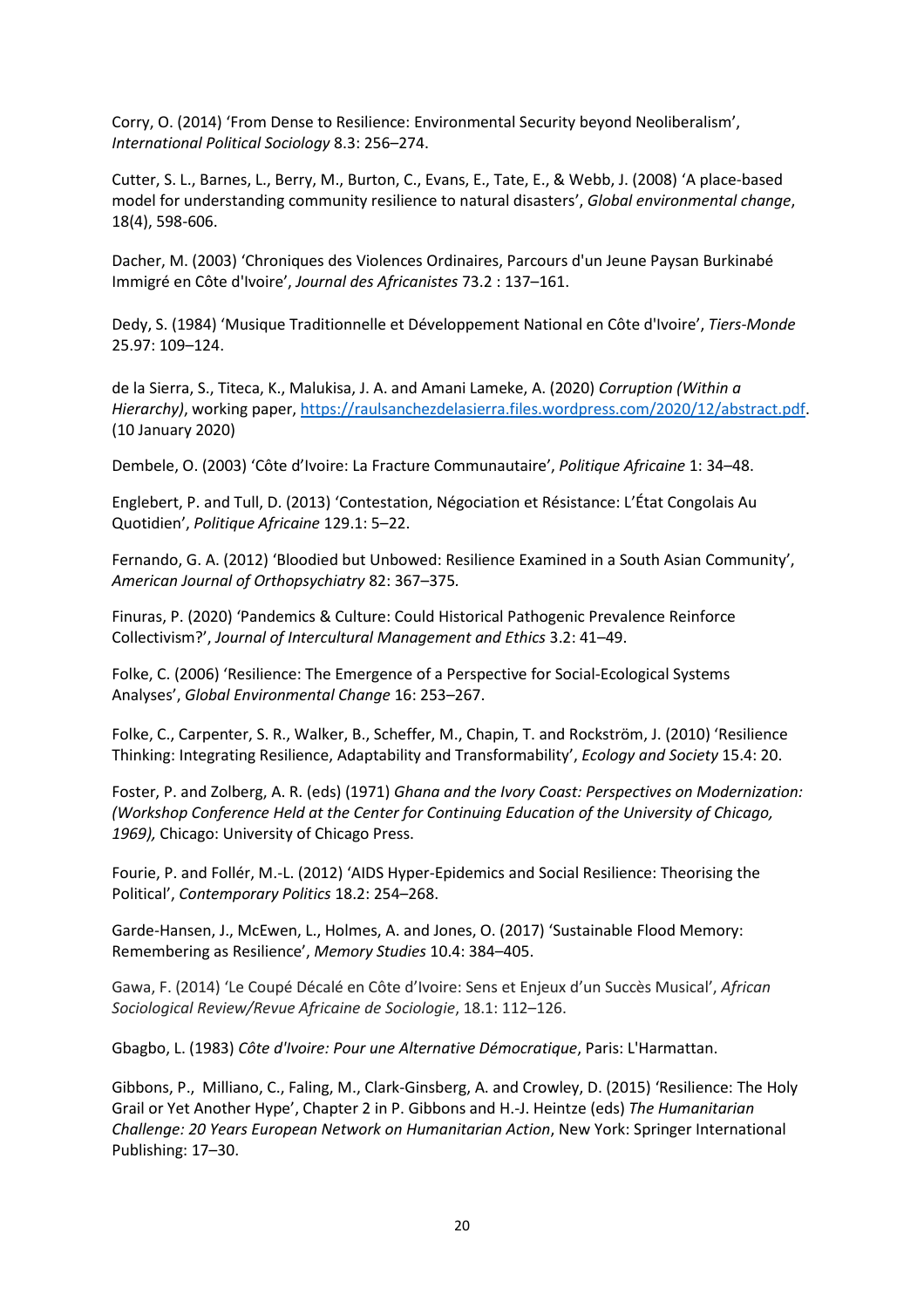Guha, R. and Spivak, G. C. (1988) *Selected Subaltern Studies*, Oxford: Oxford University Press.

Gunderson, L., Holling, C. S., Pritchard, L. and Peterson, G. (2002) 'Resilience' in H. Mooney and J. Canadell J (eds) *Encyclopedia of Global Environmental Change* 2: 530–531.

Hérault, G. and Adesanmi, P. (1997) 'Jeunes, Culture de la Rue et Violence Urbaine en Afrique/Youth, Street Culture and Urban Violence in Africa', Lagos: IFRA-Nigeria.

Hilhorst, D. (2018) 'Classical Humanitarianism and Resilience Humanitarianism: Making Sense of Two Brands of Humanitarian Action', *Journal of International Humanitarian Action* 3.15, [https://jhumanitarianaction.springeropen.com/track/pdf/10.1186/s41018-018-0043-6.pdf.](https://jhumanitarianaction.springeropen.com/track/pdf/10.1186/s41018-018-0043-6.pdf) (10 December 2020)

Hochschild, A. (1998) *King Leopold's Ghost: A Story of Greed, Terror and Heroism in Colonial Africa*, Boston: Mariner Books.

Hoffmann, K. (2019) 'Ethnogovernmentality: The Making of Ethnic Territories and Subjects in Eastern DR Congo', *Geoforum* 119: 251–267.

Hoffmann, K., Vlassenroot, K. and Marchais, G. (2016) 'Taxation, Stateness and Armed Groups: Public Authority and Resource Extraction in Eastern Congo', *Development and Change* 47.6: 1434– 1456.

Holling, C. (1996) 'Engineering Resilience Versus Ecological Resilience' in National Academy of Engineering, *Engineering within Ecological Constraints*, Washington DC, USA.: National Academy Press: 31–44.

Holling, C. S. (1973) 'Resilience and Stability of Ecological Systems', *Annual Review of Ecology and Systematics* 4: 1–23.

Huff, A., Dowd, C., Okech, A., Muteru, A., Shahrokh, T., Zadi Zadi, P., Alidu, S. M. and Allouche, J. (2016) *Violence and Violence Reduction Efforts in Kenya, Uganda, Ghana and Ivory Coast: Insights and Lessons Towards Achieving SDG 16*, Brighton: IDS.

Hunt, N. R. (2014) *A Nervous State: Violence, Remedies, and Reverie in Colonial Congo*, Durham, North Carolina: Duke University Press, [www.dukeupress.edu/a-nervous-state.](http://www.dukeupress.edu/a-nervous-state)

Iñiguez de Heredia, M. (2013) *Everyday Resistance in Post-Conflict Statebuilding: The Case of Eastern Democratic Republic of the Congo*, London: London School of Economics and Political Science.

Kamate, A. (2006) *Côte d'Ivoire: Une Guerre des Rythmes: Musique Populaire et Pouvoir de 2000 à 2006*, Master 2 Science Politique – Etudes Africaines, Universite Paris 1 Sorbonne.

Kingston, K. G. (2011) 'The Impacts of the World Bank and IMF Structural Adjustment Programmes on Africa: The Case Study of Cote D'Ivoire, Senegal, Uganda, and Zimbabwe', *Sacha Journal of Policy and Strategic Studies* 1.2: 110–130.

Kirmayer, L., Sehdev, M., Whitley, R., Dandeneau, S., and Isaac, C. (2009) 'Community Resilience: Models, Metaphors and Measures', *Journal of Aboriginal Health* 5: 62–117.

Kisangani, E. F. (2012) *Civil Wars in the Democratic Republic of Congo, 1960–2010*, Boulder, Colorado: Lynne Rienner Publishers.

Klaus, K. and Mitchell, M. I. (2015) 'Land Grievances and the Mobilization of Electoral Violence: Evidence from Côte d'Ivoire and Kenya', *Journal of Peace Research* 52.5: 622–635.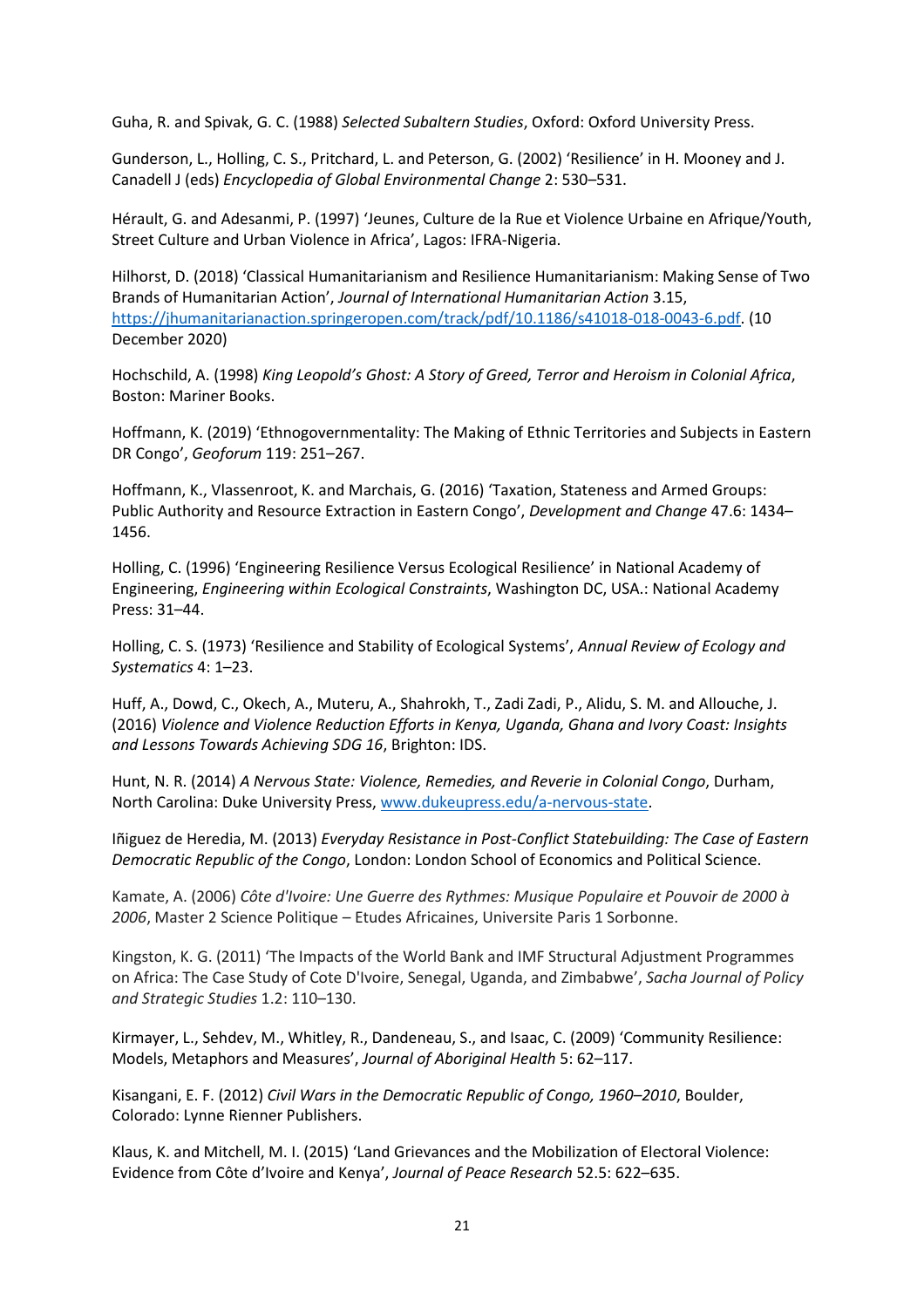Klieman, K. A. (2003) *The Pygmies Were Our Compass: Bantu and Batwa in the History of West Central Africa, Early Times to c. 1900 C.E.*, Portsmouth, New Hampshire: Heinemann.

Kohlhagen, D. (2005) 'Frime, Escroquerie et Cosmopolitisme', *Politique Africaine* 4 : 92–105.

Konaté, Y. (2002) 'Génération Zouglou', *Cahiers d'Études Africaines* 42.168 : 777–796.

Kouassi Akissi, F. (2019) 'Aux Sources du Théâtre Ivoirien Moderne: Cas des Premiers Auteurs et Leurs Œuvres, Horizons/Théâtre', *Revue d'Études Théâtrales* 13: 108–117.

Kulatunga, U. (2010) 'Impact of Culture Towards Disaster Risk Reduction', *International Journal of Strategic Property Management* 14.4: 304–313.

Lamb, K. (2015) 'In Congo, Hip-Hop Gives Youth a Political Voice'*.* [Online] <http://america.aljazeera.com/multimedia/2015/10/drc-hip-hop.html> (27 March 2021).

Land, M. (1995) 'Reggae, Resistance and the State: Television and Popular Music in the Côte d'Ivoire', *Critical Studies in Media Communication* 12.4: 438–454.

–––––– (1992) 'Ivoirien Television, Willing Vector of Cultural Imperialism', *Howard Journal of Communications* 4.1–2: 10–27.

Langer, A., Mustapha, R. and Stewart, F. (2007) 'Horizontal Inequalities in Nigeria, Ghana and Côte d'Ivoire: Issues and Policies', *CRISE Working Paper* 45.

Leach, M. (2008) *Re-Framing Resilience: Trans-Disciplinarity, Reflexivity and Progressive Sustainability – A Symposium Report.* [Online] Available at[: https://opendocs.ids.ac.uk/opendocs/handle/20.500.12413/2315](https://opendocs.ids.ac.uk/opendocs/handle/20.500.12413/2315) (26 May 2020).

Lemaire M. (1999) 'Chants de l'Agôn, Chants du Labeur: Travail, Musique et Rivalité en Pays Sénoufo (Côte d'Ivoire)' *Journal des Africanistes* 69.2: 35–66.

Lindbom, A. and Rothstein, B. (2006) 'La Résilience du Modèle Suédois de Welfare dans l'Économie Mondialisée', *Revue Internationale de Politique Comparée* 13.3: 429–445.

Lindroth, M. and Sinevaara-Niskanen, H. (2016) 'The Biopolitics of Resilient Indigeneity and the Radical Gamble of Resistance', *Resilience* 4.2: 130–145.

Linkov, I. and Palma-Oliveira, J. (2017) *Resilience and Risk: Methods and Application in Environment, Cyber and Social Domains*, Berlin: Springer.

Logba, K. K. D. (2015) 'Le Théâtre Populaire de Bernard Binlin Dadié: De l'Humanisme du Dramaturge à la Construction d'un Heros Revolutionnaire', *En-Quête* 29: 128–140.

Lonsdale, J. (1981) 'States and Social Processes in Africa: A Historiographical Survey', *African Studies Review* 24.2: 139–225.

Loukou, A. F. (2003) 'Économie Informelle et Télécommunications en Côte d'Ivoire: Le Cas des Cabines Téléphoniques Privées', *NETCOM: Réseaux, communication et territoires/Networks and Communication Studies* 17.1: 99–112.

MacGaffey, J. (1991) *The Real Economy of Zaire: The Contribution of Smuggling and Other Unofficial Activities to National Wealth*, Philadelphia: University of Pennsylvania Press.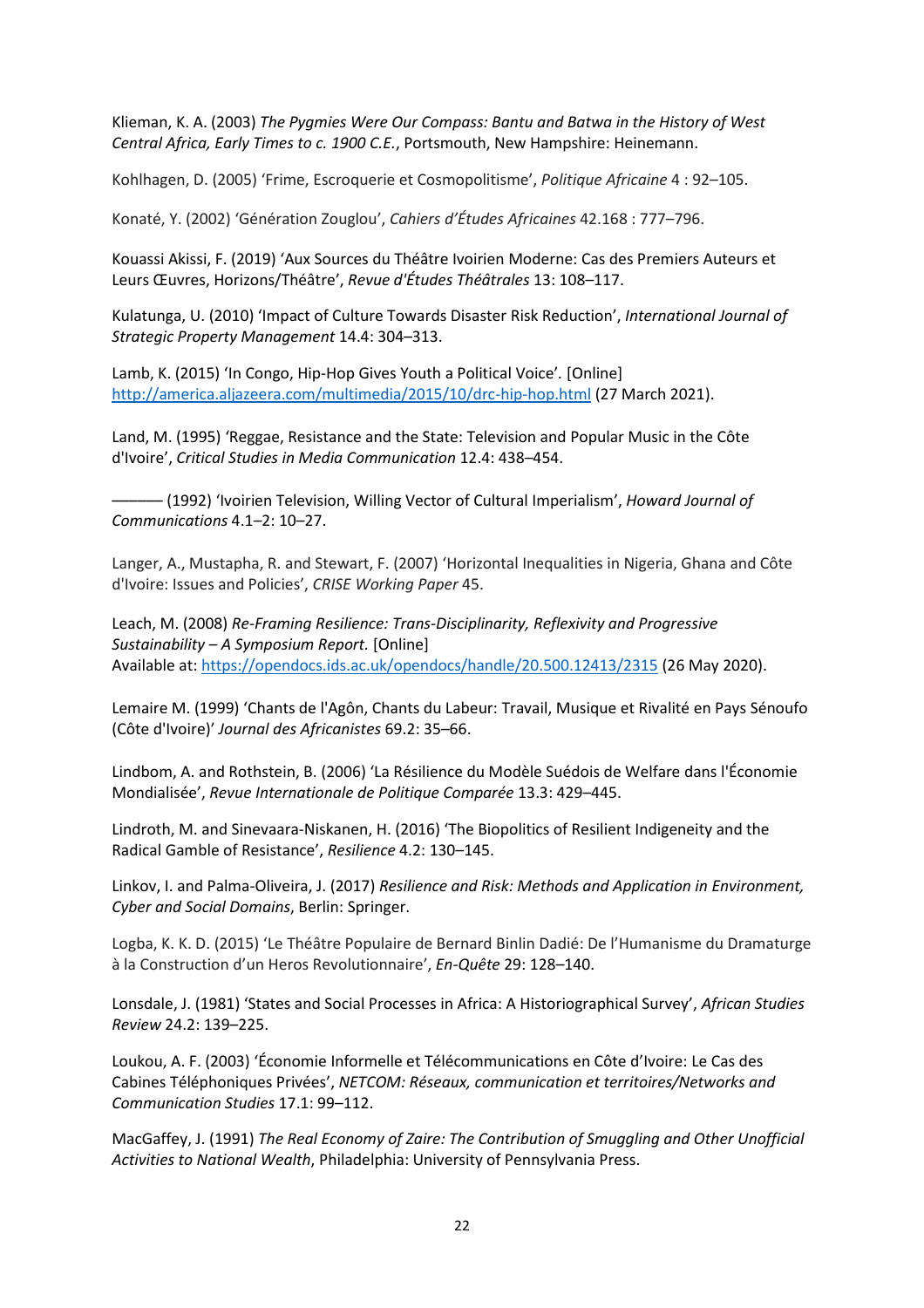–––––– (1987) *Entrepreneurs and Parasites: The Struggle for Indigenous Capitalism in Zaïre*, Cambridge: Cambridge University Press.

–––––– (1982) 'The Implantation of Kimbanguism in Kisangani, Zaire', *The Journal of African History*  23.3: 381–394.

MacKinnon, D. and Derickson, K.D. (2013) 'From Resilience to Resourcefulness: A Critique of Resilience Policy and Activism', *Progress in Human Geography* 37: 253–270. doi[:10.1177/0309132512454775](https://doi.org/10.1177/0309132512454775)

Maclean, K., Cuthill, M. and Ross, H. (2014) 'Six Attributes of Social Resilience', *Journal of Environmental Planning and Management* 57.1: 144–156.

Manyena, S. (2006) 'The Concept of Resilience Revisited', *Disasters* 30.4: 433–450.

Martin, D.-C. (2009) 'Bob W. White: Rumba Rules. The Politics of Dance Music in Mobutu's Zaire', *Cahiers d'Ethnomusicologie* 22: 263–266.

Mayunga J (2007) *Understanding and Applying the Concept of Community Disaster Resilience: Capital-Based Approach,* Summer Academy for Social Vulnerability and Resilience Building, 22–28 July 2007, Munich, Germany.

Mbembe, A. (2000) *De la Postcolonie*, Paris : Karthala.

Mercer, J., Gaillard, J. C., Crowley, K., Shannon, R., Alexander, B., Day, S. and Becker, J. (2012) 'Culture and Disaster Risk Reduction: Lessons and Opportunities', *Environmental Hazards* 11.2: 74– 95.

Monique, B. (1990) 'Migrations Internationales en Côte d'Ivoire et Investissement de Retour au Mali', *Les Annales de la Recherche Urbaine* 49 : 89–98.

Moore, M.-L., Tjornbo, O., Enfors, E., Knapp, C., Hodbod, J., Baggio, J. A., Norström, A., Olsson, P. and Biggs, D. (2014) 'Studying the Complexity of Change: Toward an Analytical Framework for Understanding Deliberate Social-Ecological Transformations', *Ecology and Society* 19.4: 54.

Mukuna, K. W. (2020) 'The Evolution of Popular Music in the Third Republic of the Democratic Republic of Congo [1997–2018] – Years of Artistic Sterility', *Revista Claves* 9.14: 32–42.

Ndaliko, C. (2012) *Beyond Charitable Imperialism: Intersections of Third Cinema, Music, and Social Change in (Post-) Conflict Democratic Republic of the Congo,* doctoral dissertation, Harvard University.

Ndaliko, C. R. (2014) 'Yole!Africa: Negotiating Art and War in the East of Congo', *Critical Interventions* 8.2: pp. 201–220. DOI: 10.1080/19301944.2014.939438.

Ndaywel è Nziem, I. (1998) *Histoire Generale du Congo – De l'héritage Ancien à La République Démocratique*, Brussels: Duculot.

Nelson, D. R., Adger, W. N. and Brown, K. (2007) 'Adaptation to Environmental Change: Contributions of a Resilience Framework', *Annual Review of Environment and Resources* 32: 395– 419.

Newbury, D.S. (2009) *The Land beyond the Mists: Essays on Identity and Authority in Precolonial Congo and Rwanda*, Ohio: Ohio University Press.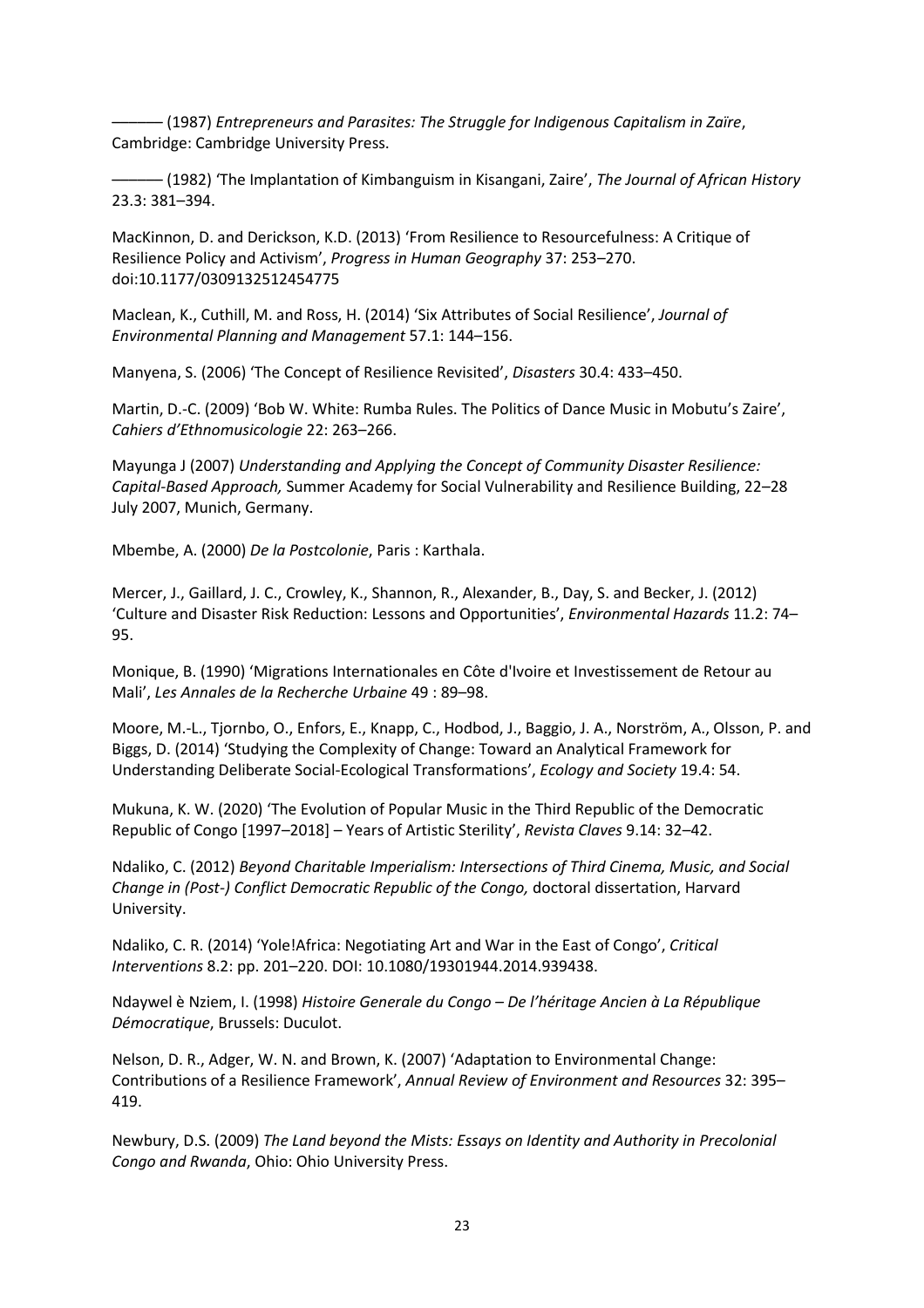Northrup, D. (1988) *Beyond the Bend in the River: African Labor in Eastern Zaire, 1865–1940. Monographs*, Athens, Ohio: Ohio University Center for International Studies.

Olsson, L., Jerneck, A., Thoren, H., Persson, J. and O'Byrne, D. (2015) 'Why Resilience is Unappealing to Social Science: Theoretical and Empirical Investigations of the Scientific Use of Resilience', *Science Advances* 1.4: 1–11.

Olsson, P., Folke, C. and Hahn, T. (2004) 'Social-Ecological Transformation for Ecosystem Management: The Development of Adaptive Co-Management of a Wetland Landscape in Southern Sweden', *Ecology and Society* 9.2. [Online] [www.ecologyandsociety.org/vol9/iss4/art2/.](http://www.ecologyandsociety.org/vol9/iss4/art2/) (10 November 2020)

Osbahr, H. (2007) 'Building Resilience: Adaptation Mechanisms and Mainstreaming for the Poor', *Human Development Report Occasional Paper*.

Osterhoudt, S. (2018) 'Remembered Resilience: Oral History Narratives and Community Resilience in Agroforestry Systems', *Renewable Agriculture and Food Systems* 33: 252–255.

Ouattara, A. (1985) 'L'Influence des Américains Noirs sur les Ivoiriens dans la Région d'Abidjan', in B. K. Kasa (ed) *Revue Ivoirienne d'Anthropologie et de Sociologie* (July–August–September), Abidjan: Université nationale de Côte d'Ivoire: 72–74.

Pelling, M. (2011) *Adaptation to Climate Change: From Resilience to Transformation*, New York: Routledge.

Pira, K. F. (2006) *Les Organismes d'Intervention Auprès des Enfants de la Rue à Abidjan (Côte d'Ivoire): Représentations Sociales et Stratégies d'Intervention'*, Memoire presente comme exigence partielle de la maitrise en intervention sociale, University of Quebec at Montreal, <https://archipel.uqam.ca/3051/1/M9442.pdf>

Porter, D. (2010) *Fashioning a Discourse of Elegance and Politics: The Historical Roots of the Sapeur Movement, 1884–1980*, Thesis DT3.5 2010 P678, New York: Cornell University.

Richmond, O. (2012) 'A Pedagogy of Peacebuilding: Infrapolitics, Resistance and Liberation', *International Political Sociology* 6.2: 115–131.

Richmond, O.P. (2009) 'The Romanticisation of the Local: Welfare, Culture and Peacebuilding', *The International Spectator* 44.1: 149–169.

Ruf, F. (2014) 'Cocoa Combined with Palm Wine in Côte d'Ivoire: An Unexpected Resilience', *Bois & Forets Des Tropiques* 321.3: 33–44.

Rockefeller Foundation (2009) 'Building Climate Change Resilience', *Rockefeller Foundation White Paper*.

Ryan, C. (2015) 'Everyday Resilience as Resistance: Palestinian Women Practicing Sumud', *International Political Sociology* 9.4: 299–315.

Santos, B. de S. (2014) *Epistemologies of the South: Justice Against Epistemicide*, New York: Routledge.

Sarason, S. B. (1993) *The Case for Change: Rethinking the Preparation of Educators*, San Francisco: Jossey-Bass.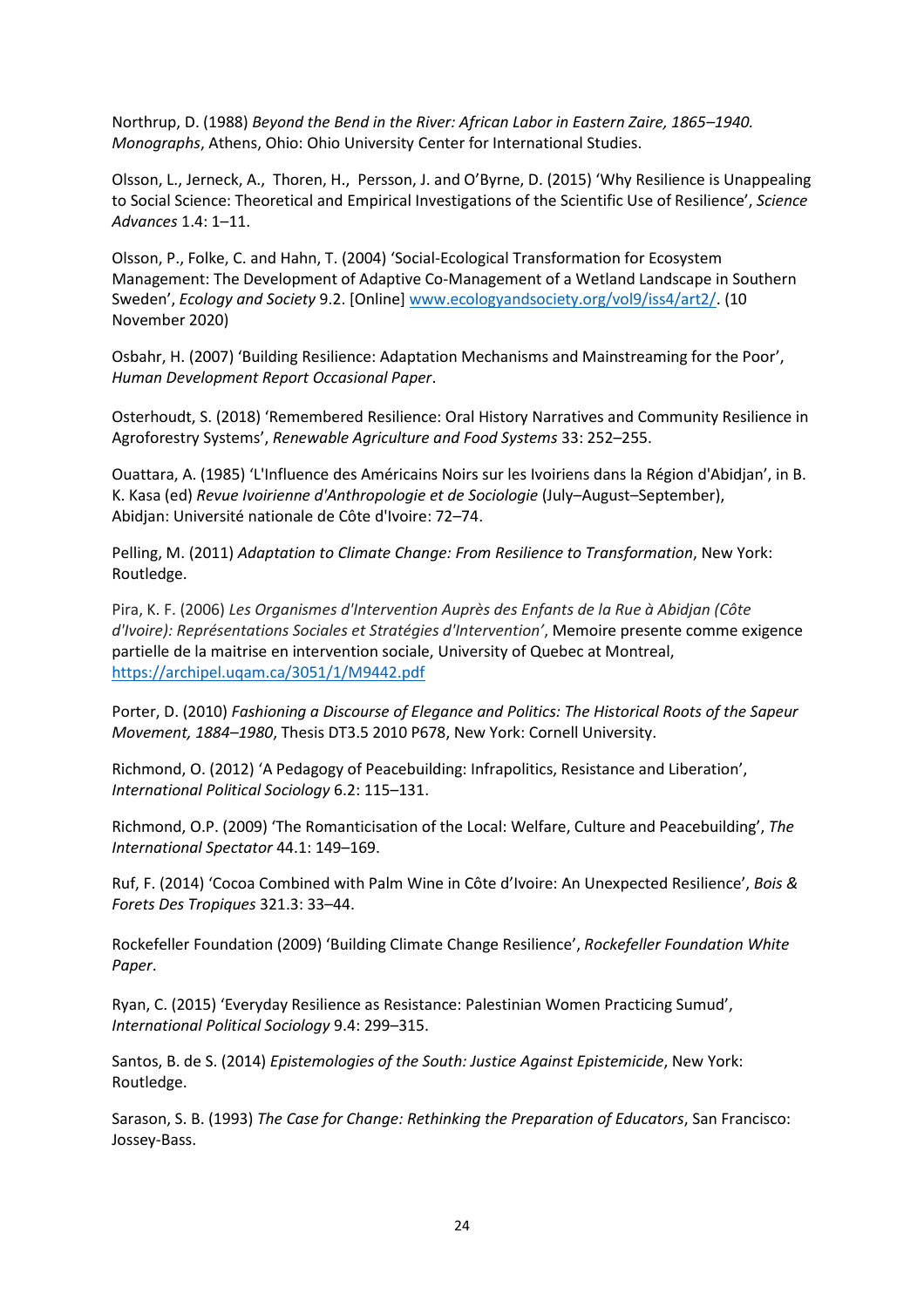Scheffer, M. (2009) *Critical Transitions in Nature and Society.* Princeton, New Jersey, USA: Princeton University Press.

Schumann, A. (2012) 'A Generation of Orphans: The Socio-Economic Crisis in Côte d'Ivoire as Seen Through Popular Music', *Africa*, 82.4: 535–555.

– (2009) 'Popular Music and Political Change in Cote d'Ivoire: The Divergent Dynamics of Zouglou and Reggae', *Journal of African Media Studies* 1.1: 117–133.

Scott, J.C. (1985) *Weapons of the Weak: Everyday forms of resistance*, London: Yale University Press.

Shapiro, E.R. (2013) 'Nurturing Family Resilience in Response to Chronic Illness: An Integrative Approach to Health and Growth Promotion' in D.S. Becvar (ed.), *Handbook of Family Resilience*, New York, NY: Springer: 385–408.

Soyinka, W. (1967) *Idanre & Other Poems*, first edition, Michigan: Methuen.

Stearns, J., Vlassenroot, K., Hoffmann, K. and Carayannis, T. (2017) 'Congo's Inescapable State: The Trouble with the Local', *Foreign Affairs*, [www.foreignaffairs.com/articles/democratic-republic](http://www.foreignaffairs.com/articles/democratic-republic-congo/2017-03-16/congos-inescapable-statet)[congo/2017-03-16/congos-inescapable-state.](http://www.foreignaffairs.com/articles/democratic-republic-congo/2017-03-16/congos-inescapable-statet) (5 December 2020)

Théodore, G. B. Z. (2012) 'Libertés Académiques, Syndicalisme et Politique en Côte d'Ivoire', *JHEA/RESA* 9.1&2: 133–146.

Titeca, K. and De Herdt, T. (2011) 'Real Governance beyond the "Failed State": Negotiating Education in the Democratic Republic of the Congo', *African Affairs* 110.439: 213–231.

Trapido, J. (2010) 'Love and Money in Kinois Popular Music', *Journal of African Cultural Studies* 22.2: 121–144.

Trefon, T. and Kabuyaya, N. (eds) (2018) *Goma: Stories of Strength and Sorrow from Eastern Congo*, London: Zed Books.

Ungar, M. (2010) 'Families as Navigators and Negotiators: Facilitating Culturally and Contextually Specific Expressions of Resilience', *Family Process* 49: 421–435.

UNICEF and OECD (2014) 'Resilience Systems Analysis Eastern Democratic Republic of Congo', Goma: UNICEF/OECD.

Van Reybrouck, D. (2010) *Congo: The Epic History of a People*, New York: Harper Collins.

Vansina, J. (1990) *Paths in the Rainforests Toward a History of Political Tradition in Equatorial Africa.*  Madison, Wisconsin: University of Wisconsin Press.

Verhaegen, B. (1969) *Rebellions Au Congo. Tome I et Tome II*, Brussels: Les Etudes du Centre de Recherche d'Informations Socio-Politiques.

Verweijen, J. (2013) 'Military Business and the Business of the Military in the Kivus', *Review of African Political Economy* 40.135: 67–82.

Vlassenroot, K. and Raeymaekers, T. (2004) *Conflit et Transformation Sociale à l'est de La RDC*, Gent: Academia Press.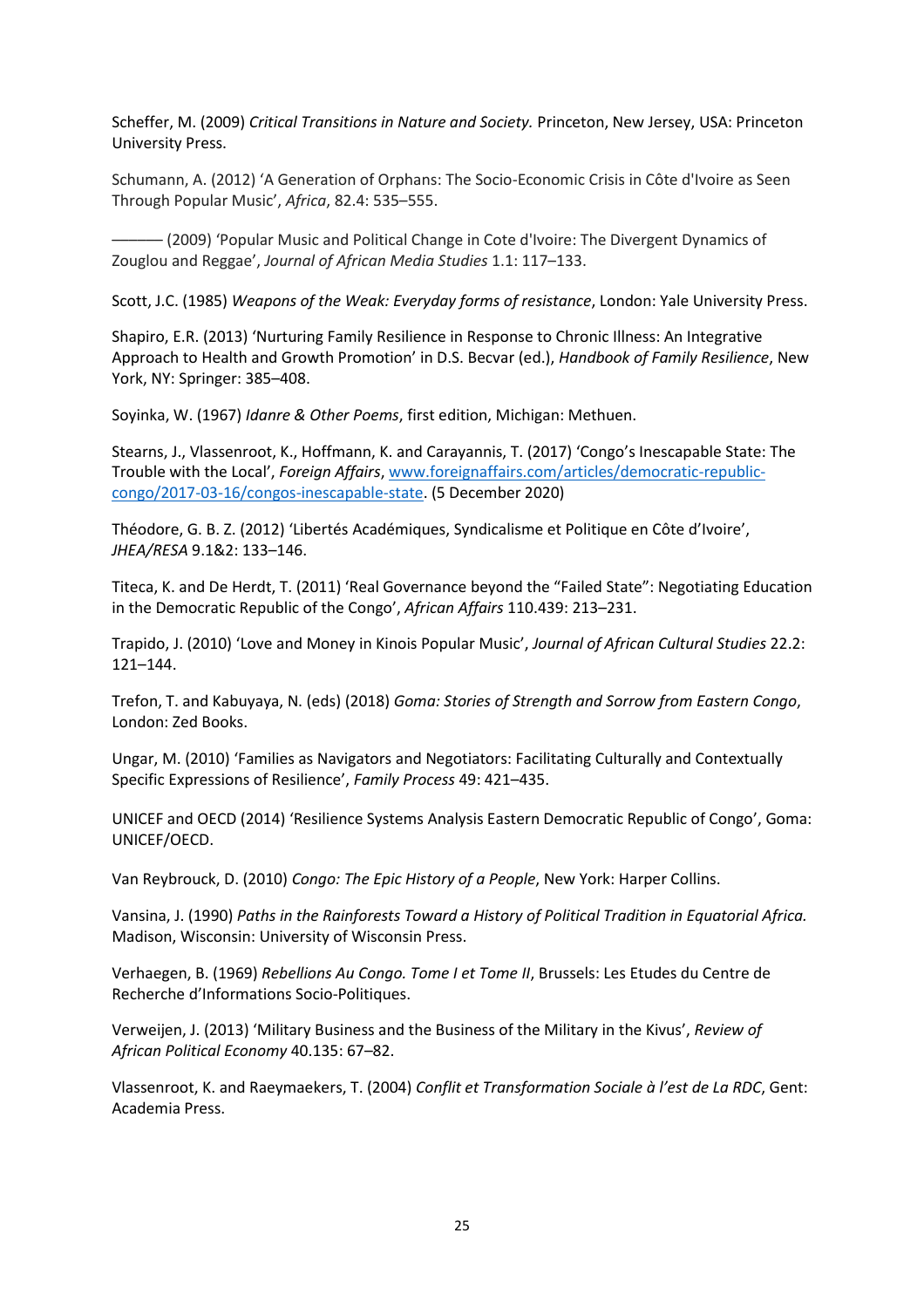Walker, B., Holling, C., Carpenter, S. and Kinzig., A. (2004) 'Resilience, Adaptability and Transformability in Social-Ecological Systems', *Ecology and Society* 9.2: 5 [Online]. [www.ecologyandsociety.org/vol9/iss2/art5.](http://www.ecologyandsociety.org/vol9/iss2/art5)

White, B. W. (2008) *Rumba Rules. The Politics of Dance Music in Mobutu's Zaire*, Durham: Duke University Press.

White, B. W. and Yoka, L.M. (2010) *Musique Populaire et Société à Kinshasa: Une Ethnographie de l'écoute (Mémoires Lieux de Savoir)*, Paris: L'Harmattan.

Wilkinson, I., Kleinman, A. (2016) *A Passion for Society: How We Think About Human Suffering*, Oakland: University of California Press.

Zemp H. (1964) 'Musiciens Autochtones et Griots Malinké Chez les Dan de Côte d'Ivoire', *Cahiers d'Études Africaines* 4.15: 370–382.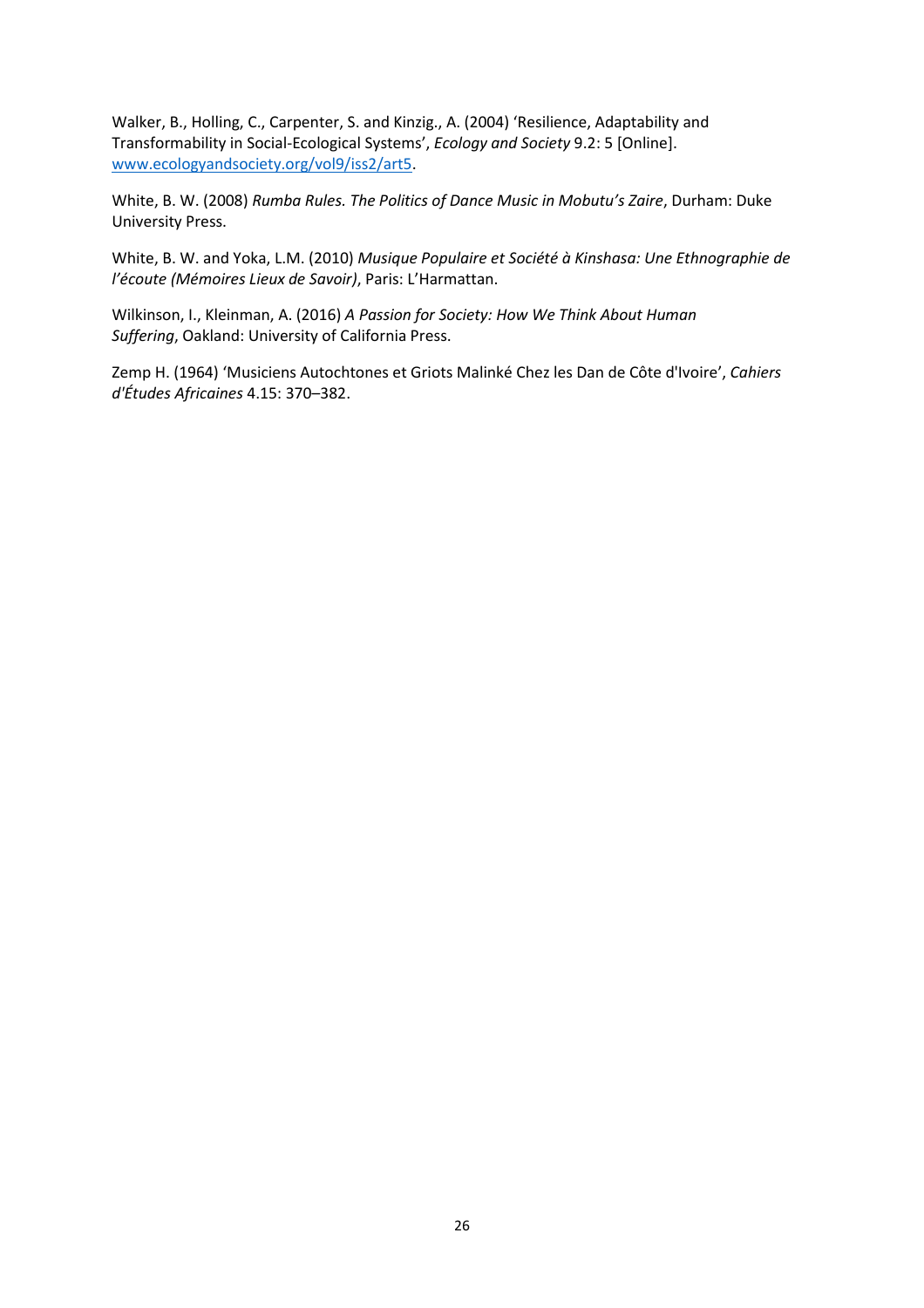#### **About the authors**

**Dieunedort Wandji** is currently a Research Officer on the multi-sited project **[Islands of Innovation in](https://www.ids.ac.uk/projects/islands-of-innovation-in-protracted-crises-a-new-approach-to-building-equitable-resilience-from-below/)  [Protracted Crises: Building Equitable Resilience](https://www.ids.ac.uk/projects/islands-of-innovation-in-protracted-crises-a-new-approach-to-building-equitable-resilience-from-below/)  [from Below](https://www.ids.ac.uk/projects/islands-of-innovation-in-protracted-crises-a-new-approach-to-building-equitable-resilience-from-below/)**, which covers the Ivory Coast and the Democratic Republic of the Congo. He did his PhD in Politics and International Development at the University of Portsmouth, focusing on vernacular idioms of security and resilience within border communities in Africa.

**Jeremy Allouche** is a Professorial Fellow at IDS, and part of the STEPS Centre. He is also a co-director of the **[Humanitarian Learning Centre](https://www.ids.ac.uk/programme-and-centre/humanitarian-learning-centre/)** and principle investigator of the GCRF-funded project **[Islands of](https://www.ids.ac.uk/projects/islands-of-innovation-in-protracted-crises-a-new-approach-to-building-equitable-resilience-from-below/)  [Innovation in Protracted Crisis](https://www.ids.ac.uk/projects/islands-of-innovation-in-protracted-crises-a-new-approach-to-building-equitable-resilience-from-below/)** and the AHRC/ DFID-funded project **[New Community-Informed](https://www.ids.ac.uk/projects/new-community-informed-approaches-to-humanitarian-protection-and-restraint/)  [Approaches to Humanitarian Protection](https://www.ids.ac.uk/projects/new-community-informed-approaches-to-humanitarian-protection-and-restraint/)  [and Restraint](https://www.ids.ac.uk/projects/new-community-informed-approaches-to-humanitarian-protection-and-restraint/)**.

**Gauthier Marchais** is a Research Fellow at the Institute of Development Studies, University of Sussex. He holds a PhD from the London School of Economics and Political Science and has a background in political science and development studies. His research concentrates on how societies transform in war, with a multi-disciplinary perspective.

#### **Acknowledgements**

The authors would like to thank the Global Challenge Research Fund for making this research possible and Professor Ian Scoones and Dr Albert Norström for their valuable comments.